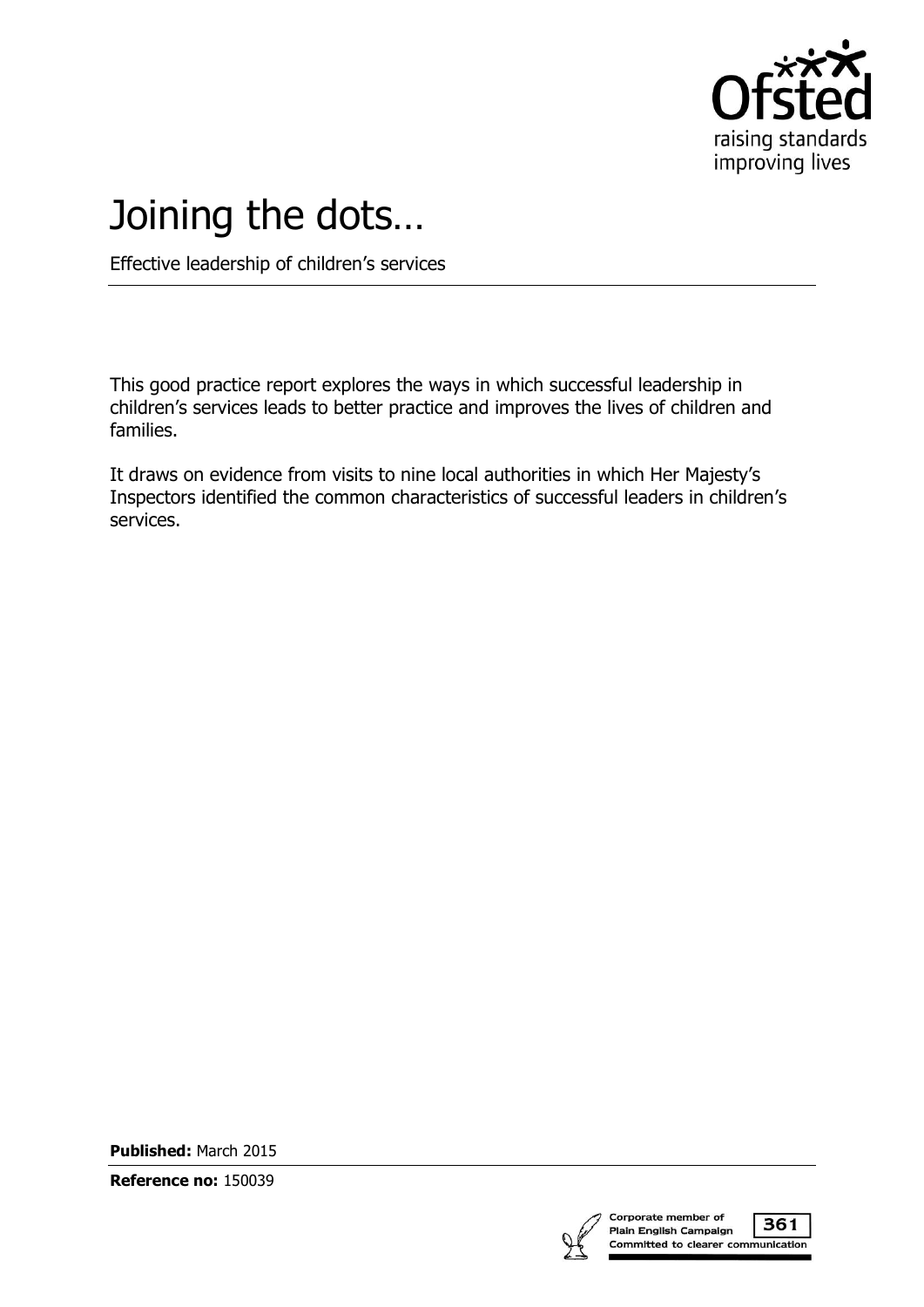The Office for Standards in Education, Children's Services and Skills (Ofsted) regulates and inspects to achieve excellence in the care of children and young people, and in education and skills for learners of all ages. It regulates and inspects childcare and children's social care, and inspects the Children and Family Court Advisory and Support Service (Cafcass), schools, colleges, initial teacher training, further education and skills, adult and community learning, and education and training in prisons and other secure establishments. It assesses council children's services, and inspects services for looked after children, safeguarding and child protection.

If you would like a copy of this document in a different format, such as large print or Braille, please telephone 0300 123 1231, or email enquiries@ofsted.gov.uk.

You may reuse this information (not including logos) free of charge in any format or medium, under the terms of the Open Government Licence. To view this licence, visit www.nationalarchives.gov.uk/doc/open-government-licence, write to the Information Policy Team, The National Archives, Kew, London TW9 4DU, or email: psi@nationalarchives.gsi.gov.uk.

This publication is available at www.gov.uk/government/organisations/ofsted.

Interested in our work? You can subscribe to our monthly newsletter for more information and updates: http://eepurl.com/iTrDn.

Piccadilly Gate Store Street Manchester M1 2WD

T: 0300 123 1231 Textphone: 0161 618 8524 E: enquiries@ofsted.gov.uk W: www.ofsted.gov.uk

No. 150039 © Crown copyright 2015

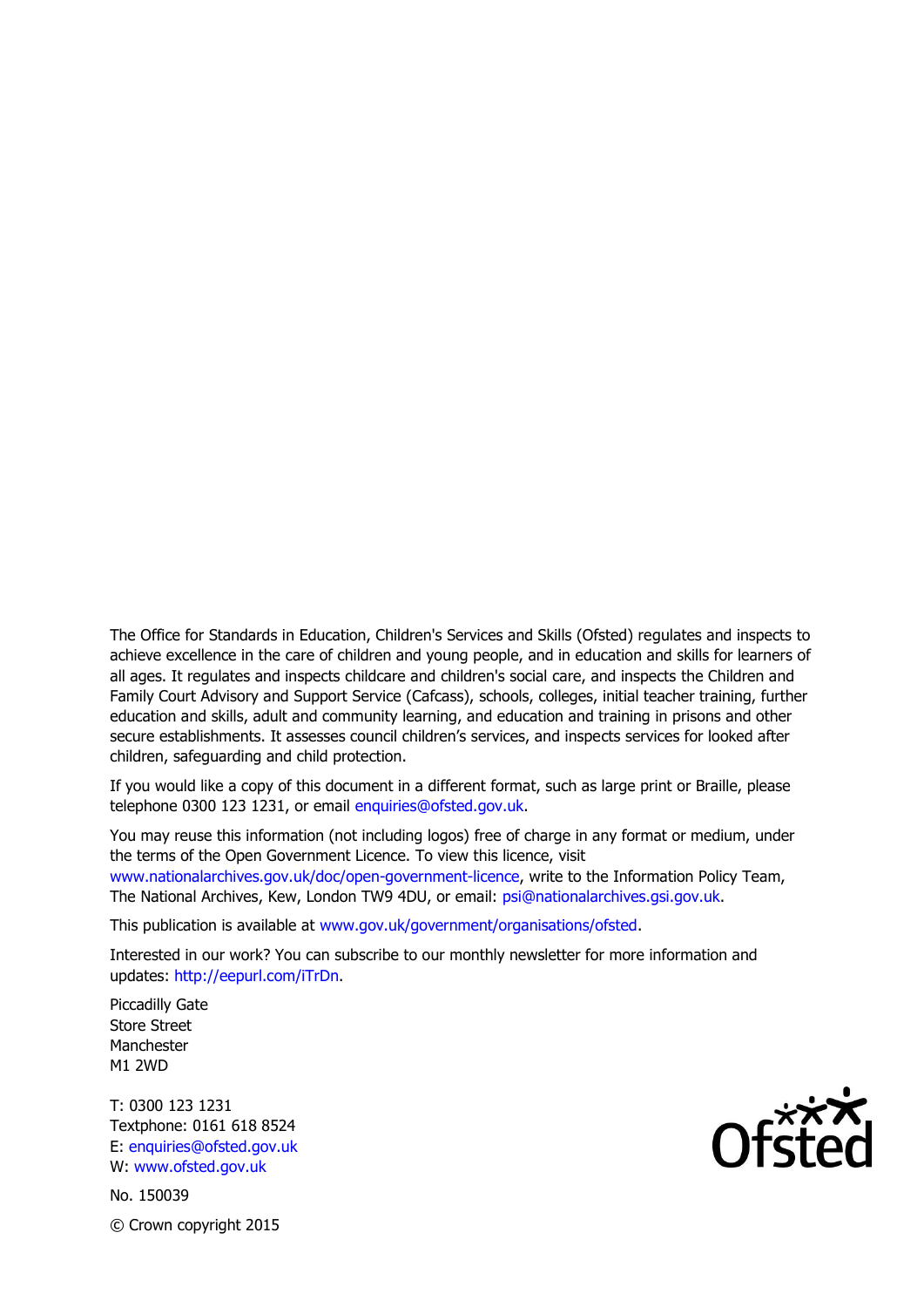# **Contents**

| <b>Executive summary</b>                                              | 4                       |
|-----------------------------------------------------------------------|-------------------------|
| <b>Key findings</b>                                                   | 6                       |
| <b>Background</b>                                                     | $\overline{\mathbf{z}}$ |
| <b>Methodology</b>                                                    | 8                       |
| <b>Introduction</b>                                                   | 9                       |
| <b>Leadership style</b>                                               | 9                       |
| How successful senior leaders oversee safe and effective professional |                         |
| practice                                                              | 15                      |
| <b>Workforce overview</b>                                             | 23                      |
| Performance management                                                | 26                      |
| Listening to children young people and their families                 | 31                      |
| Leadership and management structures                                  | 35                      |
| <b>Local partnerships</b>                                             | 37                      |
| Relationships between politicians and professionals                   | 39                      |
| <b>Readiness for innovation</b>                                       | 41                      |
| <b>Conclusion</b>                                                     | 42                      |
| <b>Annex A. Local authorities visited</b>                             | 43                      |
| Annex B. Reflective questions for senior managers and leaders         | 44                      |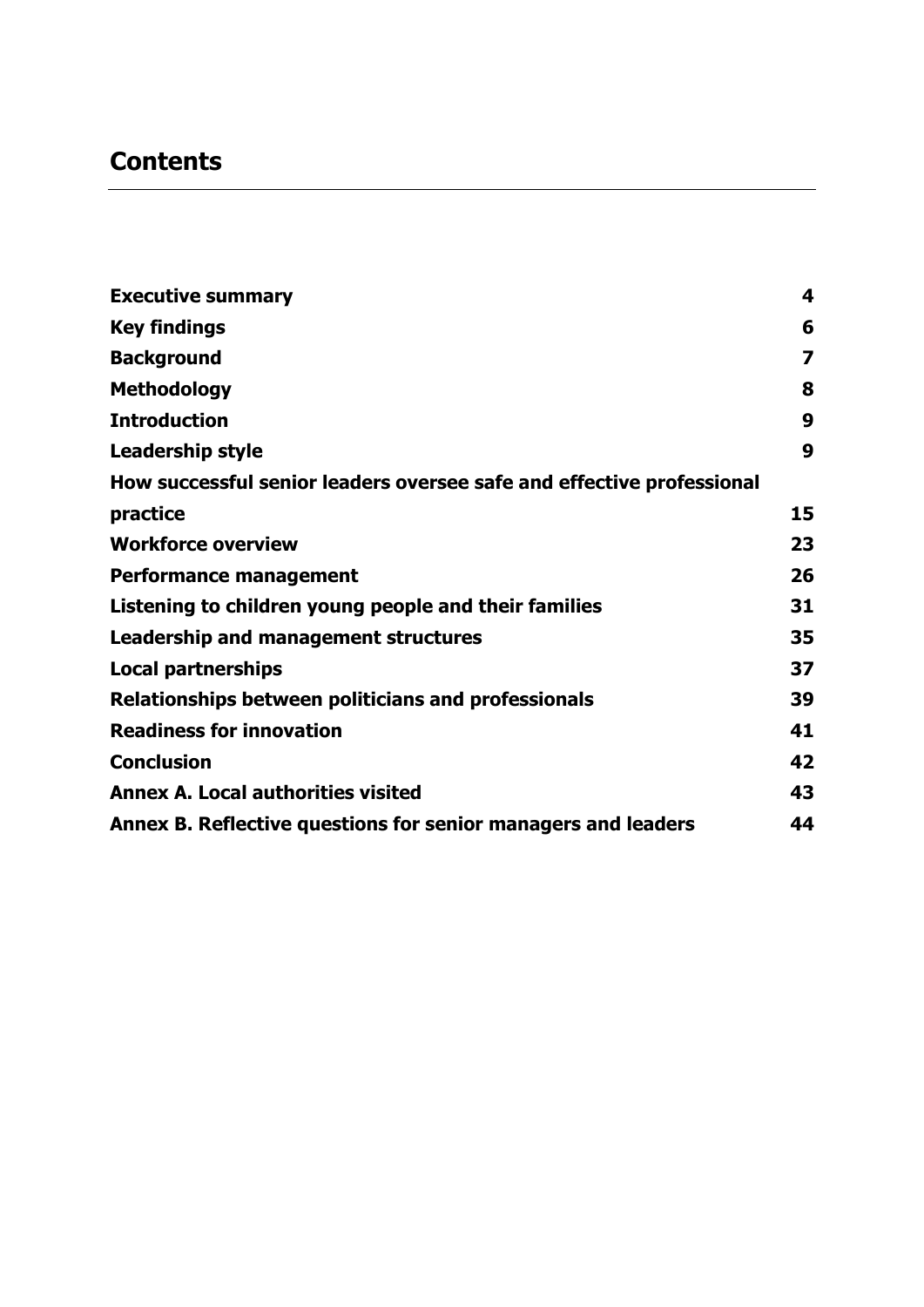

# <span id="page-3-0"></span>**Executive summary**

The importance of effective leadership in local authorities' children's services cannot be underestimated.

Leadership style was found to be a critical feature in the local authorities visited. Although not all leaders possessed the same qualities, the style in which they engaged their staff, partners and local community was central to their success in driving change and improvement. Their approach was open, honest and collaborative. They were driven by a strong moral base informed by solid professional knowledge.

These successful leaders modelled expected behaviour and set clear expectations for staff. They were credible and highly visible, and inspired staff to perform well. They set high standards for workers and developed a culture which was supportive and challenging while acknowledging risk and the need for clear accountabilities. Staff in these places trusted directors and were loyal to the service.

In order to ensure that children and young people benefited from safe and effective social work, leaders had introduced effective lines of accountability. This reduced risk and improved decision making in complex cases. They got to know the cases well and understood how services were meeting the needs of children and families. They scrutinised a range of 'soft' and 'hard' data and established a deep understanding of practice.

Senior managers took decisive action when necessary and staff trusted their ability to do what was right for children. They encouraged creativity while ensuring that there was consistency of approach. Leaders supported the development of reflective supervision, and provided challenge in a constructive and structured way. This increased confidence among the workforce that good decisions were being made which were improving outcomes for children and families.

Many authorities continued to face challenges in recruiting and retaining a skilled and competent workforce. Leaders in the local authorities visited were developing innovative ways of overcoming this including robust succession planning, 'growing their own', placing a high importance on learning and development and protecting budgets and caseloads.

Most staff were inspired by leaders to perform well. This was achieved through being clear about expected standards, leading by example, and continually monitoring performance data and other information. Leaders developed structures to scrutinise performance at different levels so that they had a comprehensive understanding of what the data was telling them. They had confidence in the data and used it to facilitate further improvements. They fed back information about performance to staff and managers so that they could learn from each other as well as from national reviews and research.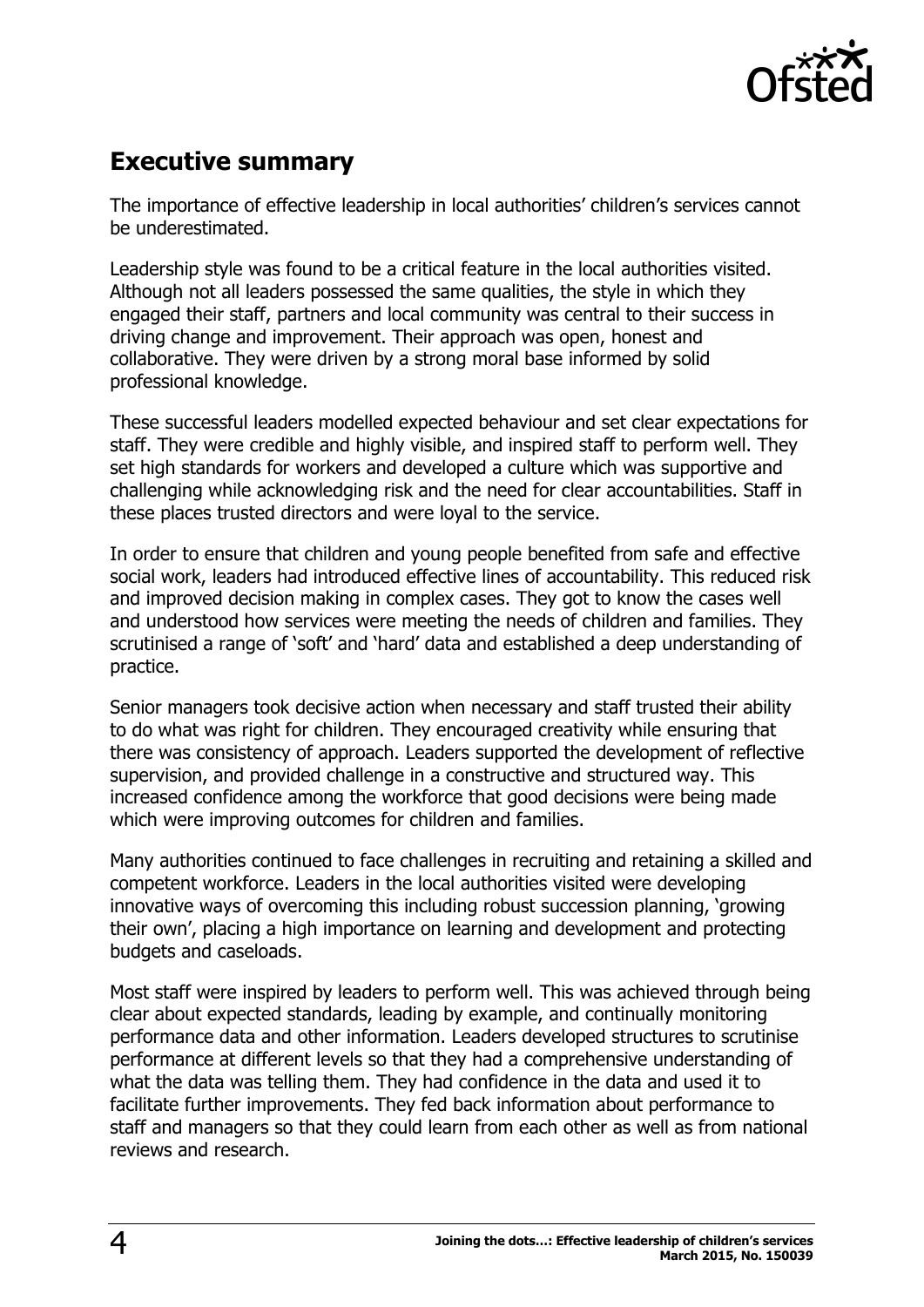

Management structures varied between authorities, depending on size, geography and history. However, they shared a common theme, which was clarity of roles, accountabilities and responsibilities. Chief executives described their role as supportive with appropriate challenge, fostering the right environment for the director and senior management team to undertake their roles successfully.

Elected members provided political support, explaining policy and practice intent to other politicians and leading debates about frontline practice where necessary for improvement. Directors kept a firm 'grip' on the front line. This was underpinned by the use of data, feedback, intelligence and a balance of styles between leaders.

Leaders proactively sought feedback from a variety of sources and were seen to act in response, engendering trust among their staff and partner agencies. They took time to build and maintain relationships with staff and partners, encouraging them to understand the benefits of a collaborative approach.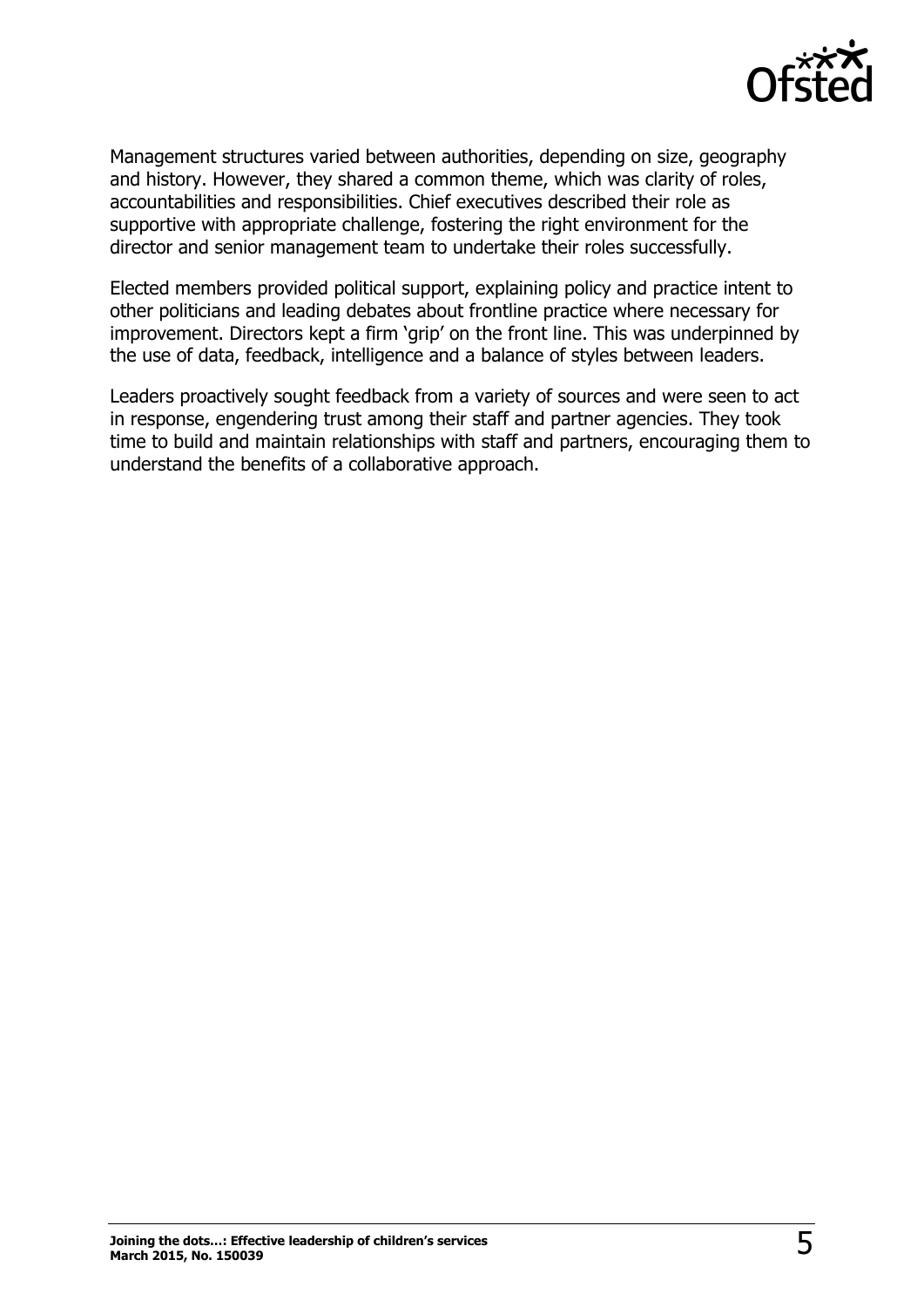

# <span id="page-5-0"></span>**Key findings**

- Leaders, including the Director of Children's Services (DCS), chief executive and lead member, used a variety of methods to ensure they had a firm 'grip' on frontline practice. This meant that they had a good understanding of the strengths and weaknesses of their workforce and the needs and quality of the services being provided.
- Leaders were passionate about children and young people and knowledgeable about services, and worked collaboratively with staff to facilitate improvements. They retained a relentless focus on improving outcomes for children and their families.
- Clear responsibility and accountability for directors, senior managers and partners characterised good leadership in strongly performing authorities. Structure mattered less in these places.
- Improvement took time, and directors invested heavily in building and maintaining key relationships – with other leaders, with partners and with staff. They developed a compelling vision to lead improvement.
- Senior leaders worked from a strong moral base and modelled the behaviour they expected from their staff. This was mirrored throughout the service by middle and team managers to frontline staff.
- Senior leaders had high expectations of their staff's performance. Staff felt valued and invested in because their learning and development was prioritised and senior leaders took an active interest in their work. They were proud to work for the authority, felt committed and wanted to stay.
- Senior leaders proactively and regularly sought and listened to the views of families, children, staff and partner agencies. They encouraged creativity and innovation in implementing changes as a result of feedback.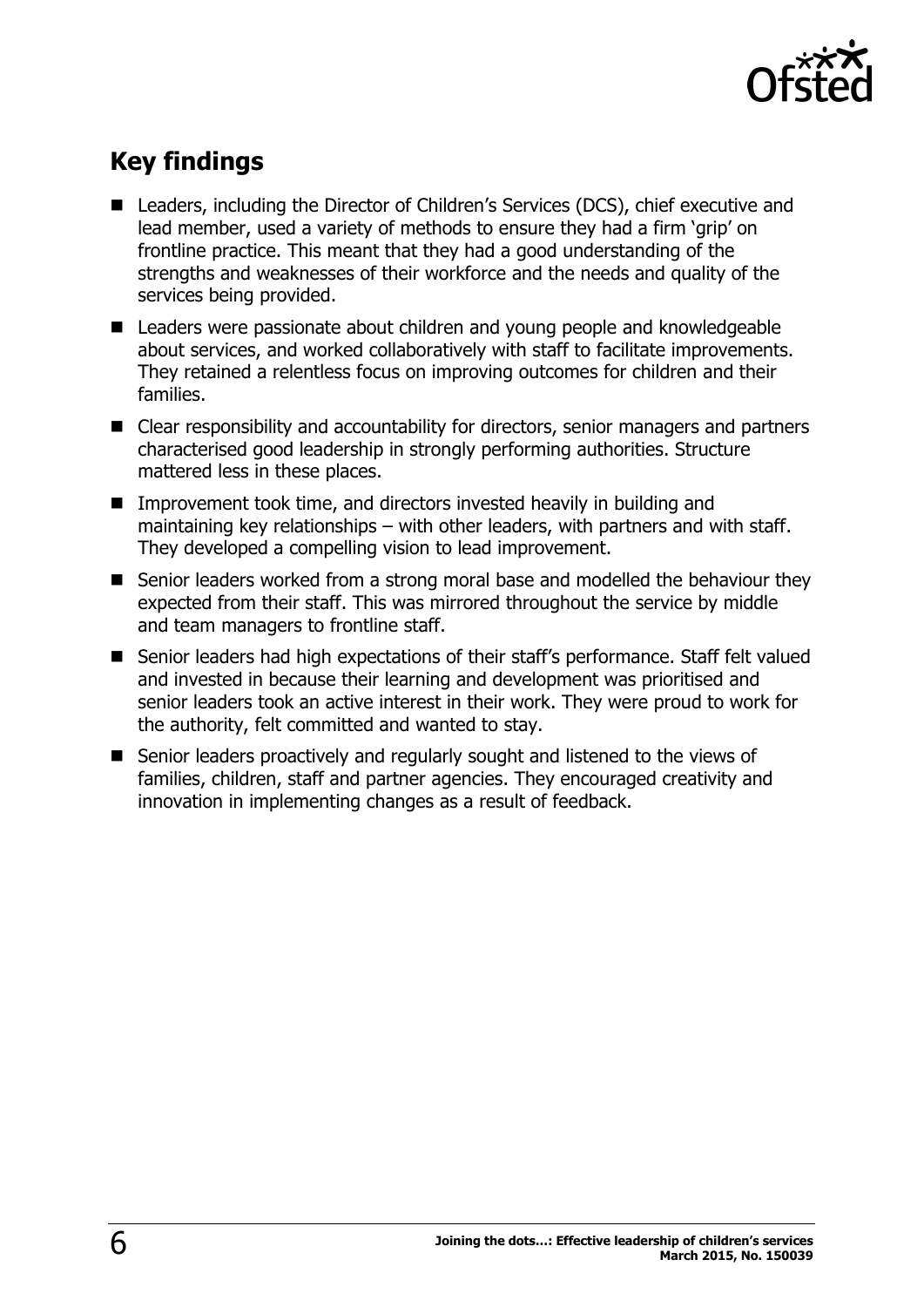

# <span id="page-6-0"></span>**Background**

- 1. In 2014 Ofsted introduced a new inspection framework of services for children in need of help and protection, children looked after and care leavers. $<sup>1</sup>$  In an</sup> initial evaluation of findings from the first 11 local authorities that had been inspected against this framework, inspectors identified common leadership characteristics in the 'good' authorities.
	- The senior leadership investment in the professional environment enabled social work to flourish.
	- Senior leaders were monitoring workloads closely and management oversight focused on the quality of work as well as the volume.
	- Leaders kept staffing vacancies under close review. They used their local knowledge and employed effective strategies to help them retain and attract new staff.
	- Supervision and training were effective in retaining and developing staff.
	- Managers understood and managed caseloads. They knew the children and care plans well.
	- Principal social workers positively influenced practice and provided the professional voice in senior management teams.
- 2. This good practice thematic inspection explored these findings in more detail, to understand how successful leaders created and maintained these conditions to build a strong and effective workforce.
- 3. In 2010, the National College for Leadership of Schools and Children's Services and C4EO undertook research with eight local authorities and 22 DCSs to identify and highlight the qualities of a 'resourceful' leader within children's social care.<sup>2</sup> The research set out the eight core behaviours it found to be the hallmarks of resourceful leaders. It identified three specific contexts to consider: leading change, leading in a time of change and managing the corporate and political landscape.
- 4. **The eight core behaviours** identified in the research were underpinned by a range of knowledge areas, skills and attributes. The behaviours identified align with and build on the National Leadership Qualities Framework.<sup>3</sup>

 $\overline{a}$ 

 $^1$  Inspecting local authority children's services: the framework, Ofsted, 2014;

www.gov.uk/government/publications/inspecting-local-authority-childrens-services-framework.

 $2$  Resourceful leadership: how directors of children's services improve outcomes for children, National College for Leadership of Schools and Children's Services and C4EO, 2011.

<sup>&</sup>lt;sup>3</sup> National Leadership Qualities Framework for Directors and Senior Leaders of Children's Services, The Virtual Staff College, October 2011.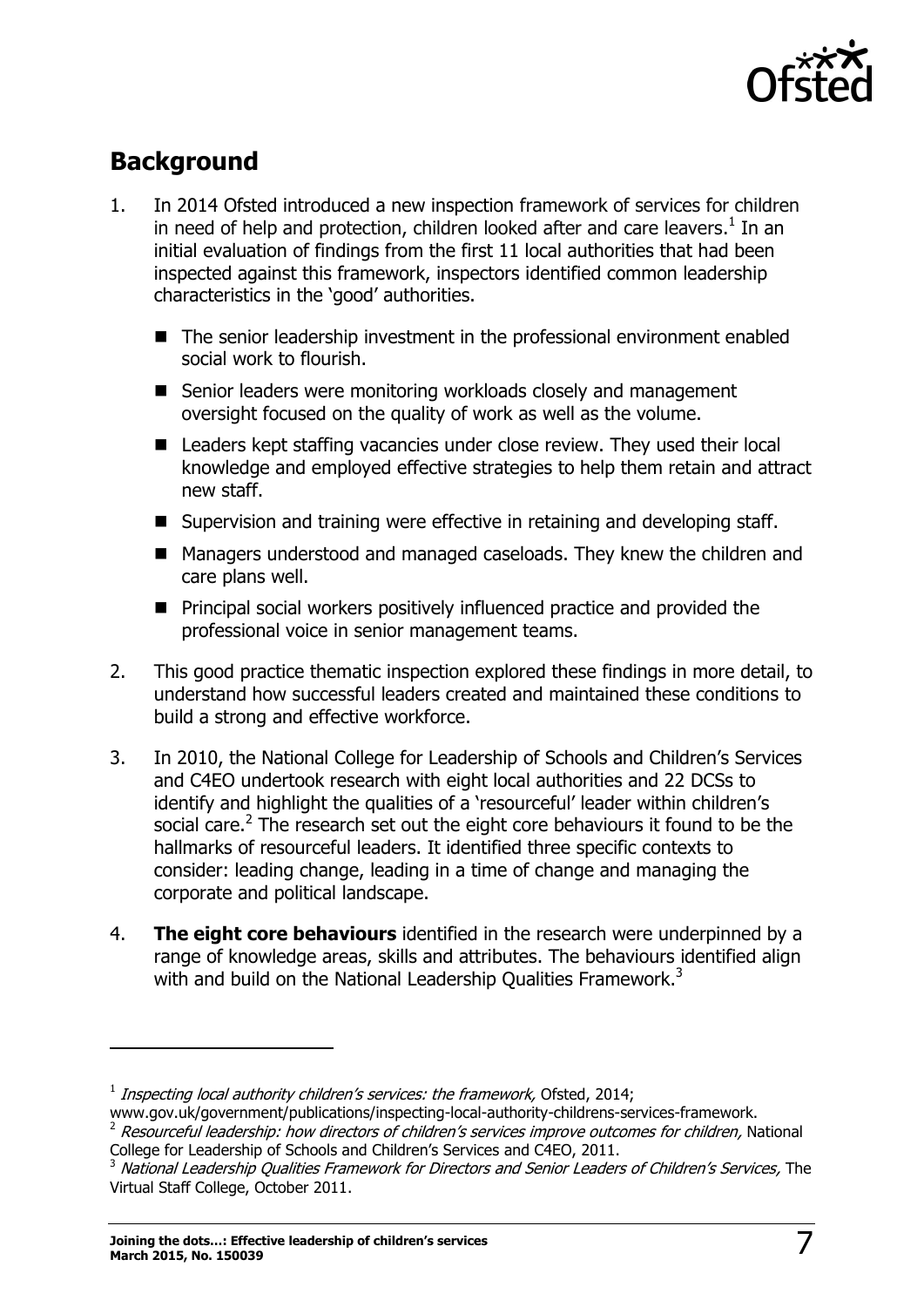

- 5. The eight core behaviours were:
	- $\blacksquare$  openness to possibilities
	- $\blacksquare$  the ability to collaborate
	- demonstrating a belief in their team and people
	- **P** personal resilience and tenacity
	- $\blacksquare$  the ability to create and sustain commitment across a system
	- focusing on results and outcomes
	- $\blacksquare$  the ability to simplify
	- $\blacksquare$  the ability to learn continuously.
- 6. The research found that all directors display these behaviours to some extent and the most effective differentiate themselves in two particular ways. They are able to select the right set of behaviours for a given challenge and, most importantly, know why the behaviours they select would be most effective.
- 7. Findings from Ofsted's initial evaluation and from the resourceful leadership report informed the methodology and line of questioning for this good practice thematic inspection.

### <span id="page-7-0"></span>**Methodology**

- 8. The fieldwork for this good practice thematic inspection took place during August 2014. Inspectors visited nine local authorities representing a variety of types and sizes of authority. The authorities were selected based on their inspection judgement history and improvements they had made. Some had been consistently good for a number of years. Others were on the beginning of their improvement journey, having recently improved from 'inadequate' to 'requires improvement' or from 'requires improvement' to 'good'.
- 9. In each local authority inspectors tracked up to six cases which were preselected by the local authority. Overall, inspectors considered 51 cases and spoke to 22 parents and carers and seven young people who were the subjects of the tracked cases.
- 10. In all local authorities structured interviews were held with:
	- Director of Children's Services
	- Local Safeguarding Children Board chair
	- $\blacksquare$  lead member for children's services
	- chief executive
	- senior managers from health and police services.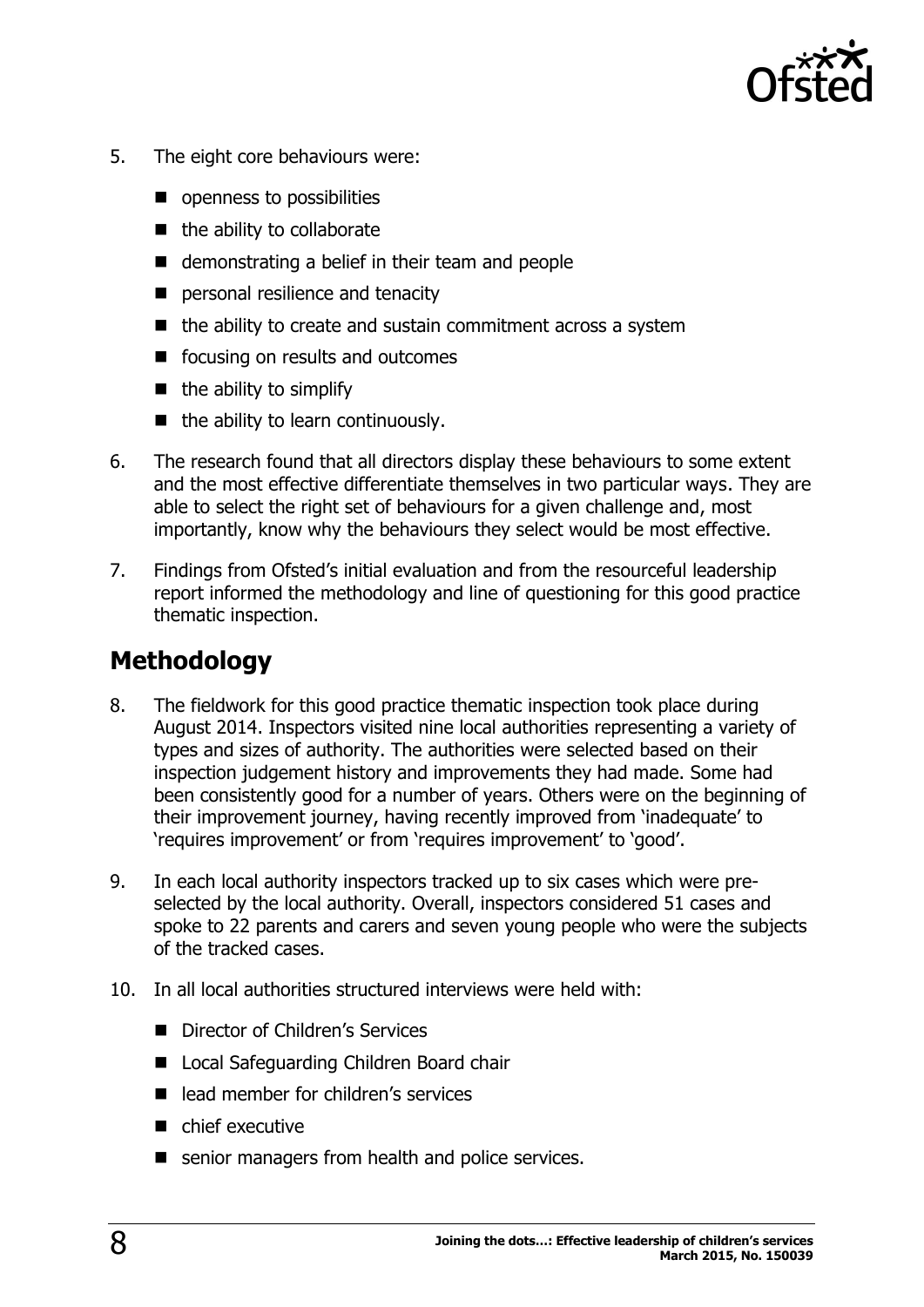

- 11. Small group meetings were held with:
	- heads of service (middle managers)
	- managers from partner agencies
	- $\blacksquare$  team managers
	- social workers
	- **n** professionals from other agencies.
- 12. Telephone calls or meetings were held with:
	- seven young people
	- 22 parents/carers.

### <span id="page-8-0"></span>**Introduction**

- 13. The age range of the children involved in the 51 cases varied from a few weeks old to 18 years, with the spread as follows:
	- Less than one year 18%
	- $\blacksquare$  1–3 years 14%
	- $\blacksquare$  4–10 years 24%
	- $11-16$  years 32%
	- $\blacksquare$  17–18 years 12%.
- 14. Most of the cases tracked were highly complex cases where the local authority had to carefully balance risk. Sixty four per cent of the children and young people involved were looked-after children. Many cases featured parental behaviours that are known to be indicators of risk, including domestic violence (36%), neglect (30%), substance misuse (26%) or mental ill health (18%). Thirty per cent of cases demonstrated at least two of these features in combination and 14% demonstrated at least three of these features. Twenty two per cent of the children and young people had a disability or special educational need.
- 15. The title of the individual who had responsibility for children's social care in each local authority varied. For simplicity this report refers to them all as director of children's services (DCS), which reflects their statutory responsibilities as set out in the Children Act 2004.

# <span id="page-8-1"></span>**Leadership style**

16. Leadership style was a critical feature in the local authorities visited. Not all individuals possessed the same qualities but the leadership teams in all the authorities shared a common set of complementary talents and behaviours. The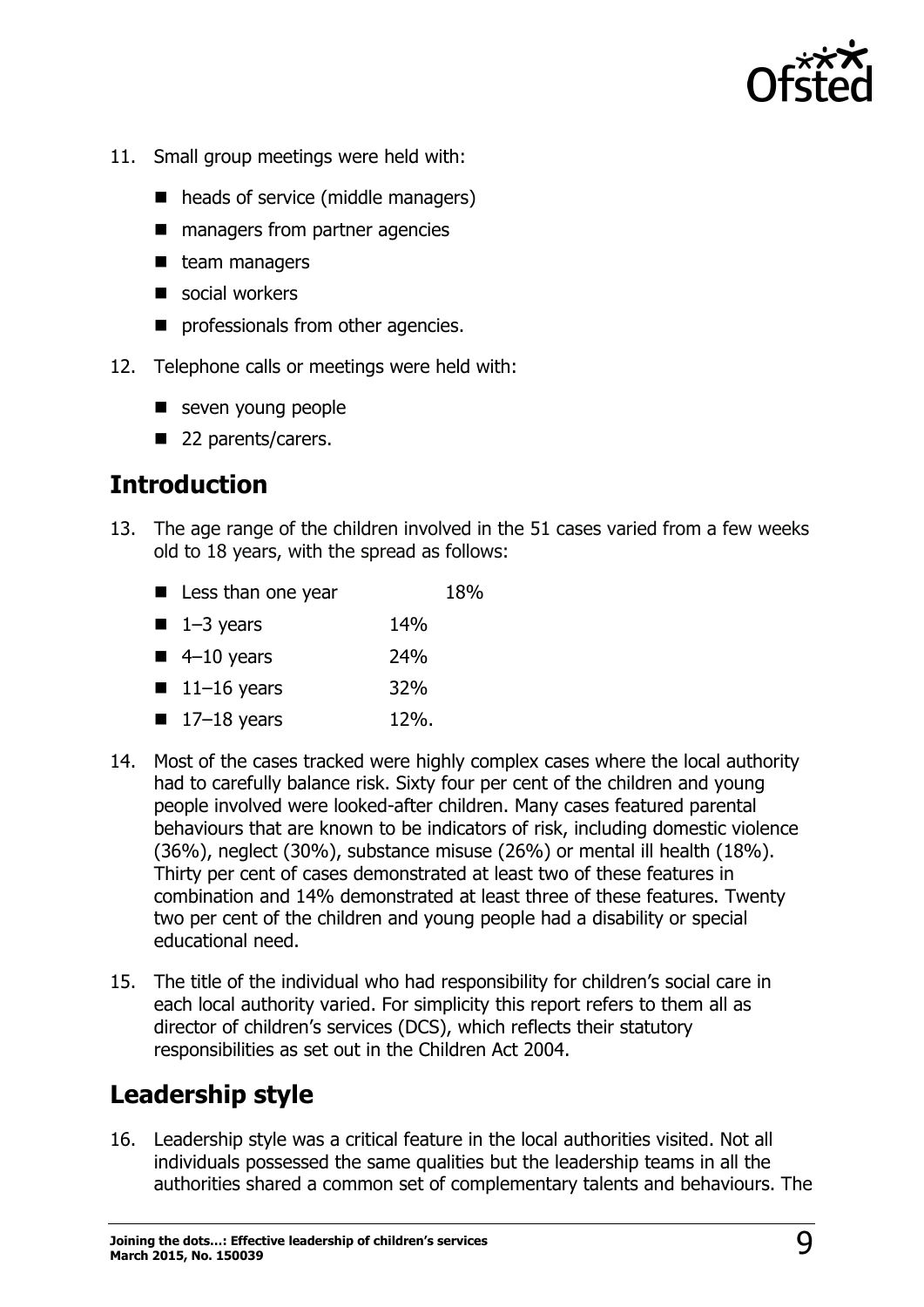

style in which they engaged their workforce, partners and communities was the key element in driving improvements.

17. Leaders were open, honest, collaborative, knowledgeable and driven by a strong moral base. They modelled expected behaviour, set clear expectations for staff, were credible and highly visible, and inspired staff to perform well. They set high standards for workers and developed a culture that was enabling yet challenging, and supported workers to achieve those standards. As one social worker said:

'They created an energy in the workforce.'

18. On many occasions workers told inspectors that their leaders were motivational and inspirational. They led by example, encouraging staff to perform to the best of their ability. One head of service stated:

'The behaviour of senior leaders inspires me to do better.'

19. An effective and strong leadership style was necessary to develop a clear vision for the improvement agenda. This was a particular challenge for leaders who had stepped into poorly performing authorities. Staff were often unmotivated, and felt deskilled and undervalued. One DCS explained:

> 'You have to deliver a compelling narrative that brings people together and sets ambitions.'

20. Developing such a narrative was an obvious challenge for leaders. It needed to be a narrative that included staff at all levels, that allowed them to see where things had gone wrong and that placed them at the centre of improvement. It also required a focus on performance and expectations without blaming them for the overall poor rating. It needed to inspire, to encourage, and to set realistic expectations for improvement. One chief executive stated:

> 'The key to leading is to remember that people can do outstanding things. It's the art of knowing that nothing is impossible and getting everyone else to believe it too.'

21. Leaders realised that improvement took time. They invested heavily in time and resources to develop the culture necessary for improvement. One DCS explained:

> 'Leaders must motivate others to make a profound difference to children's lives, creating a climate of shared values and common purpose. This is essential before you get to targets and performance measures.'

22. Leaders, especially DCSs, spent time building and maintaining relationships with staff. This was a particular challenge in authorities where performance and standards had been poor. A change in culture took carefully orchestrated investment. A head of service in one authority stated: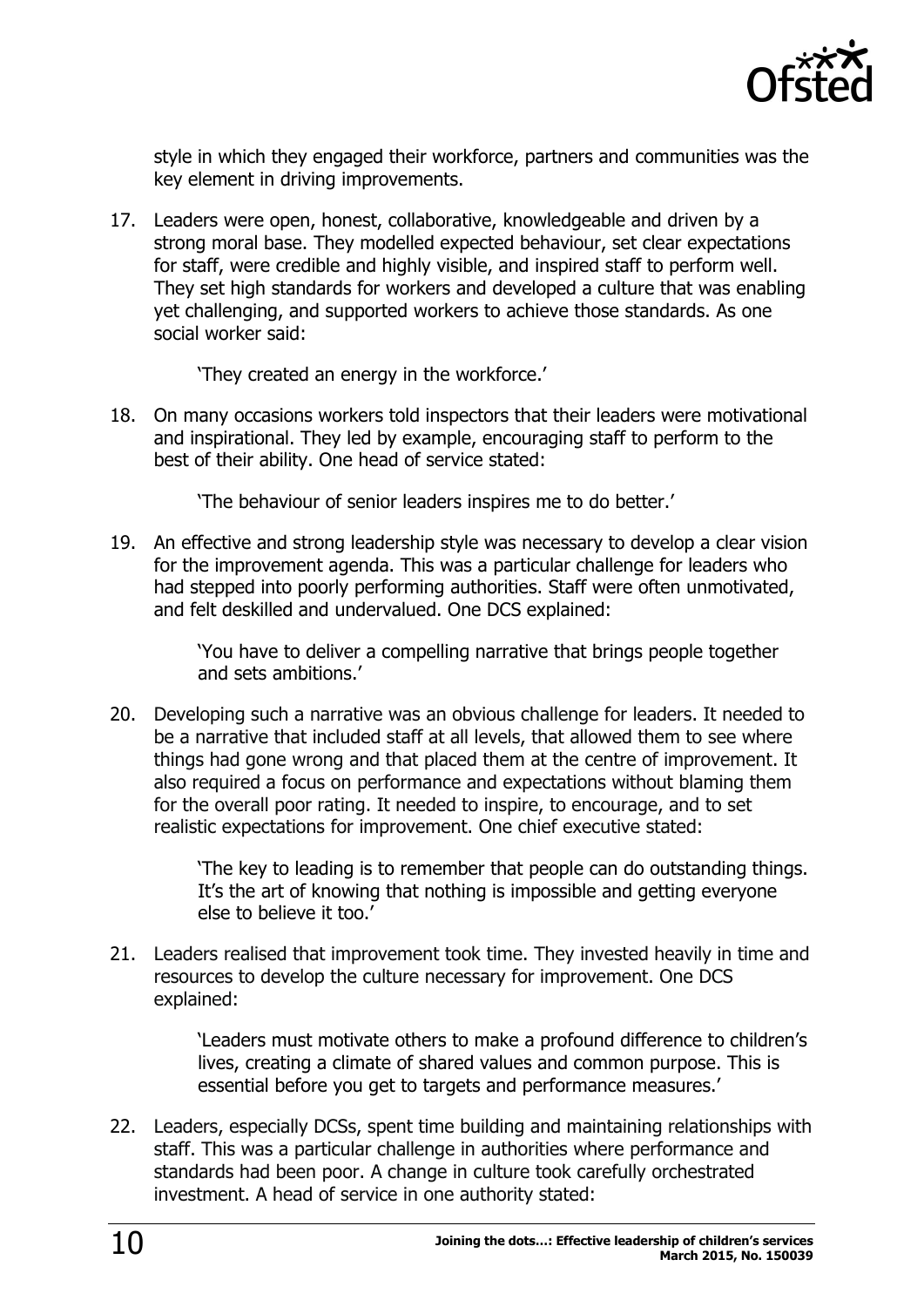

'The DCS worked hard to create a 'can-do' culture of shared values and shared responsibilities.'

23. Leaders in Staffordshire embarked upon such a change programme:

#### **Staffordshire County Council – changing the culture**

In 2010 children's services in Staffordshire were fragmented. Resources were focused on traditional structural and political boundaries and staff morale was low with limited confidence in the leadership of change. The vision of the council leadership, chief executive, lead member and the DCS was to achieve an outcome-focused quality service based on the child's journey. Families First was set up in September 2011 with a remit to integrate services and align them with the child's pathway, both internally and with partners.

The Organisational Development (OD) service was tasked with supporting the Families First leadership team to achieve the vision and embed the new culture. An in-depth diagnostic was undertaken, which led to a planned and systematic approach and investment in the development of leadership to drive the process.

Leaders took a number of steps to embed the change in culture, including:

- $\blacksquare$  engaging the entire workforce in developing the vision, values and expected behaviour
- $\blacksquare$  establishing district delivery and engagement groups to drive innovation and partnership working
- running business and development-focused leadership meetings and regular service performance reviews with the wider leadership team to demonstrate trust in the devolved leadership model
- back-to-the-floor visits by the senior leadership team
- developing a set of two-way communication methods with workers, both face-to-face and written, with timely responses to queries to demonstrate a commitment to the workforce, and to recognise their value
- **E** strategic planning of the learning and development offer across the service.

As well as saving money and improving performance, this approach increased confidence in change management.

The head of Families First stated: 'We are still on the road to improvement. The challenges are as great, if not greater, with more demand and less resource. Organisational Development are continuing to support us, including: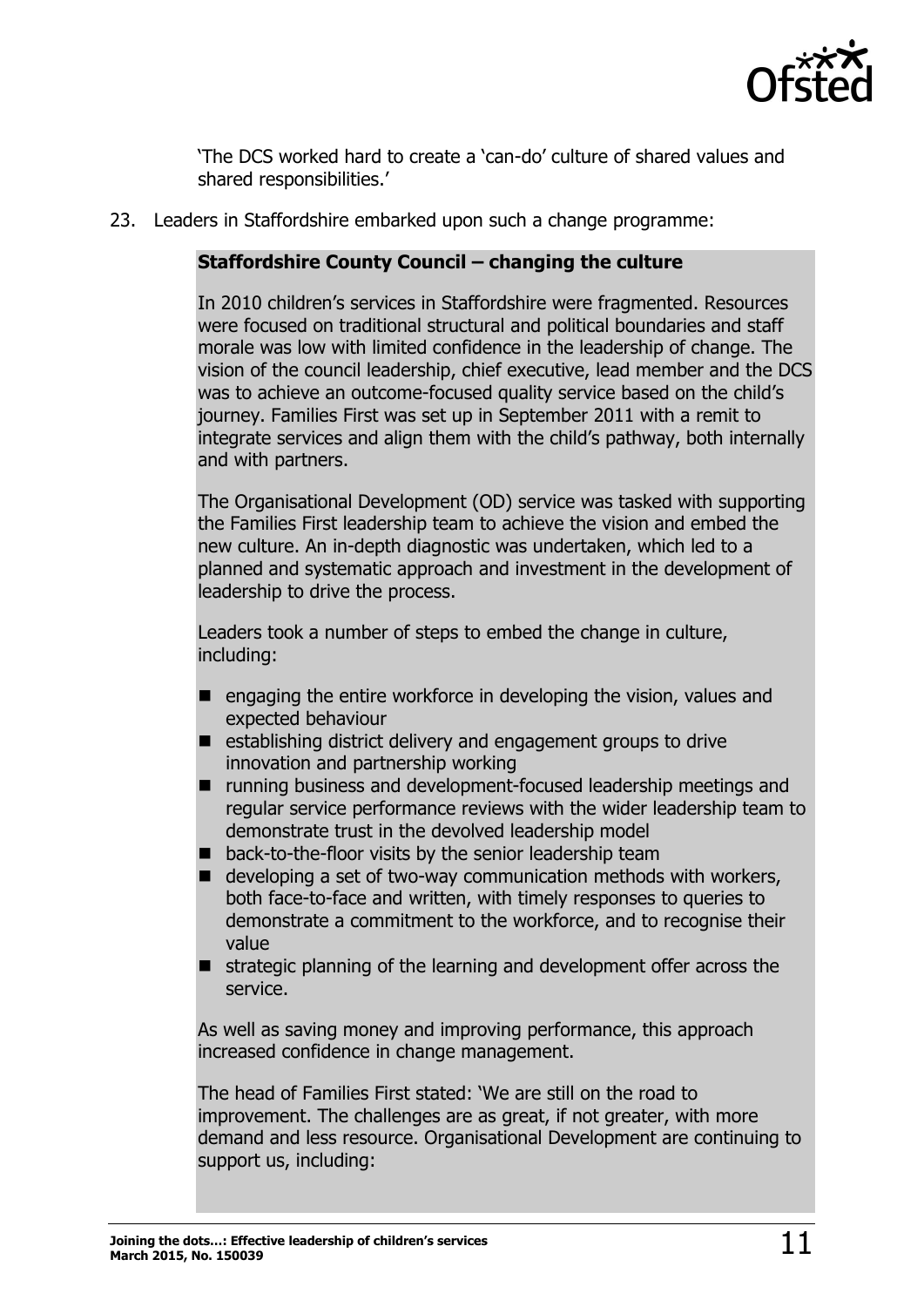

- $\blacksquare$  further work on culture definition
- a structured approach to organisation design
- $\blacksquare$  to broaden and deepen the leadership programme to provide more business focus and lead change
- innovation and peer challenge
- a workforce capability programme.

We continue to use quality data from a range of sources to monitor success and to continuously improve.'

24. A key element of an effective improvement agenda was clarity around expectations and roles. This enabled staff to understand their role in improvement and set out how they were expected to perform. The example below details how the Royal Borough of Greenwich ensured that staff were clear about what they were expected to do.

#### **Royal Borough of Greenwich – developing clear expectations**

Several factors have been key to developing clear expectations in Greenwich:

- Senior managers communicating (both face-to-face and in writing) about priorities and expectations. They communicated key messages through a robust meeting cycle, which allowed for dialogue up, down and through the organisation. Senior leaders were clear about organisational purpose and goals, which helped ensure that messages were consistent.
- Managers and staff discussed the Children and Young People's Plan and the three themed improvement plans relating to safeguarding, corporate parenting and workforce development during appraisals. These plans informed each staff member's personal development plan.
- $\blacksquare$  The workforce development strategy, while identifying the organisational support available to support good practice, equally emphasised the responsibility of individuals for their own learning and contributing to the learning of others.
- Less experienced practitioners were supported by professional educators and the professional lead for disabled children. These post holders promoted and enhanced reflective and child-centred practice through coaching and modelling.

As a result, all staff across the children's partnership understand the common goal of improving outcomes for children and young people through collaborative achievement.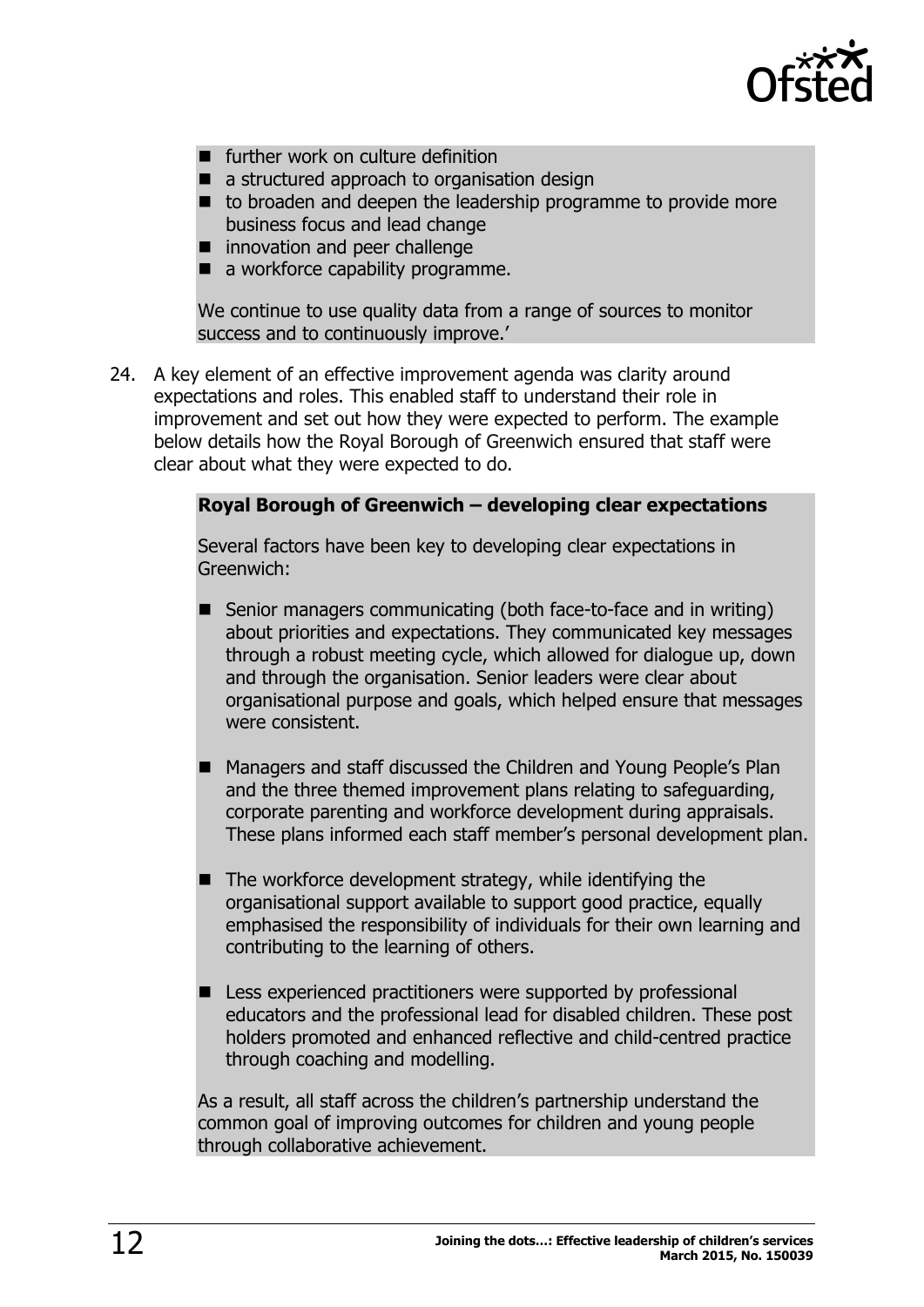

25. Leaders were visible and knowledgeable. Staff had confidence in their leaders' ability and were positive about their style and their commitment. Many senior leaders were described as passionate. Their top priority was children and young people. One chief executive stated:

> 'We want the best possible outcomes for all children – absolutely the best. We don't just want to be a strong good; we want to be outstanding.'

26. Showing an interest in staff and their work engendered trust and commitment among staff. A social worker told inspectors:

'Senior managers here set a fantastic example.'

27. Leaders got to know social workers and the children they worked with. One social worker said:

'The DCS knows my name and the cases that I work with.'

28. Another worker said that when senior managers had been involved in case decisions, they continued to be interested in what was happening with the case. She said:

> 'The DCS came and sat with me for half an hour to discuss the case with me.'

29. Leaders spent time listening to workers and appreciating their concerns, as well as understanding the nuances of individual cases. One DCS told inspectors:

> 'I tell them that I am interested in what they do, and then I show them that I am.'

- 30. A striking feature of the leadership style was openness. Staff felt involved and included. They saw their managers and leaders as approachable. The DCS and other senior leaders instilled this culture by, for example:
	- ensuring that feedback was acted on
	- **E** genuinely involving people in developments
	- consulting at an early stage.
- 31. In more than one authority, staff told inspectors that there had been a recent shift – consultations with staff had changed from 'going through the motions' to a genuine desire for opinions. The process was now open and transparent and the rationale for decisions, even unpopular ones, was understood.
- 32. To achieve this change, the leadership teams had acted on what they heard. This had often started with small things. In one authority, social workers had said that a particular process was cumbersome and paperwork-heavy. Leaders acted quickly to alter the process and included staff in developing the new process. Because they were seen to act, workers gradually built up confidence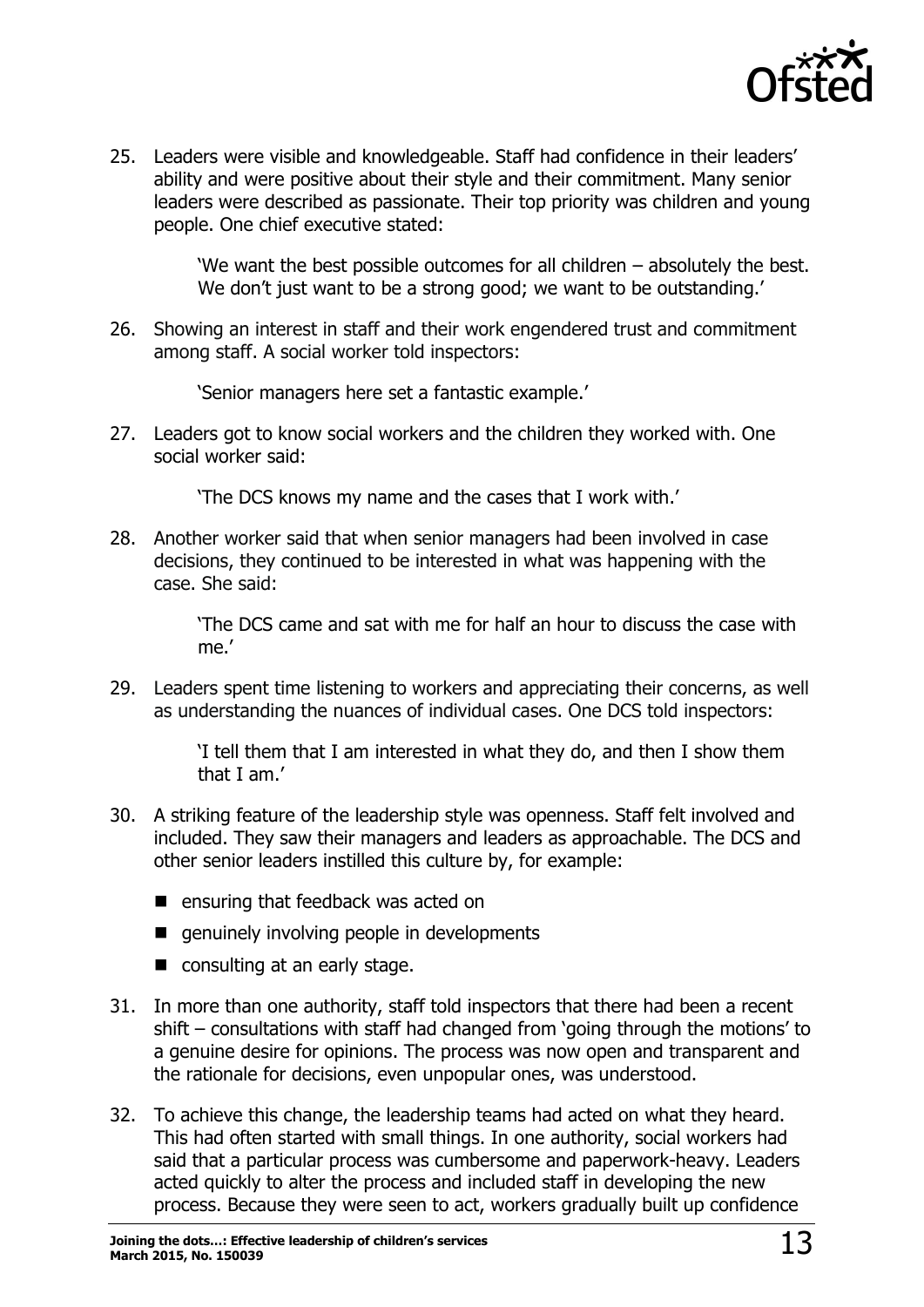

in senior leaders, trusting that they would listen to them and they felt able to voice their concerns. One chief executive told us:

'Every member of staff knows they can talk to the DCS.'

33. Several local authorities visited had established a collaborative leadership approach. This led to ownership of improvement plans across the organisation. In several authorities task and finish groups involved people throughout the organisation on an equal footing. These could be chaired by a senior manager, middle manager or social worker depending on the needs of the plan and the skill mix of the group. In the example below, the Royal Borough of Greenwich developed an approach that distributed responsibility for leading throughout the organisation.

#### **Royal Borough of Greenwich – distributive leadership**

The approach to leadership in the Royal Borough of Greenwich places value on staff and the contribution they make. This is not only in terms of their day-to-day practice but in terms of how they contribute to improving the service. The approach recognises that professional leadership comes from all levels of the local authority's children's services and from its partnerships. It is a distributive and devolved model that defines responsibilities and accountabilities. It also fosters a culture of empowerment and ownership; of 'being part of the doing' as opposed to 'be being done to'.

During the last organisational change middle managers were redesignated as 'leaders'. This reinforced the shift in culture from management, which emphasised compliance and task completion, to leadership, with a new emphasis on learning and improvement. Task and finish groups promoted service improvement and were formed of a 'diagonal slice' through the organisation, involving staff from all levels. Practitioners were routinely involved in these groups and also took on other leadership roles, such as leading workshops. This was balanced with caseload demands.

An improvement board, also including junior and senior staff, supports critical enquiry and ensures that the impact of service improvement is evaluated and disseminated.

The aim of this leadership model is to share influence and responsibility for the quality of services and continuous improvements in outcomes for children. It builds capacity for professional leadership and demonstrates confidence and trust in the workforce. Practitioners clearly feel valued and that they are part of something valuable.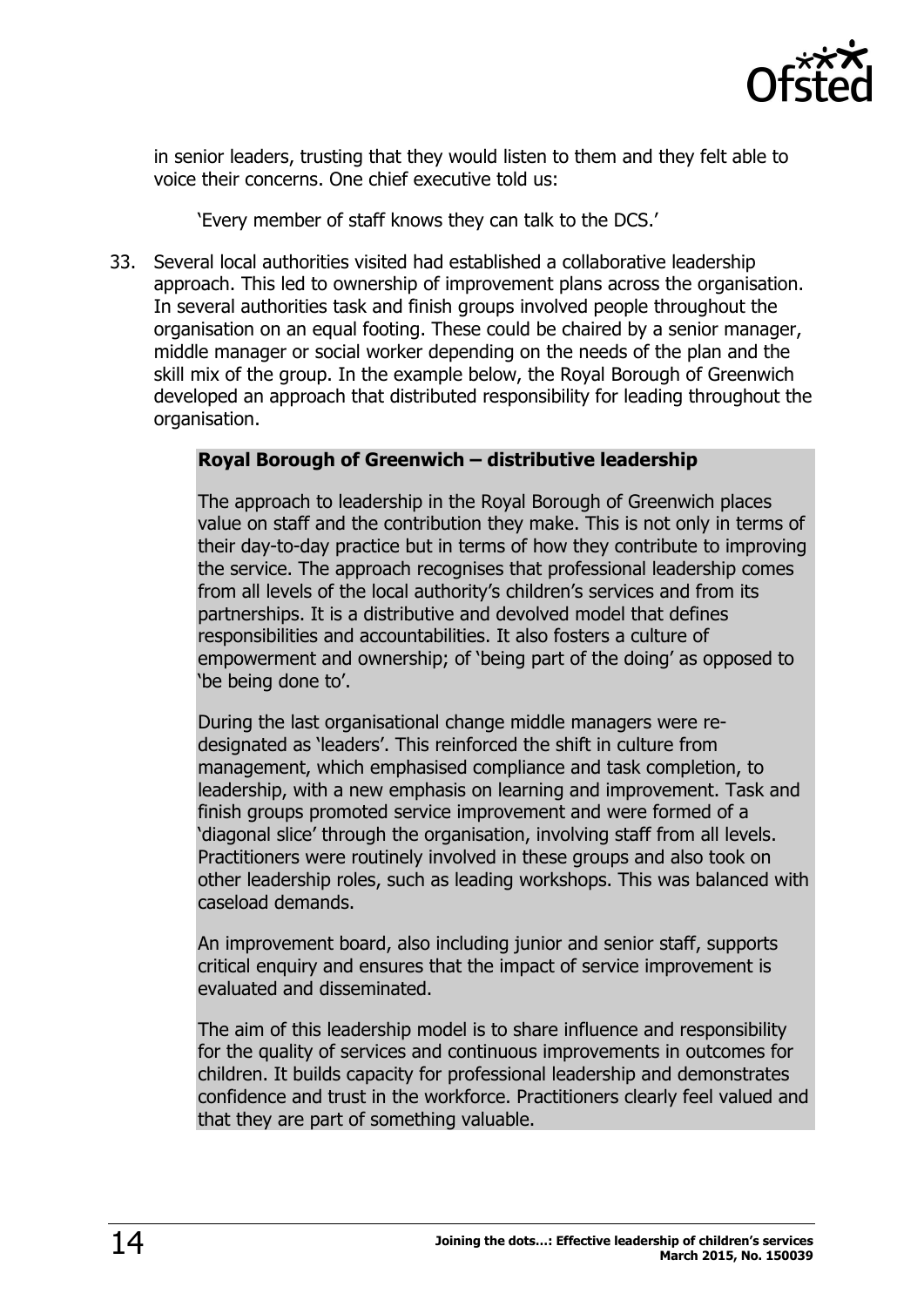

34. Senior leaders operated from a strong value base and had a sense of moral purpose, which drove their behaviour and the expectations of the workforce. This underpinned all that they did and set the climate for improvement. One DCS stated:

> 'You can have all the best strategies and systems but first and foremost a good leader has to have a strong moral base – a sense of moral purpose.'

35. Leaders used this to model the behaviour that they wanted from their staff. This ensured that staff felt safe and able to contribute to debates and discussions. One DCS explained:

> 'People have a clear idea of how you will behave because this is value based – it leads to people feeling safe because they know the rules.'

36. As one chief executive explained:

'People see you behaving as you expect them to behave.'

37. Modelling the behaviour expected from staff was a powerful way of ensuring that staff were carried along with the overall vision. The feedback from staff about senior leaders was overwhelmingly positive. Leaders enabled, involved and enthused their workforce to strive for better and better performance. One social worker said of her leaders:

'They set a fantastic example.'

38. Leaders in these authorities did not become complacent. They understood that, despite ongoing improvements, they needed to ensure that they kept doing the basics well. One DCS explained:

> 'We focus on the core business – doing the basics right every time to a good standard.'

39. They were committed to continual improvement. They used feedback, intelligence, data, recommendations from inspection reports, peer reviews and other information to drive further improvements. A chief executive put it succinctly:

> 'We are climbing a mountain. We are halfway up but there's a long way to go.'

# <span id="page-14-0"></span>**How successful senior leaders oversee safe and effective professional practice**

40. Leaders introduced clear accountability to ensure that children and young people benefited from safe and effective social work. This included panels and forums for ensuring that risk assessment and decision making in complex cases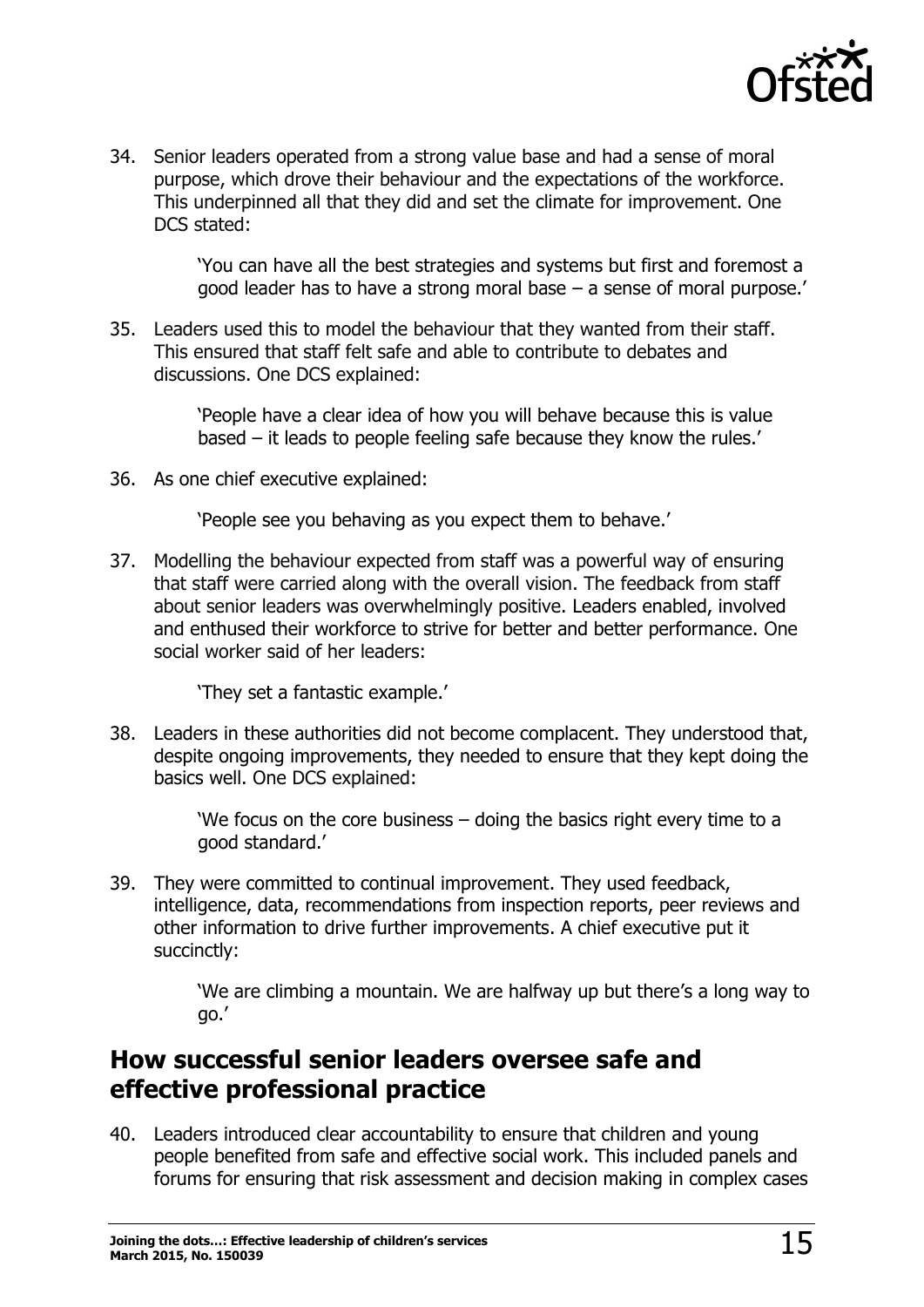

were shared. The leaders knew the cases well and understood how well services were meeting the needs of families.

- 41. Senior managers took decisive action when necessary and staff trusted their ability to do what was right for children. They encouraged creativity, while ensuring that there were consistent approaches. Leaders supported a model of reflective supervision and provided challenge in a supportive and structured way. This promoted confidence that good decisions were being made throughout the organisation, which were improving outcomes for children and families.
- 42. All authorities had introduced decision-making structures to ensure that, where appropriate, decisions were overseen by a middle or senior manager. These enabled a frank discussion and social workers told inspectors that, as a result, they understood the rationale for decisions and what they needed to do to progress cases. Some authorities had introduced less formal approaches alongside the panels and forums, such as a 'Friday afternoon drop-in' where social workers could discuss aspects of cases with service managers. The example below explains one local process for dealing with complex and challenging cases.

#### **Hampshire County Council – multi-agency complex case resolution meeting (MACCRM)**

Hampshire children's services recognised that frontline staff were often getting 'stuck' with cases of children and young people who had complex needs. Senior leaders decided that it was essential that they shared the risk and accountability for these children and young people with case holders, intervened when appropriate, secured an agreed way forward and offered a firm management 'grip' within the multi-agency partnership.

They established the monthly multi-agency complex case resolution meeting (MACCRM) to provide an opportunity for cases to be given appropriate senior management oversight so that information is shared and decisions made clearly.

The MACCRM considers:

- all children placed in residential care
- children exiting a secure environment
- $\blacksquare$  children for whom there is no identifiable resource
- $\blacksquare$  children with complex needs at risk of drifting
- children in custody
- children where there is professional disagreement that cannot be resolved locally.

As a result of these meetings, workers have developed confidence to manage and understand risk that is shared at a senior level.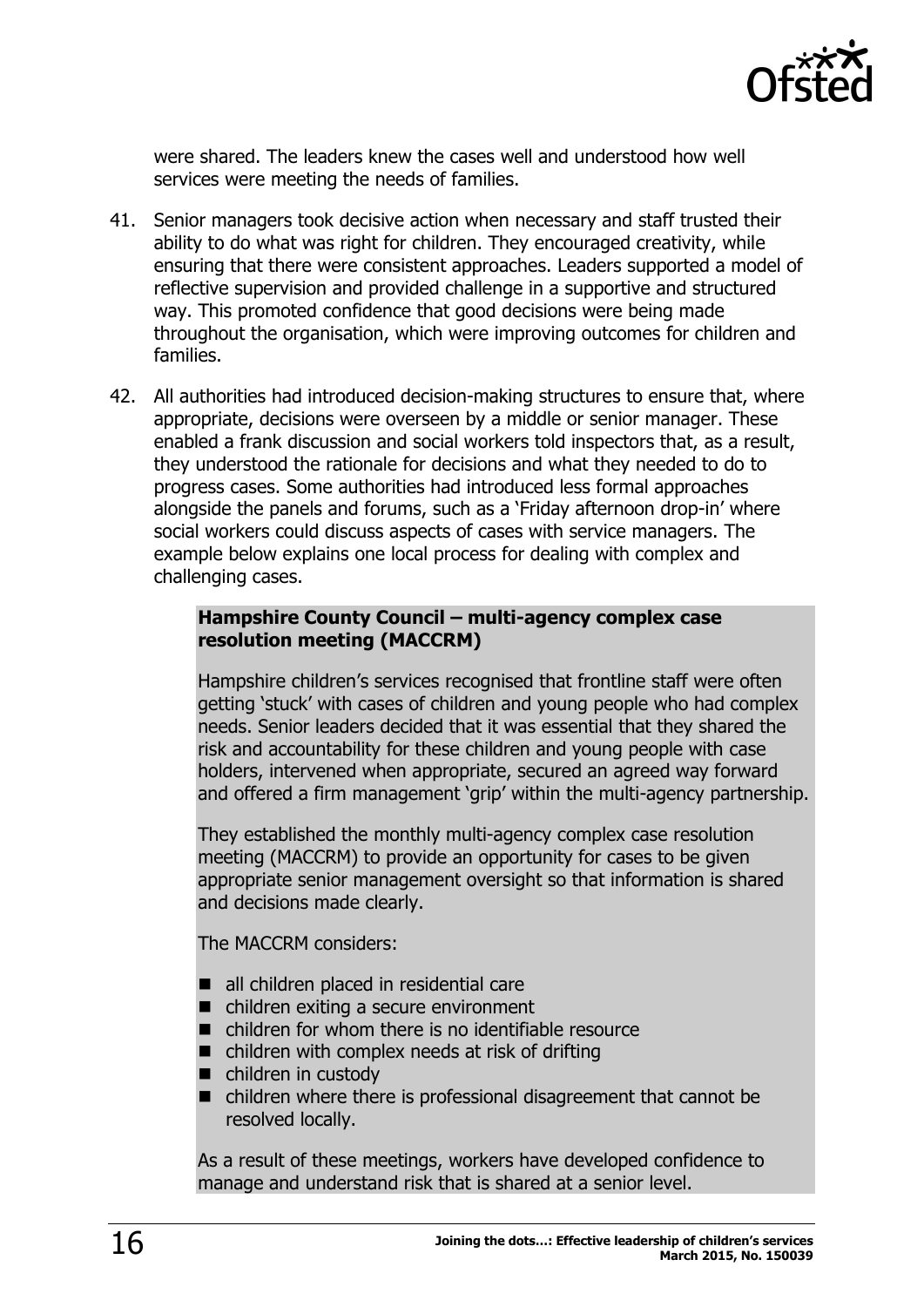

43. Social workers said they were surprised at how well senior managers remembered their cases. Many senior managers proactively sought out workers to ask about cases. Managers also went out on visits and heard back from team managers about frontline visits they had undertaken. They got involved in case discussions and went and sat with workers to discuss cases. The example below details how managers in Kensington and Chelsea ensured they kept a focus on practice.

#### **Royal Borough of Kensington and Chelsea – practice week**

Twice a year the family services leadership team undertakes 'practice week'. During this week the team audits up to 80 cases, undertakes 20 observations and speaks to 25 families independently of the practitioner.

The case audits and observations are undertaken alongside the social worker or practitioner. The intention of the week is to quality assure the work as well as to influence practice by considering decisions, case direction, work undertaken and case recording. The leadership team provided comments and written feedback to practitioners at the time of the audit or observation to encourage learning.

A report of both quantitative and qualitative information brought together the key findings. The report is written with the aim of exploring systemic difficulties, highlighting themes and identifying specific actions to be taken. The week is popular with managers and frontline staff who appreciate an opportunity to demonstrate good practice and to ensure that senior managers have a good understanding of the day-to-day pressures of the job.

44. An important element in improving practice was getting the balance right between workers having ownership of cases and knowing when a manager needed to step in. One chair of a Local Safeguarding Children Board said:

'It's about giving strong direction without directing all the time.'

45. When leaders achieved this balance it enabled social workers and other practitioners to flourish and to grow in confidence. They had trust that senior managers would step in if necessary, but felt that the process was a collaborative one. There was a sense of collective responsibility, a willingness to learn and to work together to put things right. A practitioner in a partner agency explained:

> 'Managers enter into a dialogue with you, they don't simply direct you to do something different.'

46. Leaders were also willing to learn alongside workers to ensure good outcomes. One case, which highlighted this culture of collaboration, involved an adoption placement within a foreign country  $-$  an unusual situation, which none of the senior managers had dealt with before. It was described as 'a steep learning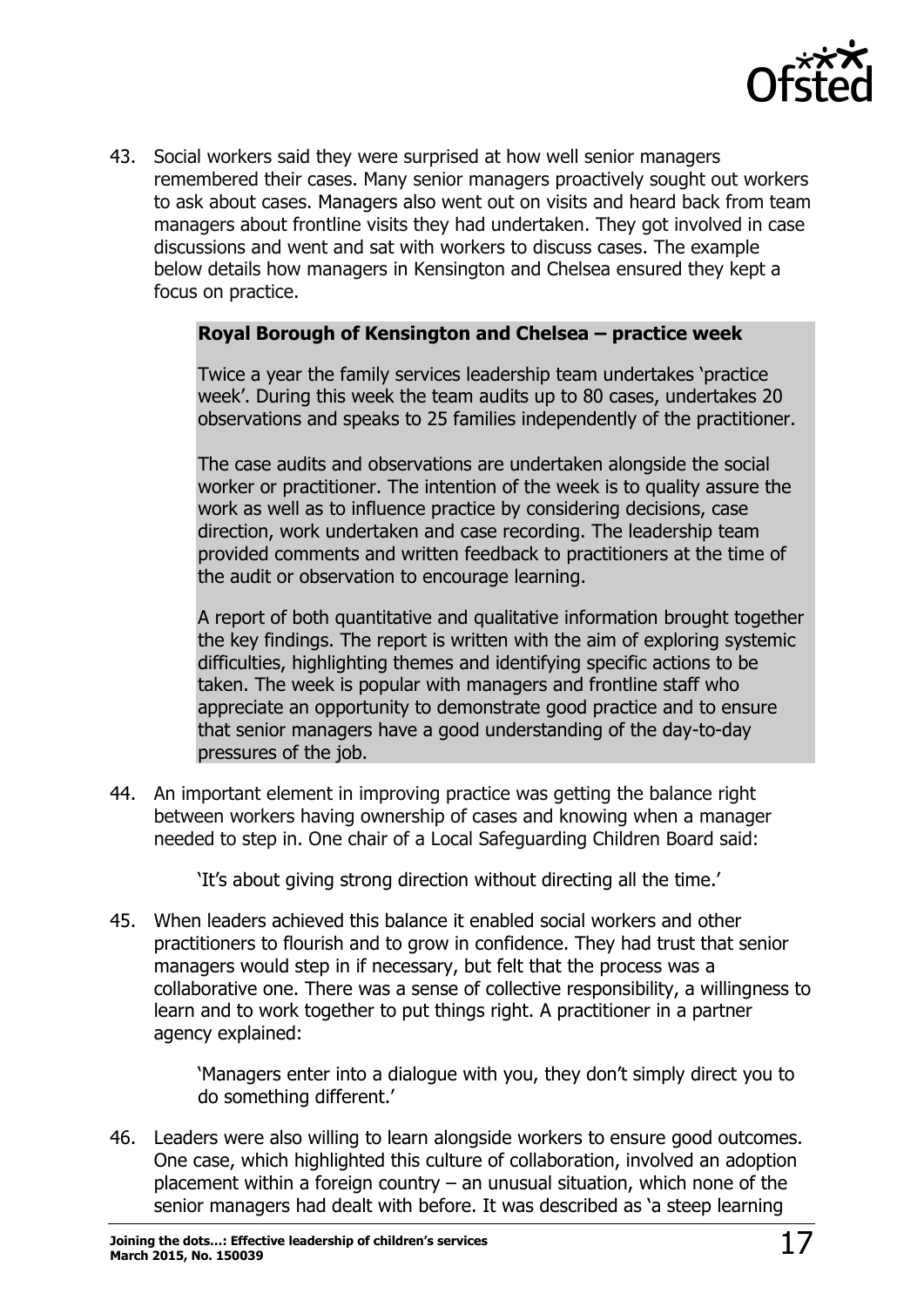

curve for all involved'. Senior managers stepped in to guide and ensure that the correct processes were followed. As a result the social worker felt there had been a joint effort to secure the best outcomes for the young child involved.

47. There were many examples of effective decision making by senior managers in the cases seen by inspectors. In one case managers had supported a social worker who had been threatened by a parent. The social worker told inspectors:

> 'Managers have been active throughout this case, most importantly in undertaking visits to support me when I was constantly subjected to threats. Extensive measures have been put in place to ensure that I am safe.'

- 48. Effective recording and oversight had ensured consistency between the decisions made in the case. When the emergency duty team became involved, they were able to take decisive measures to safeguard the child. Managers took prompt action to follow up on the slow response by other agencies. The result was a positive outcome for the child with effective plans in place for a permanent home with an adoptive family.
- 49. Successful leaders supported staff through a combination of effective challenge, appropriate involvement and modelling of behaviour. This led to work that was safe, effective and provided without delay. Staff mirrored the behaviour of their senior managers in their work with families, leading to an overall appreciation by families of the help they were receiving. The majority of the cases seen by inspectors involved either child protection procedures or removing a child from their family. Yet a very high number of parents and children spoken to expressed a positive attitude to the intervention. One parent of a looked-after child told inspectors:

'It was difficult at first because we got to know the social worker through a child protection process. As time went on we felt more listened to and felt she was working with us. She always explained things to us and made sure we understood what was happening and why.

It was inevitable that [our child] would have to be placed in care and though it is hard, we know he has a good family home now and he will keep our relationship with us.

The local authority has never given up on him. The social worker's manager came and visited us and this helped us to realise what was right for [our child].'

50. The culture of openness, honesty and safety created an environment that enabled leaders to develop a solution-focused environment. One case involved a teenage girl whose risky and disruptive behaviour placed her in danger of sexual exploitation. Managers, including the DCS, were involved in discussions about moving the young person away from the local authority. Taking account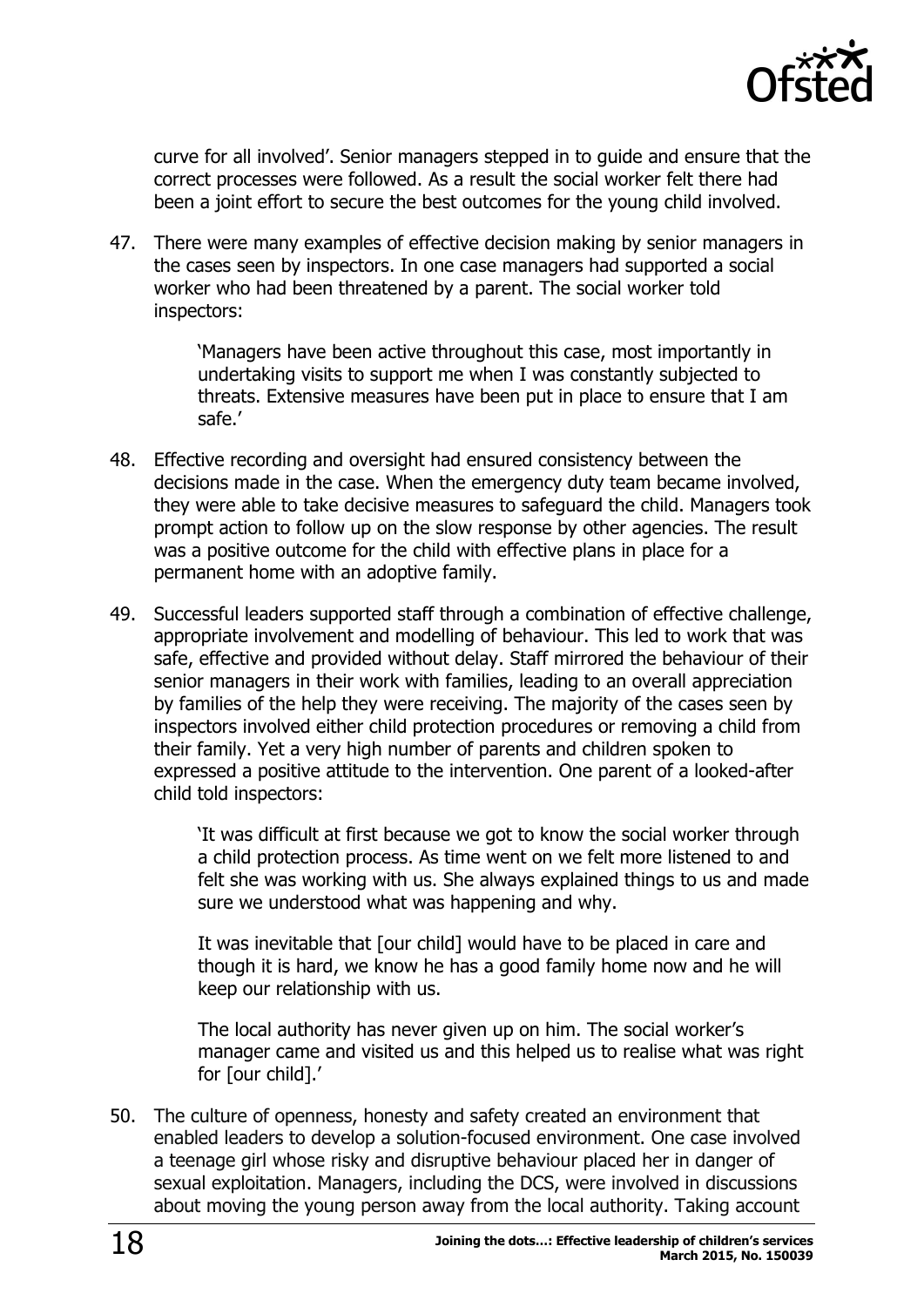

of all the risks and the concerns expressed by partner agencies, the DCS decided to keep the young person closer to home in accordance with her wishes. Extensive support, reflection and challenge were evidenced to help the social worker, especially during periods of higher risk.

51. This support enabled the social worker to work more authoritatively with the young person and partner agencies. Managers intervened directly to address partner concerns, which gave the social worker confidence that decisions were shared. As a result of this collaborative, supportive way of working, the level of concern for this young person was reduced and she was assessed at a lower risk of child sexual exploitation. She has recently chaired her looked-after child review and attended some of her placement planning meetings, allowing managers to hear her views directly. The assured nature of the managers and shared responsibility in decision making added to the feeling of safety among workers. One social worker stated:

> 'Leaders here are calm and safe, which gives us confidence when they are making big decisions.'

52. This culture extended to partner agencies involved in complex cases. One practitioner from a partner organisation said:

> 'They have a balance between trusting us and intervening when it is in the child's best interests.'

53. Improving outcomes and making sure decisions are made quickly were continuing challenges in enabling safe and effective practice. Most authorities had developed innovative ways of tackling drift. The example below sets out how Hartlepool Borough Council introduced a review system to tackle potential drift early and to support creativity in moving work forward.

#### **Hartlepool Borough Council – multi-agency complex case review**

Working with challenging and complex cases can lead to different views within the multi-agency team about what is in the child's best interest. In response to this, Hartlepool children's services developed arrangements for multi-agency complex case reviews. Any practitioner can request a review, which provides a forum for discussion, reflection and professional challenge – all from a child-centred perspective.

The review can take different forms including reflective group supervision, a deep dive case analysis or a 'circle of adults'. The aim is to take a solution-focused approach, analysing the impact of interventions and increasing professionals' insight into the family and child's situation.

Complex case reviews are facilitated by middle and senior social work managers and educational psychologists. The facilitator is usually independent of the line management of the case to avoid any conflict of interest and to enable a fresh perspective.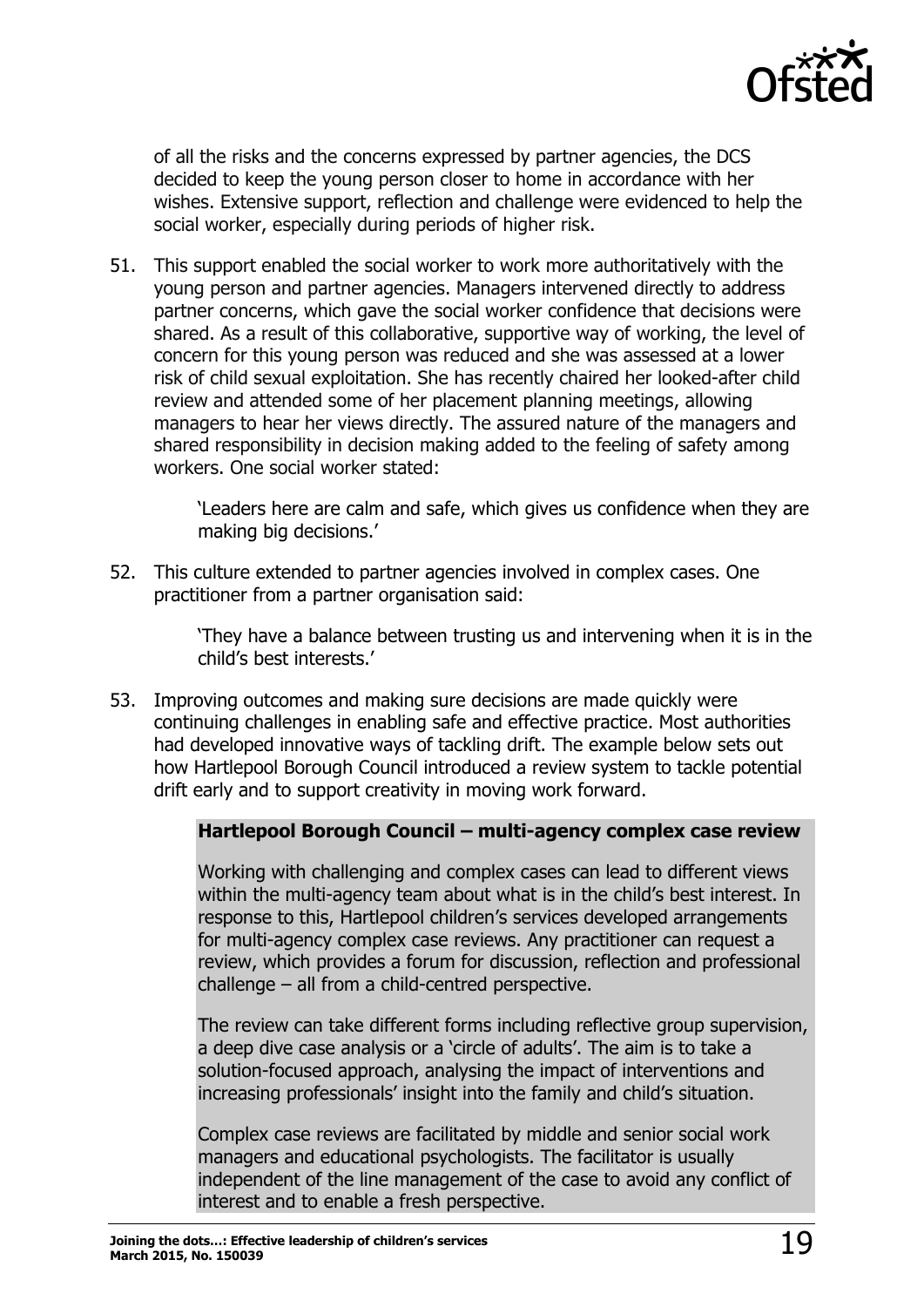

These reviews in Hartlepool have helped professionals working with children to strengthen multi-agency working. It has provided a forum to unpick and move forward with complex and entrenched cases and has led to some successful, radical approaches to meeting the needs of children and families.

54. The example below shows how one authority used performance information to undertake 'deep dives' to ensure that they had a firm understanding of safe and effective frontline practice.

#### **London Borough of Redbridge – performance board deep dives**

The children's services management team within Redbridge hold a fortnightly performance board, chaired by the director. The board scrutinises quantitative and qualitative performance information including performance indicators and workforce data. It also discusses key audits and evaluations. The board commissions a programme of 'deep dives' to explore in depth the areas where service improvement may be needed and to allow senior managers to strengthen their 'grip' on frontline practice.

The performance board examined an audit into the quality of child protection plans and, as a consequence of the findings, they commissioned a deep dive into the way that child protection conferences enabled good outcome-focused plans. This led to a number of recommendations and a task and finish group was established to implement them. This included an exploration of the 'strengthening families' methodology, which was later introduced.

The performance board received an initial evaluation of the first 20 'strengthening families' conferences, including feedback from all participants and a full evaluation report a year later. This provided clear evidence that the introduction of the strengthening families conferences had significantly improved parental engagement and understanding of the risks for their child. It enabled workers to clearly articulate the changes needed and lead to more SMART decision making and outcome-focused plans.

55. In one authority there had been a strong focus on achieving permanency in a timely way. A team manager had guided an inexperienced worker through the pre-birth assessment process, the care proceedings and the adoption process. The team manager also helped her to deal with an abusive phone call and to prepare for future confrontation. The social worker explained how she had grown in confidence, gained valuable experience through the case, and now understood the value of securing a permanent family for the baby at such a young age.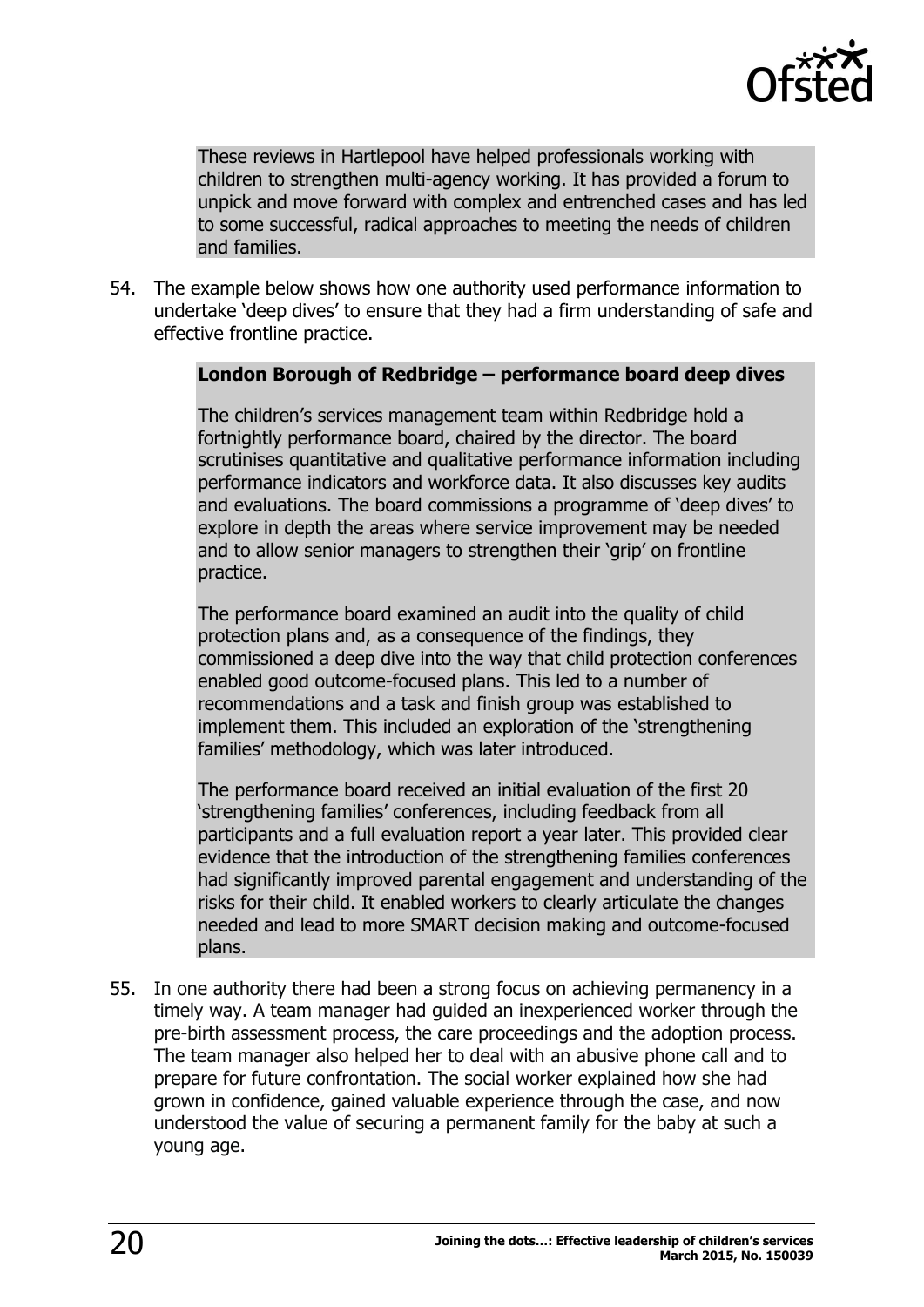

56. The emphasis for most senior leaders in developing safe and effective practice was on relationship-based work and listening to what children and young people were saying. This behaviour mirrored that modelled by senior managers in their work with partners, other leaders and staff. This strength in building relationships enabled good practice to flourish and encouraged families to fully engage in work. One social worker told inspectors:

> 'The Director told us to record less but SMARTER, to spend less time in front of the computer and more time with families.'

57. A parent of a child on a child protection plan told inspectors:

'The department have been thorough in assessing me and my partner. Initially I found the social worker difficult and didn't like her. Now I understand that she was making clear what I had to do and I completely get her. There is a lot of involvement through the child protection plan and core groups every six weeks. My partner and I were both fully involved in the assessment and we give our views at the core group meetings and during visits.'

58. This sentiment was echoed by some of the young people inspectors spoke to. Two of the young people said:

> 'I have a good relationship with my social worker and I have had her for a few years … my social worker helped me and tried to sort things out … everything has worked out well for me.'

'I like my social worker. I can tell her anything and she helps me. I can email her and she gets back to me quickly. She comes to see me and my foster carers and when I tell her things she does something about it.'

- 59. The importance of good, effective and reflective supervision was recognised in all the authorities visited. Some were further ahead than others in ensuring that this was provided regularly. This continued to be a challenge. All of the local authorities were continuing to work on ensuring that reflective supervision was not only offered as standard, but that supervision records demonstrated how discussions had influenced practice.
- 60. The recording of supervision varied within and between authorities. Inspectors saw several excellent examples of clear, reflective discussions outlining challenge and differences of opinion, detailing reflection and clearly recording the agreed way forward.
- 61. In one case the line manager's expertise enabled the social worker to reflect on the impact of his values and the cultural aspects of a case. Managers at all levels knew the case well due to various discussions and the case had been audited by the DCS. Guidance from his managers enabled the social worker to look beyond the presenting issues of the case and to consider the underlying factors and the importance of taking the child's perspective. The social worker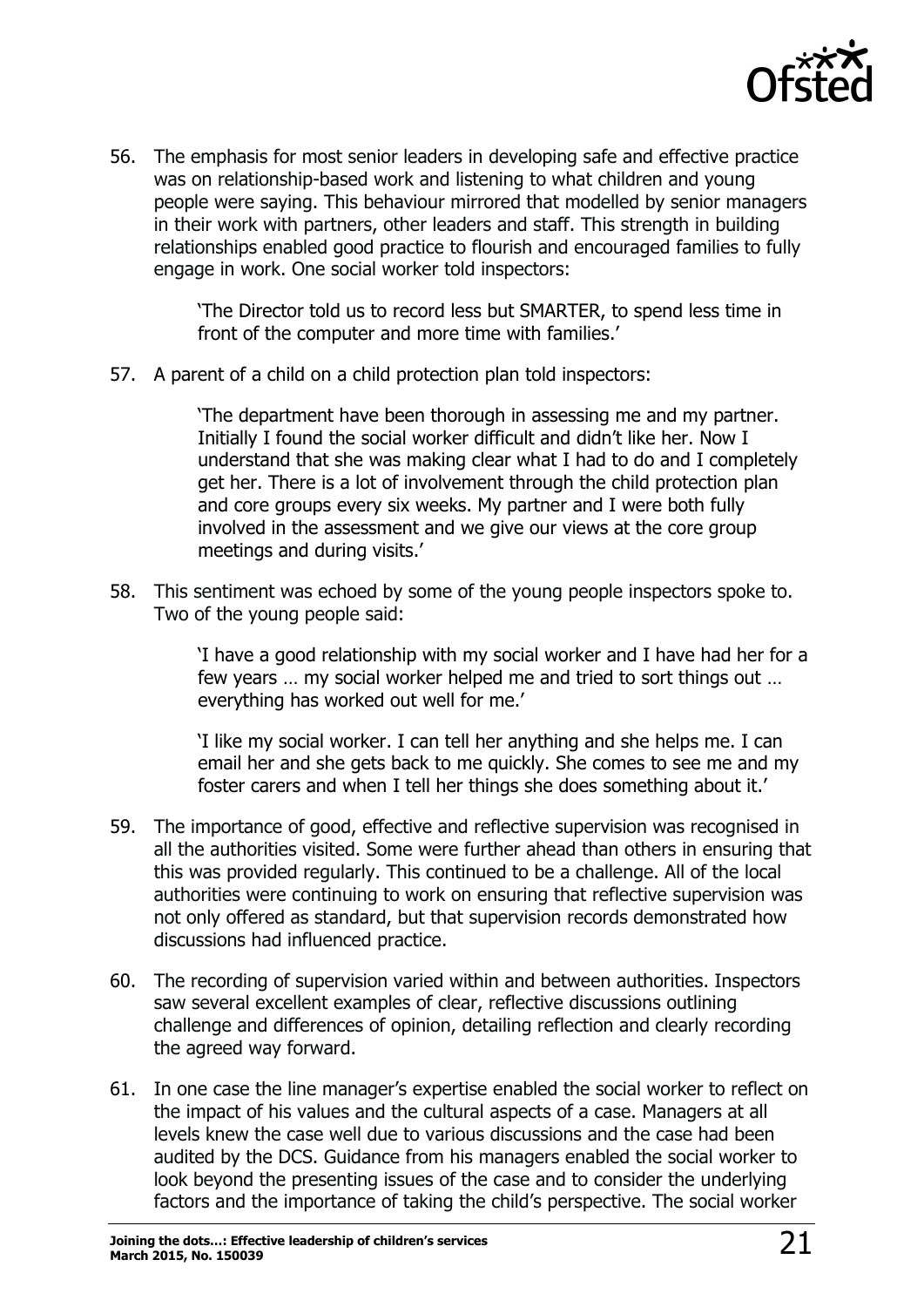

said that the involvement of managers had enabled him to 'not get sucked into the case but to be able to stand back'. Outcomes in this case included a positive difference in family relationships and, while concerns did remain, these were being managed and contained.

62. When reflective supervision took place it was positively embraced by both managers and practitioners. Staff said it was a truly collaborative approach with challenge coming from both parties. As one worker put it:

'Managers relish the fact that we have our own ideas.'

63. The example below details the London Borough of Redbridge's approach to reflective group supervision.

#### **London Borough of Redbridge – reflective practice in group supervision**

Reflective group supervision sessions within Redbridge are provided for newly qualified workers, social work practitioners, quality assurance officers and independent reviewing officers. They are facilitated by the principal social worker, the head of commissioning, quality and finance, and the psychiatric social work manager from the child and adolescent mental health service. Their aim is to:

- $\blacksquare$  provide a learning tool for complex cases, share ideas, challenge stereotypes, explore the impact of family difficulty on social workers and encourage creativity in interventions
- $\blacksquare$  explore case drift
- $\blacksquare$  examine social work values, how they operate in practice and their impact on family functioning, roles and expectations
- analyse the effects of projection, transference and counter transference in relationships between social workers and those with whom they work
- develop effective and imaginative practice
- raise awareness of the self in practice, building on and improving social work resilience and effectiveness.

<span id="page-21-0"></span>There has been a reduction in the numbers of children looked after against a trend of yearly increases. This was because either children were being diverted from care or an increasing number were spending less time in care.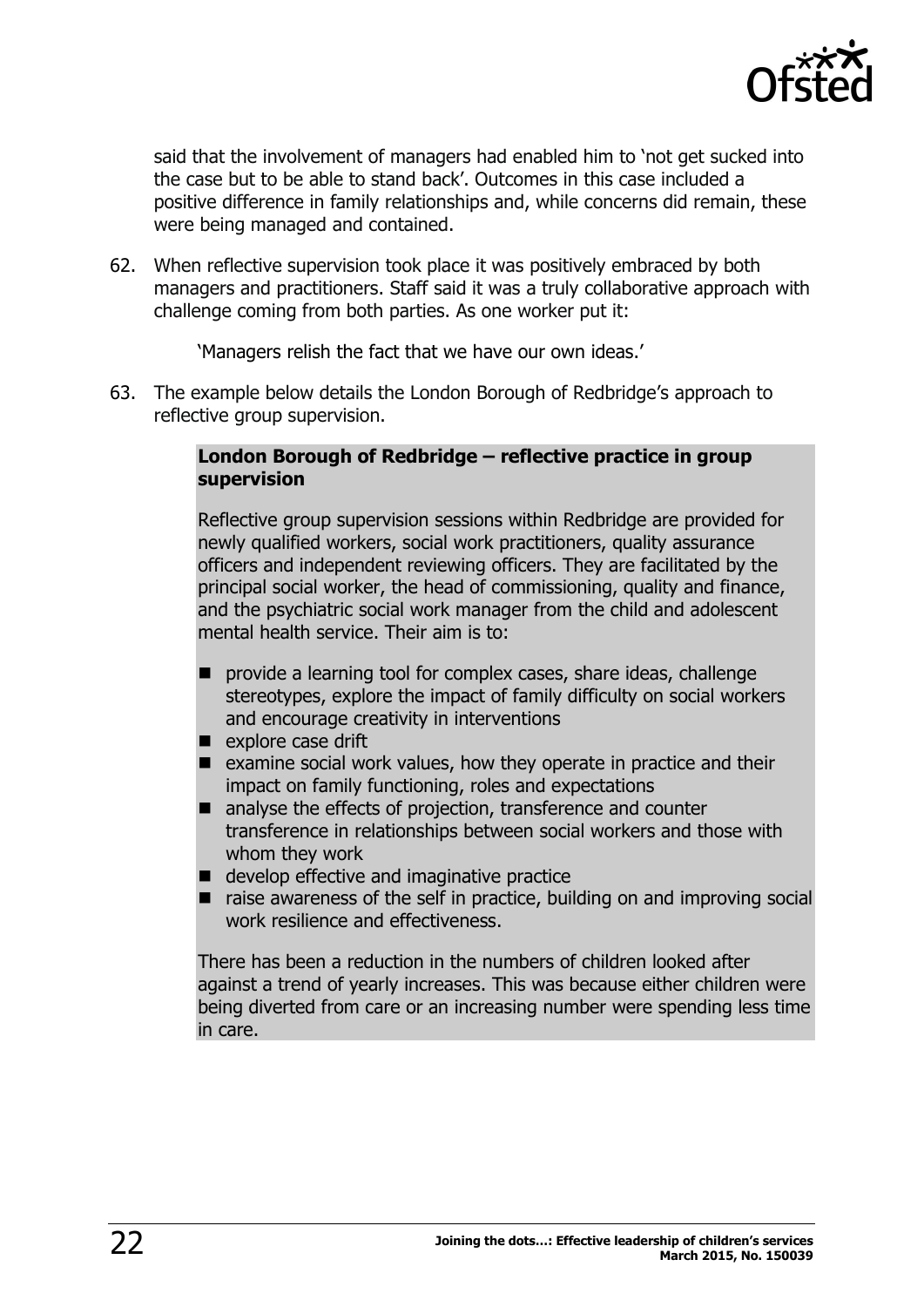

## **Workforce overview**

- 64. Challenges remained in many authorities in recruiting and retaining a skilled and competent workforce. Leaders were developing innovative strategies and ways of overcoming these challenges including:
	- succession planning
	- **T** 'growing their own'
	- placing a high importance on learning and development
	- **n** protecting budgets and caseloads
	- $\blacksquare$  allowing workers the space to do their jobs effectively and efficiently.
- 65. Detailed workforce competency and development frameworks in many authorities set out the behaviour and performance expected from staff. These documents were used well and were understood by staff, who had a clear understanding of the expectations placed on them. As a result, managers were able to monitor performance and support staff if they fell below the expected standards. Key messages about performance and practice at the front line were communicated up to the director and senior team. They were able to identify any gaps or areas for improvement, develop key messages and provide feedback. In some of the larger authorities, it was more challenging to ensure consistency in communications.
- 66. Leaders retained a relentless focus on the skills and abilities of the workforce, knowing that having a competent workforce was crucial to delivering improvements. A DCS said:

'I say to staff "It's my job to make sure you are the best you can be."'

- 67. In some areas, recruitment of high-calibre middle managers was a particularly difficult challenge. Many of the authorities had invested in 'growing their own' and in better succession planning. This included:
	- encouraging access to training and development
	- funding external courses
	- qiving some staff time to complete a Master's degree
	- $\blacksquare$  encouraging a career development pathway that did not require moving into management
	- allowing them to access management training.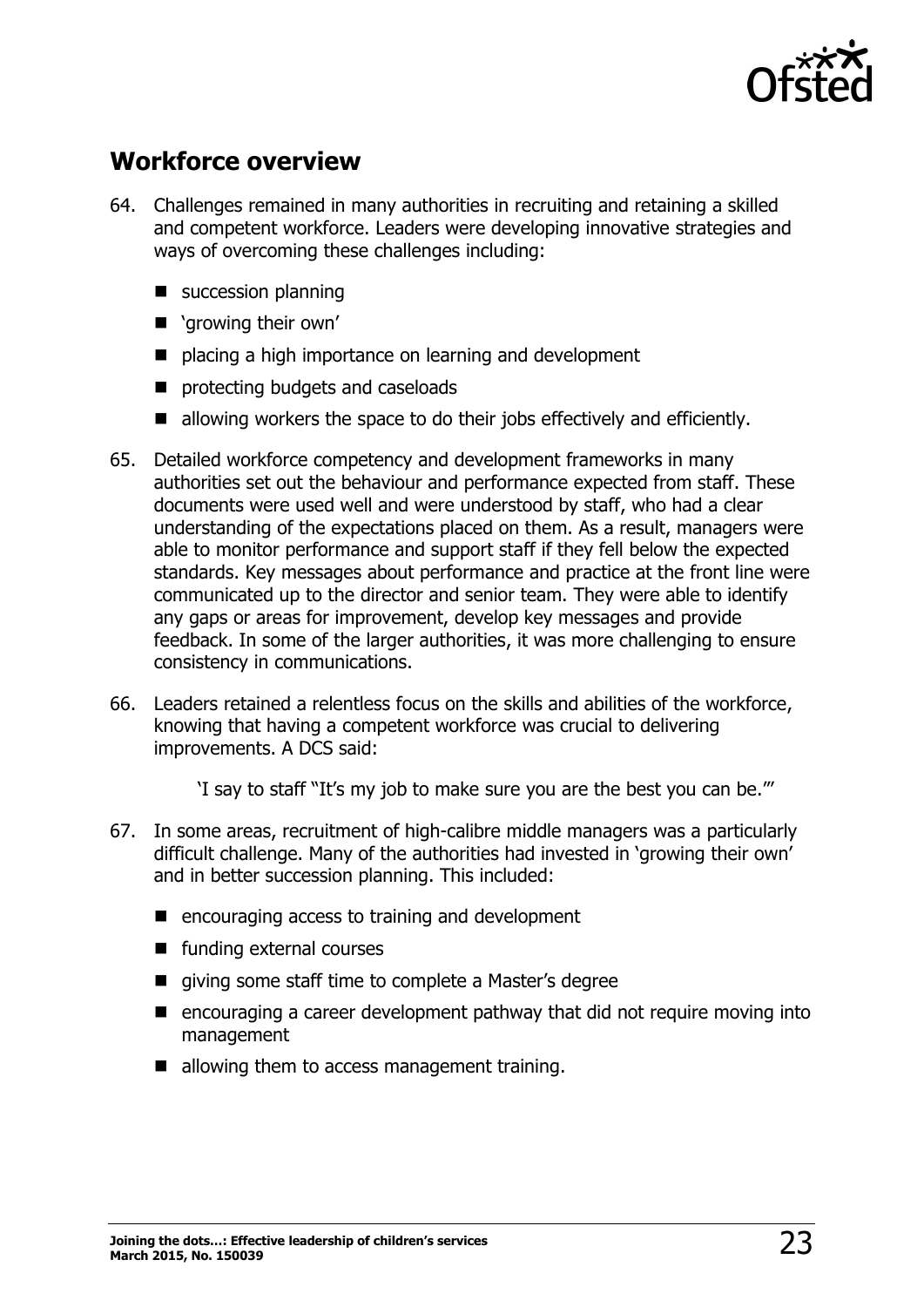

68. Kensington and Chelsea introduced their 'focus on practice' model, which allows practitioners to attain senior positions while continuing to focus on frontline practice.

#### **Royal Borough of Kensington and Chelsea – focus on practice**

'Focus on practice' is a three-year initiative across the tri-borough authorities (Hammersmith and Fulham, Kensington and Chelsea, and Westminster). This transformation project received funding from the Department for Education's Innovation Programme and was introduced in recognition that there were too many repeat referrals and interventions that did not result in significant change.

The aim of the programme is to provide interventions for families that are purposeful and intensive and that help families to make radical changes in their lives. In consequence, significant cost reduction is expected.

The three key elements of the model are to:

- $\blacksquare$  create time for practitioners to work with families
- develop practitioners' knowledge, confidence and expertise so that they are more effective in creating change
- change the conditions that reinforce and steer practice.

Across the tri-borough a practice career pathway is being developed, enabling those who wish to remain in practice to be promoted, develop their expertise and be paid equivalent salaries to those in management positions. There is a head of clinical practice in each borough, a member of the senior leadership team who works directly with families and will lead the specialist social workers in educating and influencing practice on the front line.

- 69. Strong leaders encouraged staff to be creative in identifying development opportunities. Other ways of learning were encouraged, such as:
	- shadowing other professionals
	- e-learning
	- $\blacksquare$  emploving specialist trainers
	- holding practice clinics
	- **nd** mentoring.
- 70. Inspectors clearly identified the impact of training on practice and in better outcomes for children. Staff could articulate how their practice had improved, and how they had shared their training experiences with their colleagues. Providing opportunities for training and development and career progression had resulted in staff feeling that their personal growth and development was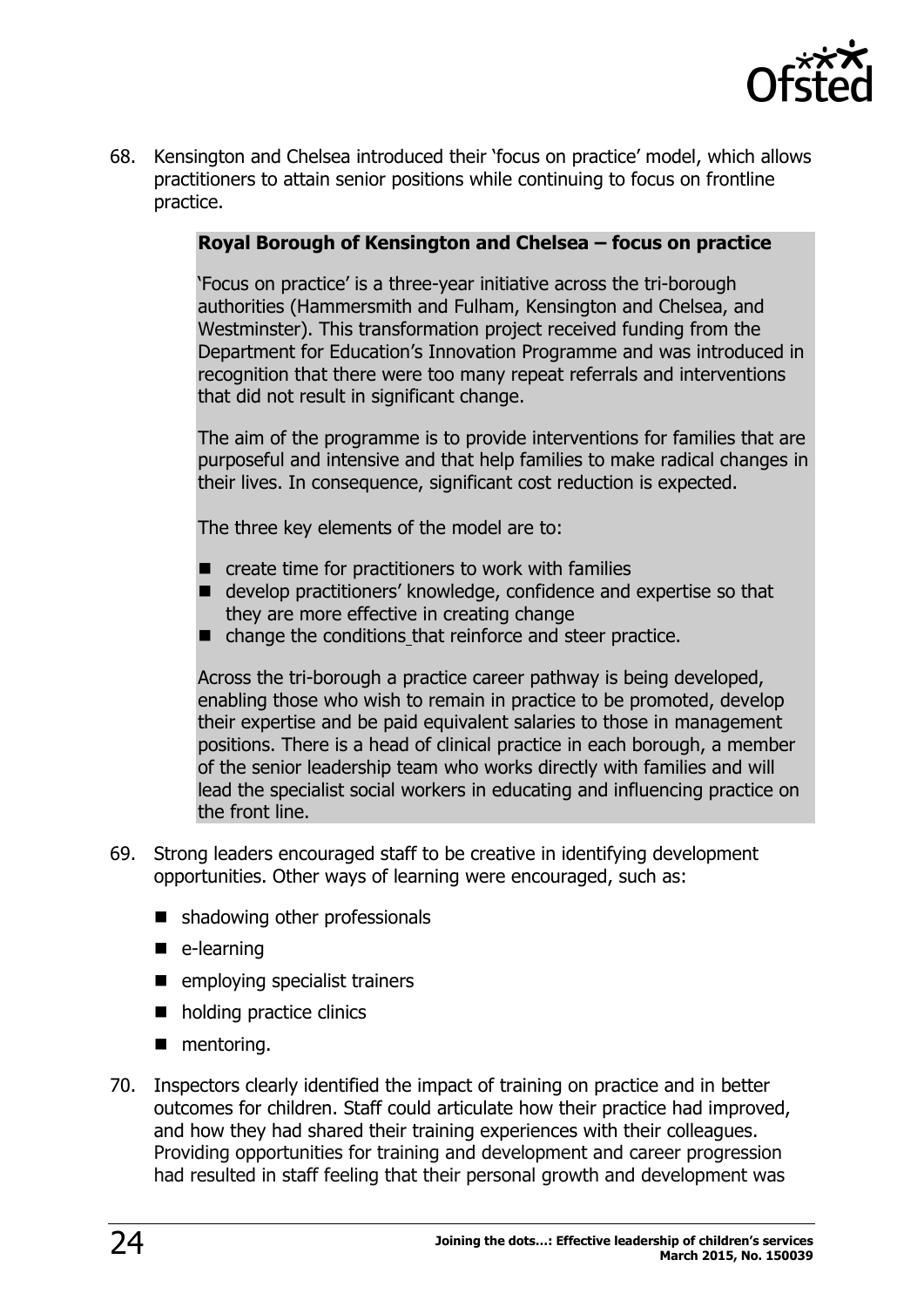

important. They felt an investment was made in them and this, in turn, made them want to stay. One director commented:

'The more you invest, the more people want to stay.'

71. Several authorities had developed innovative ways of attracting high-calibre staff to the authority. Some had employed professional practice educators to provide guidance to staff alongside the line management structure. North Lincolnshire, for example, had success at stabilising its workforce through encouraging students to take up placements there.

#### **North Lincolnshire Council – social work in education and employment project (SWEEP)**

The SWEEP provides a unique practice placement experience for social workers in training and is designed to offer a varied and supportive personalised learning opportunity for each student. Set up in partnership with a local secondary school, it was created to support, educate and enhance the development of social workers in training. The inclusion manager from the school works with a professional educator to deliver training, advise students in respect of early help and link social work development with education.

The project has increased the number of student placements across North Lincolnshire and has provided students with a more varied experience across the child's journey and in a variety of settings. These include schools, universal and targeted provision, specialist services and statutory child protection work.

Students have access to a resource library, computers and regular support and practice forums. The project has become self-funding as the income generated from student placements funds the post of the professional educator. The system has been successful at attracting high-quality students who want to remain with the authority. Low staff turnover, no agency workers, low sickness rates and fully staffed teams all indicate that the project has played a part in successfully recruiting and retaining a dedicated and committed workforce.

72. In many authorities, leaders encouraged the agency staff employed to attend and share training in the same way as permanent staff. They also encouraged agency workers who were assessed as effective to apply for permanent positions. Several staff who spoke to inspectors had started as temporary workers but had been impressed by the investment in them and had decided to stay.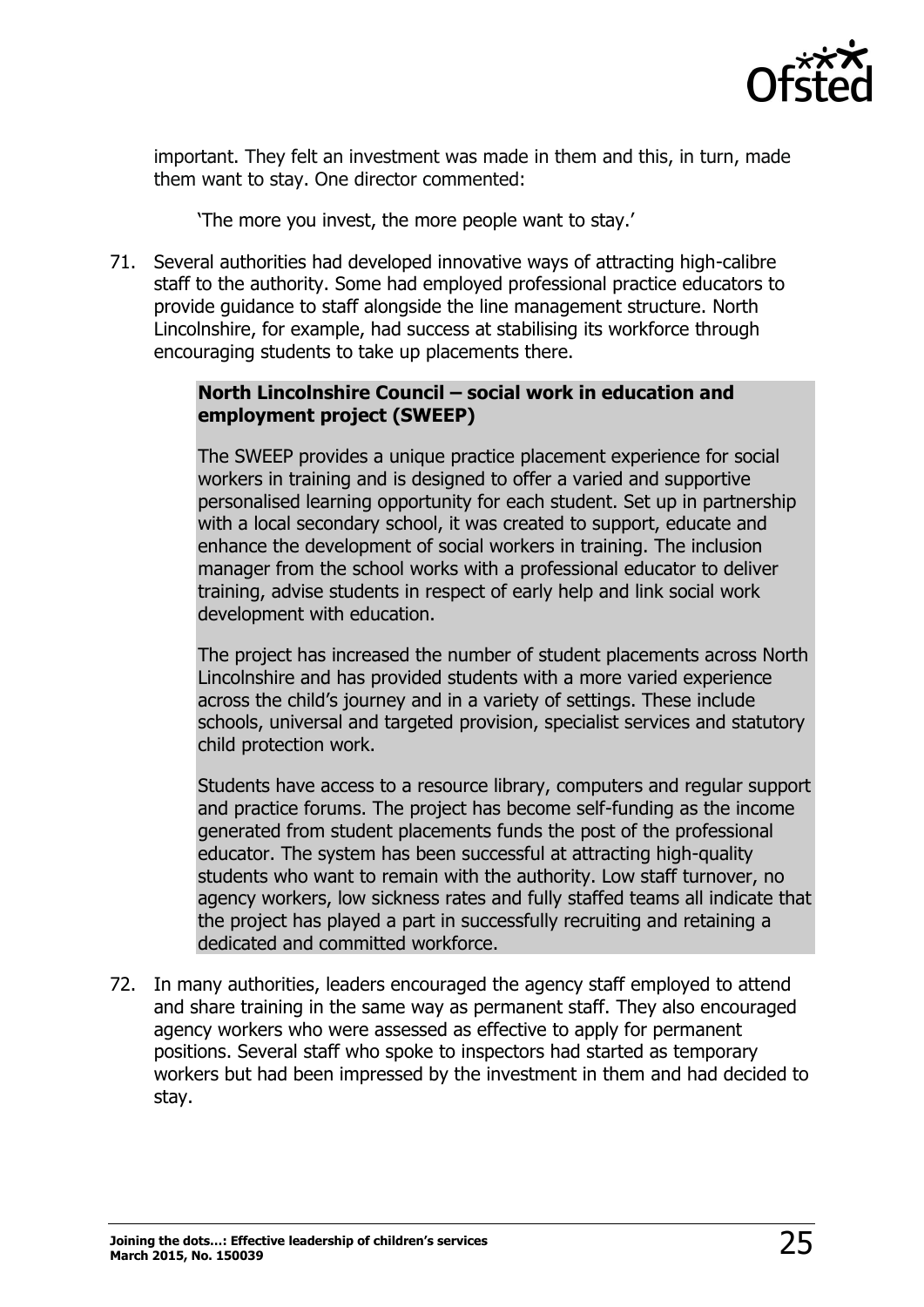

- 73. Other measures to ensure the quality of the workforce that leaders had put in place included:
	- $\blacksquare$  strict vetting of agency staff
	- $\blacksquare$  revising contracts so that agency staff could not leave at short notice
	- $\blacksquare$  terminating the contracts of agency staff who were not performing satisfactorily.
- 74. It was critical that local authorities invested in the workforce so that workers had manageable caseloads. This was more of a challenge in areas that had difficulty recruiting. The importance of manageable caseloads was well demonstrated in one case. A manager had taken decisive action to support a social worker when a child they were working with was taken into police protection and subsequently was the subject of an emergency protection order. The social worker said: 'My manager took control of all my work and reallocated it to provide the space I needed. The children were effectively safeguarded and are now living together and thriving.' The social worker felt safe to talk with her managers about where her practice could have improved. The social worker explained with honesty:

'We did some reflective learning from this case. Managers made sure it was discussed in team meetings so that we could learn from it; this is an example of the no blame culture in action.'

### <span id="page-25-0"></span>**Performance management**

- 75. In the early stages of the improvement journey establishing effective performance management was a challenge. At this point leaders were often working with staff who were demotivated and lacked investment in the authority. Some staff had left at this point and others had been dismissed. Most, however, were inspired by their leaders to perform well.
- 76. Leaders achieved this by being clear about expected standards, leading by example, and continually monitoring performance data and other information. They developed structures to scrutinise data at different levels so that they had a comprehensive understanding of what the data was telling them. They had confidence in the data and used their analysis of it to facilitate further improvements. They fed back information about performance to workers and managers so that they could learn from each other.
- 77. The elements of leadership style described above were crucial in ensuring that staff felt part of the improvement journey and did not feel 'blamed' for the overall previous poor performance of the authority. Leaders used a variety of methods to motivate, inspire and encourage staff to perform well. Within a supportive and enabling culture, workers were supported to perform to a high standard. A chief executive said: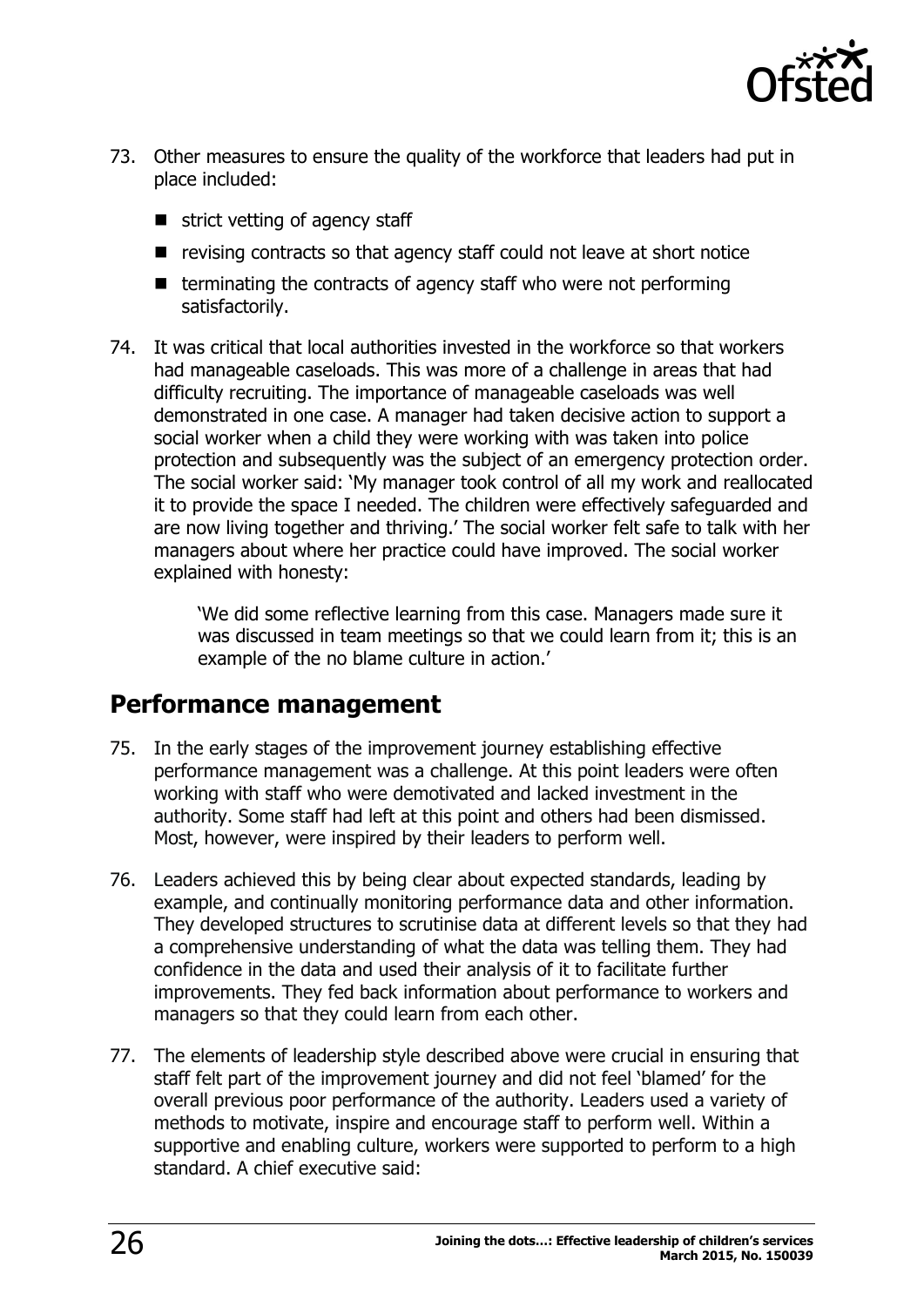

'I believe if you give a bit, you get it back in spades.'

78. Leaders were explicit about the importance they placed on high performance and clear about what would happen if performance fell below the expected standard. Managers were given the authority to deal with poor performance if support did not work. As one DCS explained:

'Workers know they will be supported but also that managers will act.'

- 79. DCSs and other leaders used many methods to keep a strong 'grip' on the front line to make sure that the necessary improvements were being made. This involved understanding what was happening on a day-to-day basis, what the quality of practice was like, and what the issues were for staff and for the families receiving the services. Methods included:
	- scrutinising and analysing performance information and other data
	- $\blacksquare$  examining audit findings for themes and areas for development
	- $\blacksquare$  learning from inspection findings and developing robust action plans to address shortfalls
	- listening to staff, service users, partners and complainants
	- $\blacksquare$  acting swiftly on what was heard.
- 80. They also proactively gathered feedback from a variety of sources, sent out surveys to assess the 'health' of the workforce and met people face-to-face to enhance their understanding of current issues.
- 81. Leaders gave clear guidance about how expected standards and performance were linked to overarching strategic priorities. This meant staff were clear about  $why$  these standards were so important. Leaders ensured that there was clarity around expectations by face-to-face meetings, emails, guidance, policies as well as through team meetings and supervision and other forums. Several authorities provided short good practice guides, aide memoires and bulletpointed guidance so that workers had ready access to easily-assimilated information.
- 82. The link between expectations and impact on practice was seen in several cases. In one case a social worker stated that there had been an 'intense drive for us to record the child's wishes and feelings, literally word for word.' The young person in this case had provided written documents and had also attended her reviews, to which she contributed well. The social worker told us:

'Senior managers have a clear vision for what they want for the children we work with. I know that I am expected to deliver high quality standards of social work.'

83. These successful leaders regularly checked compliance with guidance and policies, with daily reports available in some areas. They gave a high profile to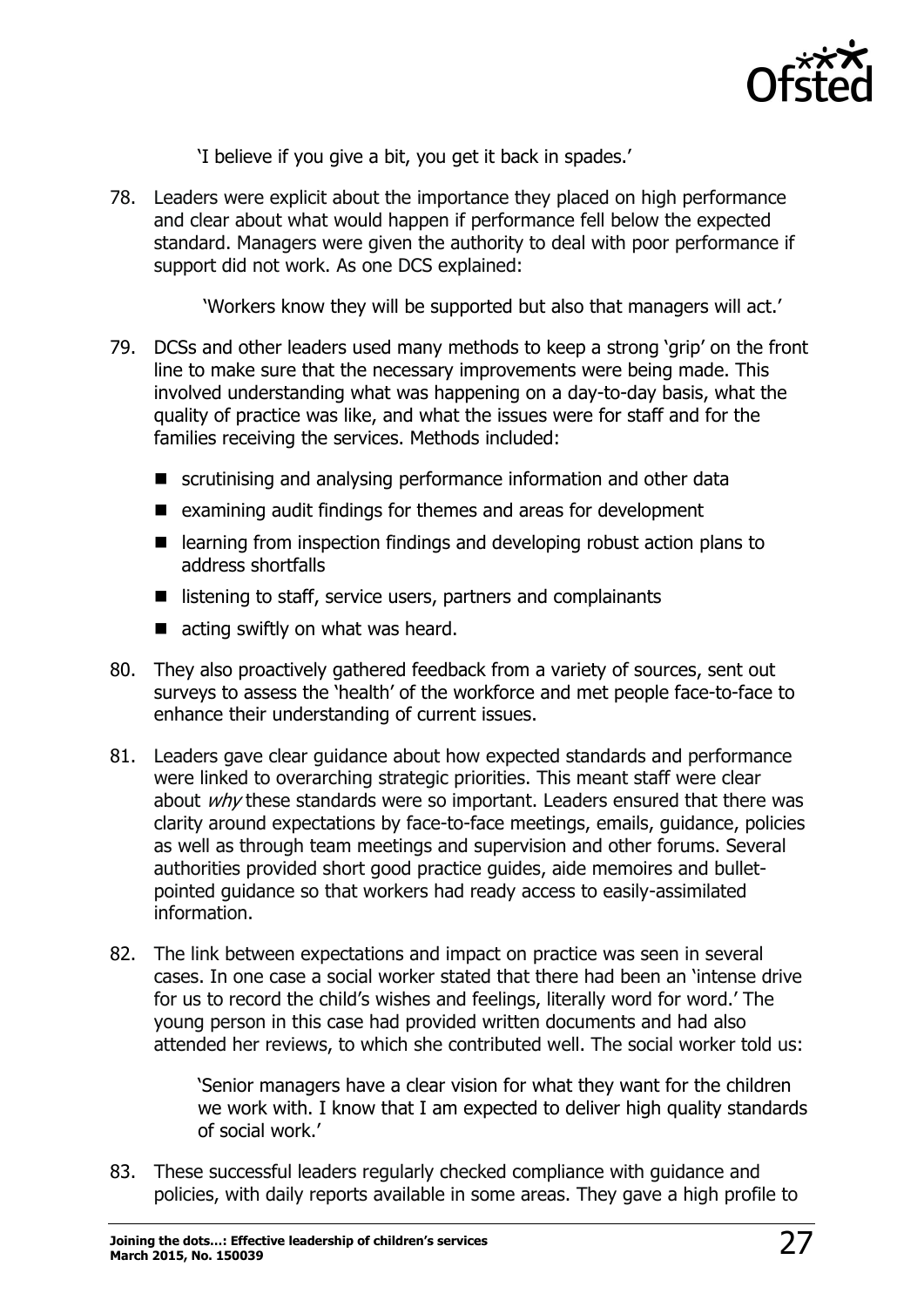

teams and individuals who were performing well. The example below illustrates how Hampshire has driven high performance by being explicit about expected standards.

#### **Hampshire County Council – practice, reference and recording group (PRRG)**

The monthly PRRG is chaired by a senior manager from children and families services to ensure that there are quality standards for practice as well as processes to support them. Members of the group include service leads across children and families services as well as representatives from IT, adult services and workforce development.

PRRG reviews current practice requirements and responds to changing legislation and evidence-based research to ensure practice is compliant and up to date. Briefing notes and guidance are issued to all practitioners as well as managers, who are expected to model good practice. Topics covered recently include chronologies, good practice for recording, and planning and reviewing for children in need. All these are kept under regular review and altered accordingly.

The PRRG has promoted high quality standards and expectations for social workers; it generates good practice examples and keeps practitioners upto-date with legislative changes. Business processes are continually improved and support changes in practice. The guides provide ongoing learning and development; any training needs are identified and fed into the workforce development strategy.

84. Leaders addressed deficits as they arose and identified good practice as it occurred. As a result, differences between teams or areas were addressed before they became ingrained. Leaders drilled down into information to ascertain the story and to ask 'why does it look like this?' The example below details one method undertaken by Hampshire County Council to gather information on frontline performance – the peer inspection framework.

#### **Hampshire – peer inspection framework**

Peer inspection is a fundamental part of the Hampshire performance management framework. Each district is inspected twice over a three-year cycle and the inspection lasts from three to five days. The format replicates the Ofsted single inspection framework and places a strong focus on leadership, management and governance. An area director takes the lead for each inspection with a senior manager leading each theme. Any emerging findings may result in an inspection into a particular theme, such as neglect.

Staff from all levels of the organisation are involved in the inspections, including care ambassadors. They are undertaken with a short notice period. Activity includes looking at files, observation of practice, talking to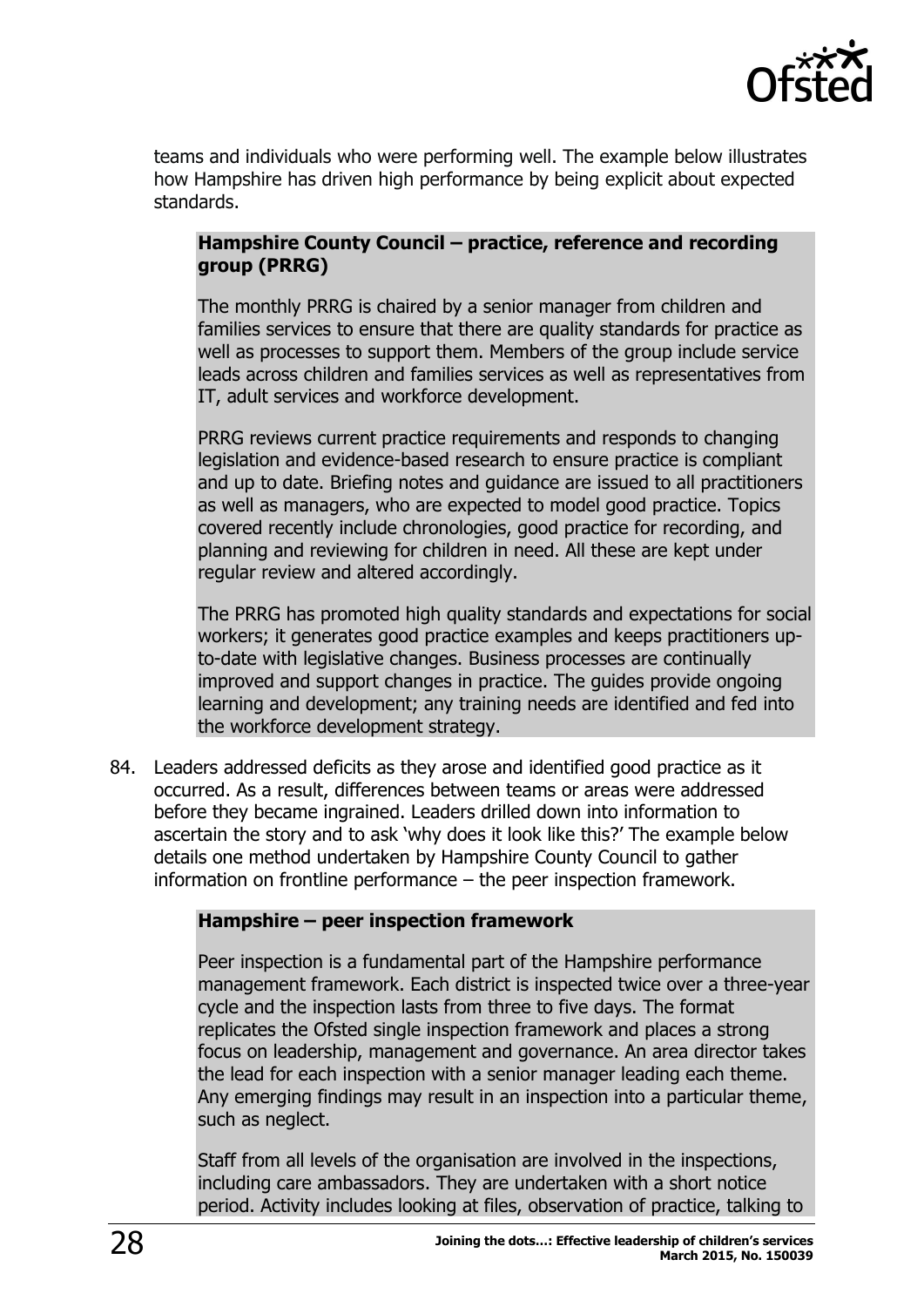

workers, managers, children and young people, and colleagues from other organisation. Performance information is also scrutinised, although the focus is on quality not just compliance. The inspections focus on the key question 'so what difference has been made?' Feedback is offered to staff on the last day of inspection and inspectors produce a written report within two weeks.

Each district produces an action plan within two weeks of receiving the report, although any immediate safeguarding issues require an immediate action plan. District managers are responsible for monitoring and following up the action plan which is overseen by the area manager.

The peer inspections promote transparency of practice and drive continual improvement. They provide a 'window' to frontline practice, supporting a strong grip on services at both a strategic and operational level. They have enabled managers at all levels to get actively involved in individual cases, which facilitates shared knowledge and credible leadership, and they have set high expectations and ambition for vulnerable children and families.

85. The following example shows how two local authorities scrutinised and used data and information.

#### **North Lincolnshire – case audit framework**

The case audit meeting process had been developed in North Lincolnshire to enhance existing processes and to increase the involvement of leaders at every level, from the director to frontline staff. The director chairs the monthly meeting which provides oversight, analysis and challenge of practice, identifying any areas for learning and development.

The process includes feedback from team managers on case audits, live audits completed during the meeting, feedback from children and families, compliance data and direct practice observations.

This process has led to improvements in outcomes on individual cases as well as increased clarity about expectations. As a result of this process, the principal social worker worked with practitioners and managers to agree the 'standards for effective casework', which are now used as a benchmark for all audits and direct observations. They ensure that staff work towards common standards of excellence in their practice.

#### **Hampshire – performance action group**

Performance action groups (PAGs) in Hampshire occur on a district, area and county level. District managers lead their team managers through a process looking at key indicators and addressing any concerns. These are followed by area PAGs, in which an area manager leads the district managers through performance indicators and develops an understanding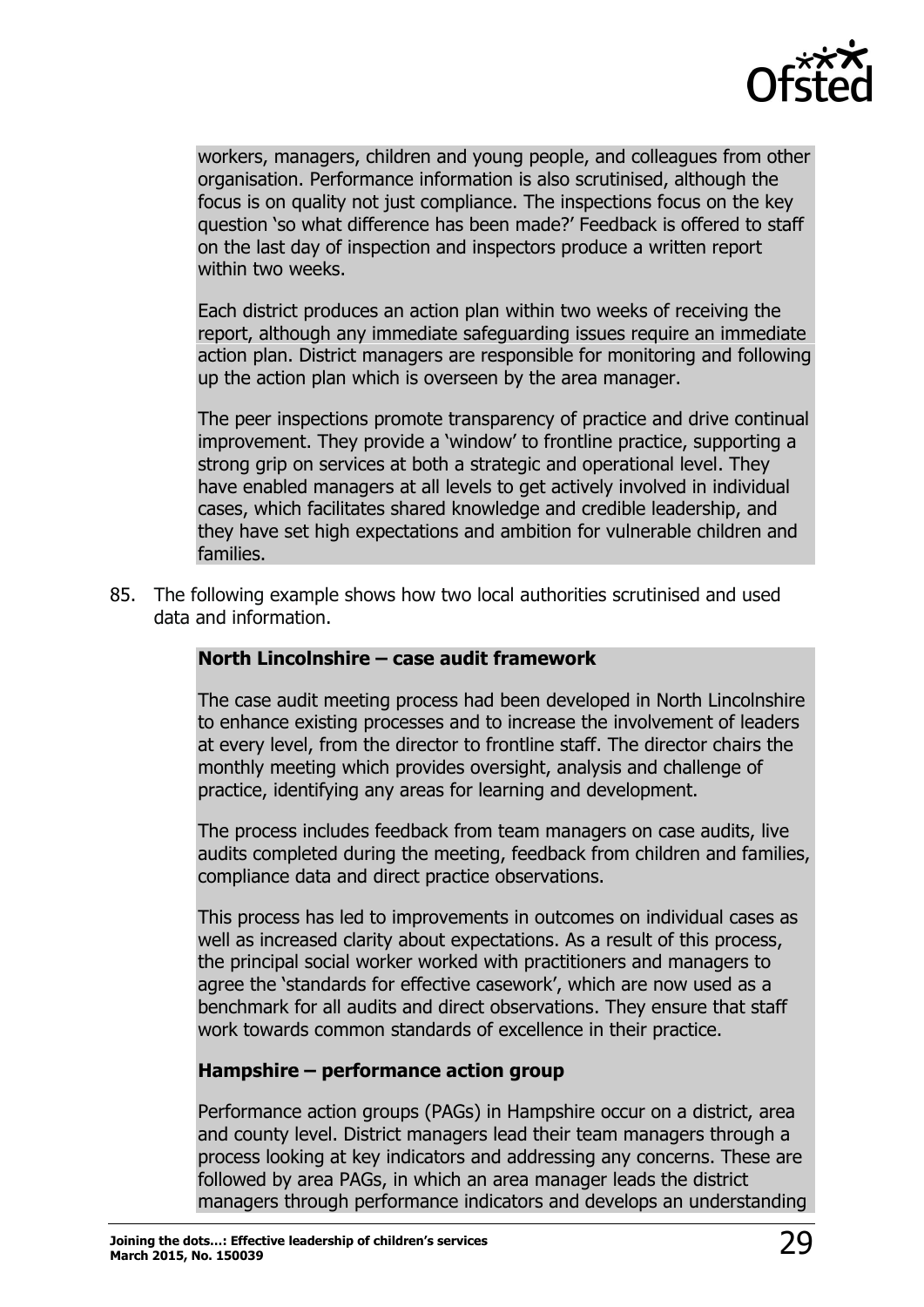

of the outcomes and performance in their area. Through this process both district and area managers have a firm grip on arising issues and are able to take corrective action to improve performance or identify trends and strengths. Managers ask teams that are showing particularly strong performance to share their approach so lessons can be learnt across the service.

The county PAG also examines a monthly set of indicators, analysing the data on an area and team basis. Queries about the performance in any team are recorded on a data quality form which are then returned to the PAG with an explanation, details of actions and/or strategies to address the issues and an estimated timeframe in which an improvement can be expected. These are followed up to ensure improvements are made. Any good practice is also highlighted by the PAG and cascaded to all teams.

This approach has improved accountability from individual practitioners through to heads of service. It also reinforces the 'golden thread' of performance throughout the service.

- 86. All of the local authorities had processes to ensure that they became learning organisations. They learnt from local and national serious case reviews and also from local everyday practice. They recognised and celebrated good practice by, for example, holding celebration events or by sending out congratulatory emails from the DCS. The good practice, and other learning, was shared in bulletins and short guides, and aide memoires were produced to help with practice.
- 87. To ensure that good practice became everyday practice, leaders encouraged challenge at all levels. Staff mostly saw this challenge as being supportive, enabling them to make good decisions and, where necessary, risk was shared by more senior managers. Challenge came from several areas including peers, managers, senior managers, dedicated groups and elected members. Some leaders described consciously developing a culture where challenge was not only safe, but welcomed and expected as a tool to promote improvement.
- 88. Several authorities had developed policies or structures to introduce challenge at particular points in a child's journey. For example, in Staffordshire managers held a 'critical friend' discussion whenever a child was on the cusp of care to ensure that all possible avenues had been explored and that only those children who needed to enter care did so. Workers saw this challenge from managers as supportive, and as fostering creativity. One social worker stated:

<span id="page-29-0"></span>'We value it as progressing personal development rather than feeling threatened by it.'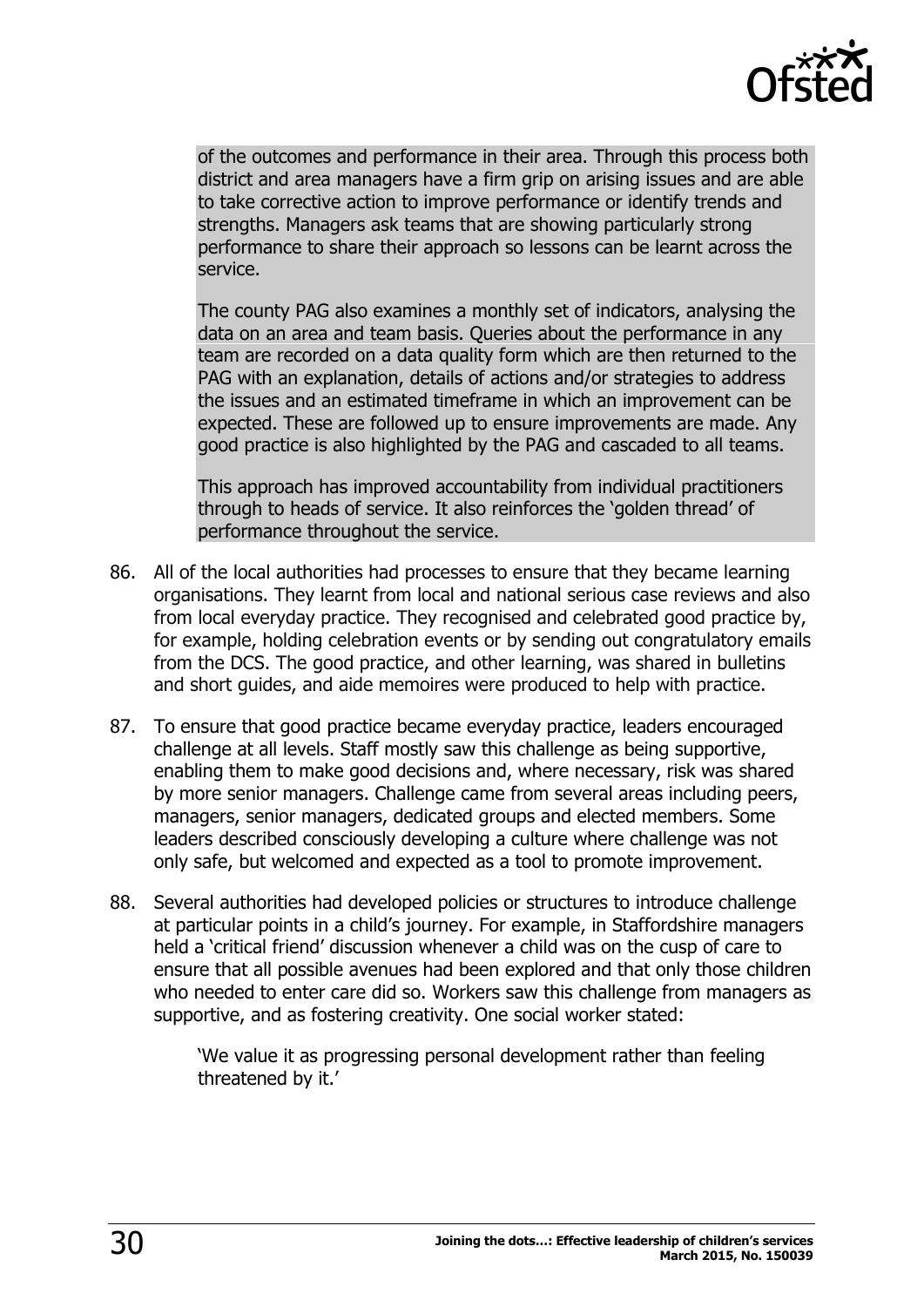

# **Listening to children young people and their families**

89. Senior leaders in these authorities proactively sought feedback from a variety of sources and acted on it. They were seen to act swiftly. One social worker said:

'If something's not working we feed it back and it gets dealt with.'

- 90. Senior leaders sought feedback from a variety of sources including children and families, staff and partners. All the authorities routinely gathered the views of individual children and families about their experiences.
- 91. However, there was a considerable challenge in collating this information in an effective way in order to influence future planning. Some authorities were developing creative approaches to systematically gather the views of children and families about their experiences. The example below details the approach taken by North Lincolnshire when evaluating their child protection processes.

#### **North Lincolnshire Council – listening to feedback on child protection conferences**

North Lincolnshire has transformed its child protection conference process following consultation with children and families, evaluation of current practice and feedback from Local Safeguarding Children Board training.

Partner agencies were involved in the development, implementation and evaluation of the new process using a peer review approach. Child protection conferences are now more clearly focused on constructive working relationships, critical thinking and risk analysis balanced with information about safety, competencies and strengths. This information is projected onto a whiteboard during the conference to allow 'live' analysis to take place.

As well as changes to the process a number of practical changes were also made. These included making the room less formal, building in reading time before the conference and altering the agenda to allow the families' views to be considered first.

Further feedback from children and families has been very positive, especially in relation to feeling more comfortable and empowered. Performance information indicates that this approach is having a positive impact in enabling plans to be progressed in a more timely manner.

92. Leaders in the authorities visited kept a relentless focus on demonstrating how they were improving outcomes for all the children who received their services. They saw gathering feedback as a crucial element in driving forward such improvements. A young person told inspectors:

> 'I went to see where my social worker worked and spent the day there. I met her team and her managers. Meeting the team leader means that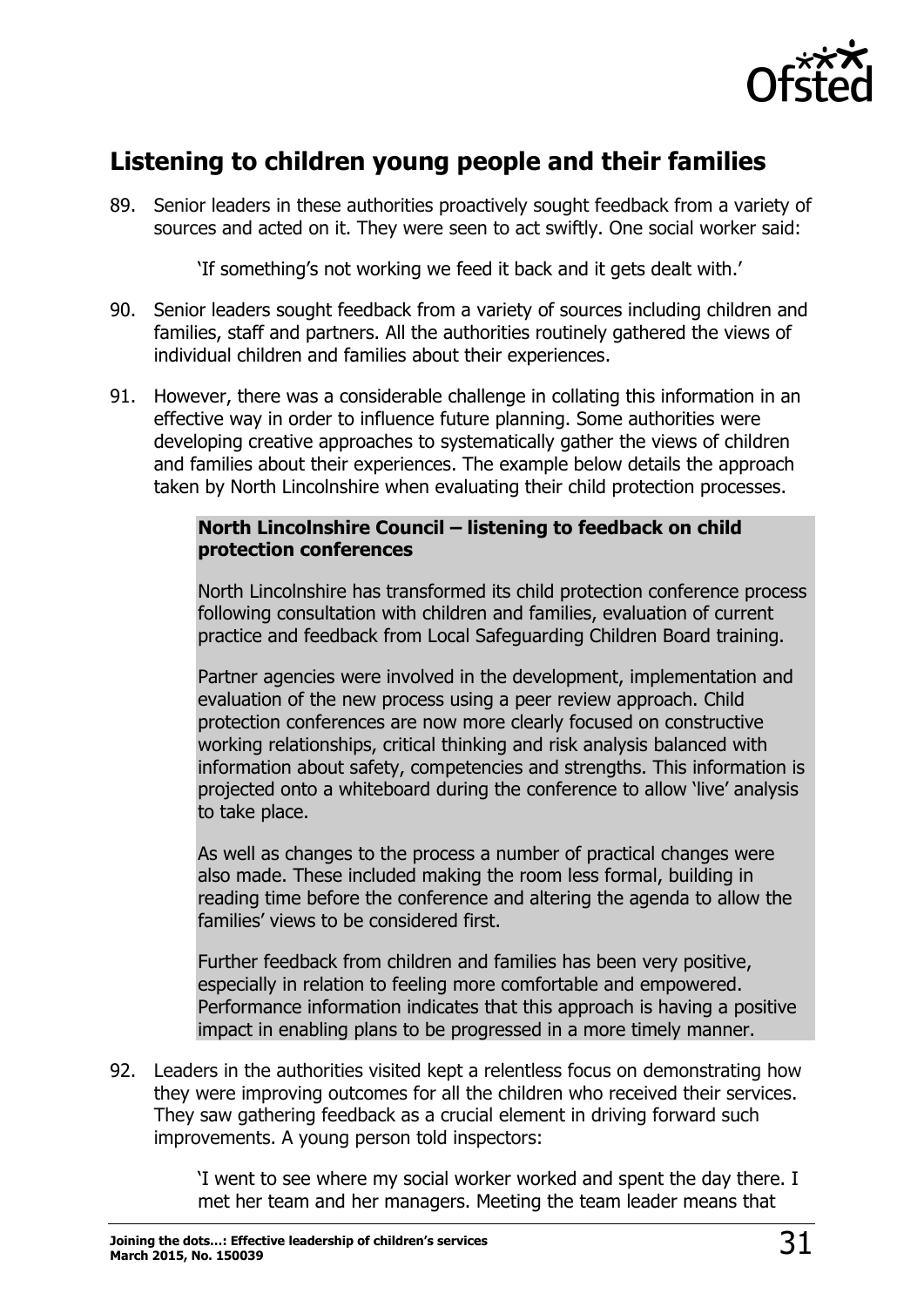

when she is away I know who to contact if I am not happy with something.'

#### **Hartlepool Borough Council – interviews on closed cases**

Hartlepool Borough Council seeks feedback from families when a case is closed by interviewing family members to listen to their experiences of receiving a service. Interviews are undertaken by managers independent of the line management of the case to enhance learning.

In these interviews, families reported that they became frustrated when their social worker changed and they had to share their information again with someone new. In contrast, there was a more positive response from families whose cases had not been transferred to another team or worker. When the single assessment was introduced to replace the old initial and core assessments, teams were structured differently to support the case remaining with one social worker throughout the period of involvement.

93. In all the authorities visited, the senior leadership team (including elected members and the chief executive) invested time visiting children and young people, getting to know the cases, and were passionate about doing their best for families. In the example below, the London Borough of Sutton had been proactive in ensuring that senior managers across the borough knew the children for whom they had parental responsibility.

#### **London Borough of Sutton – corporate parenting mentoring scheme for senior managers**

The London Borough of Sutton has introduced a mentoring scheme for senior managers, as part of the council's role of corporate parent, to meet the individual needs of children who are looked after or who are care leavers. The managers have attended training commissioned by a local volunteer centre.

Young people's progress is measured five times a year under nine themes:

- **support**
- **E** empowerment
- **n** boundaries
- $\blacksquare$  expectations
- constructive use of time
- commitment to learning
- positive values
- social competencies
- positive identity.

One young person was referred to the scheme as he was moving towards semi-independent living. He was mentored by a senior manager within the finance and resource team. They shared interests in sport and music and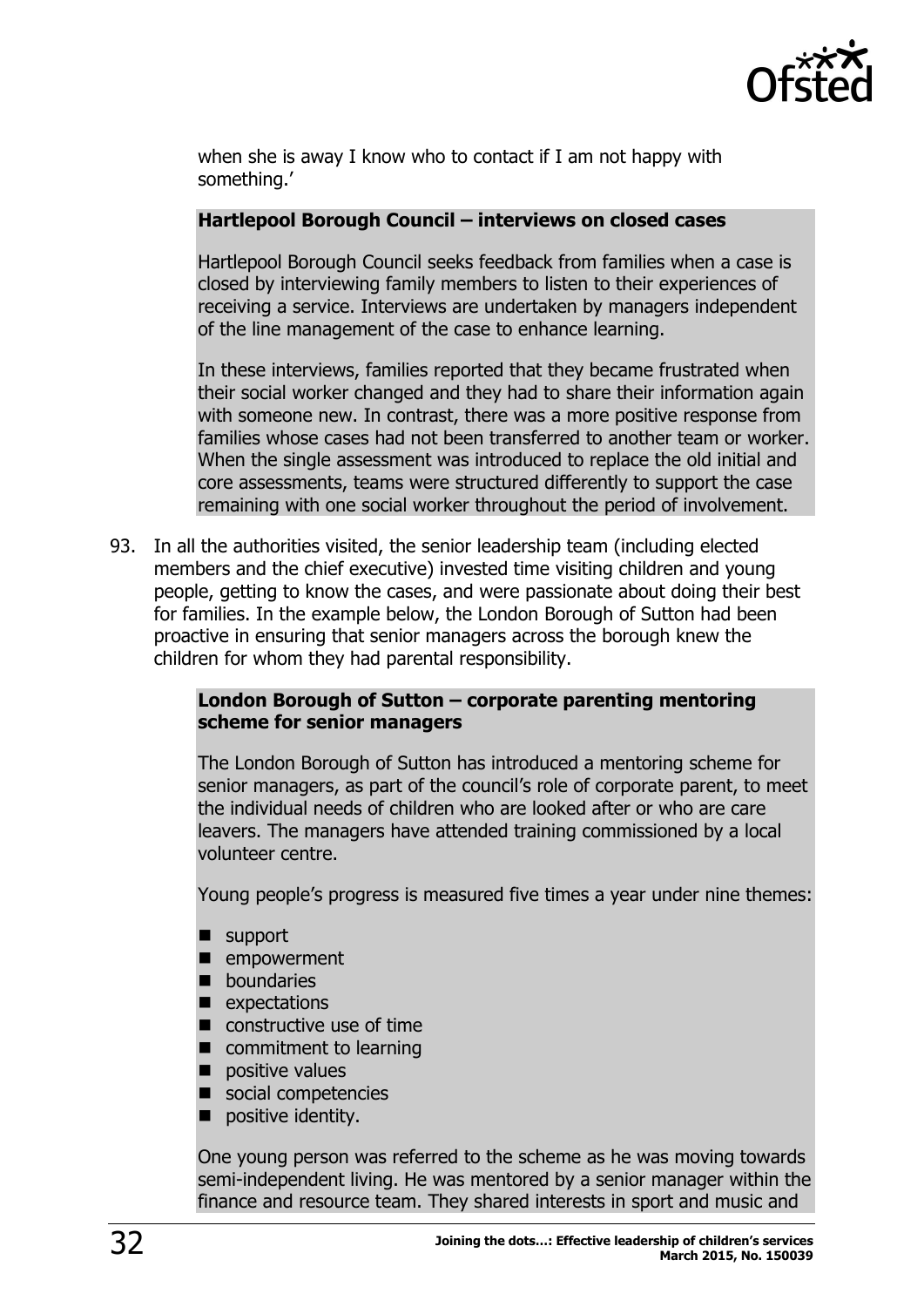

met fortnightly. The young person has now successfully moved into his own flat and is engaging in sixth form education.

- 94. Local leaders met young people in a variety of forums including individual home visits with social workers, consultation events and the children in care council. They were keen to listen and to learn about the experiences of children and young people.
- 95. One high profile case involved a teenage girl who was at risk of sexual exploitation. As a result of the learning and feedback from this case, senior managers developed a policy on managing sexual exploitation and a multiagency procedure that is now embedded and delivered through the multiagency sexual exploitation (MASE) panel. Senior managers showed tenacity in ensuring partner agencies were engaged. The social worker told inspectors that 'there has been an enormous impact as a result of this case as a new procedure and joint approach is now in place which is working really well'. Outcomes for the young person demonstrably improved. She was put in a stable placement and working through her emotional issues and was making good progress at school. Another young person told us:

'I have met the senior managers and was involved in participation groups, they are always at groups and events and talk to the kids. They make themselves known and I think they listen. I know other kids who also see them a lot.'

96. The example below demonstrates how Hampshire was involving young people to influence service design and delivery.

#### **Hampshire County Council – care ambassadors**

Underpinning any practice and service developments in Hampshire is the expectation that children and young people have been involved and have had the opportunity to share their views. These are sought in a number of ways but central to the process is the role of the care ambassadors.

The care ambassadors reach out to children and young people in care to gain a comprehensive view from all children in care about what it is like to receive a service in Hampshire. Nineteen young people, either currently looked after or with a care background are employed by Hampshire children's services to represent the voice of children in care and care leavers. The care ambassadors are supervised by a participation officer.

Care ambassadors have influenced services and planning including:

- $\blacksquare$  redesigning care and pathway planning documents
- delivering training
- $\blacksquare$  organising conferences
- developing a website and leaflets for children in care
- $\blacksquare$  facilitating consultation events with other children in care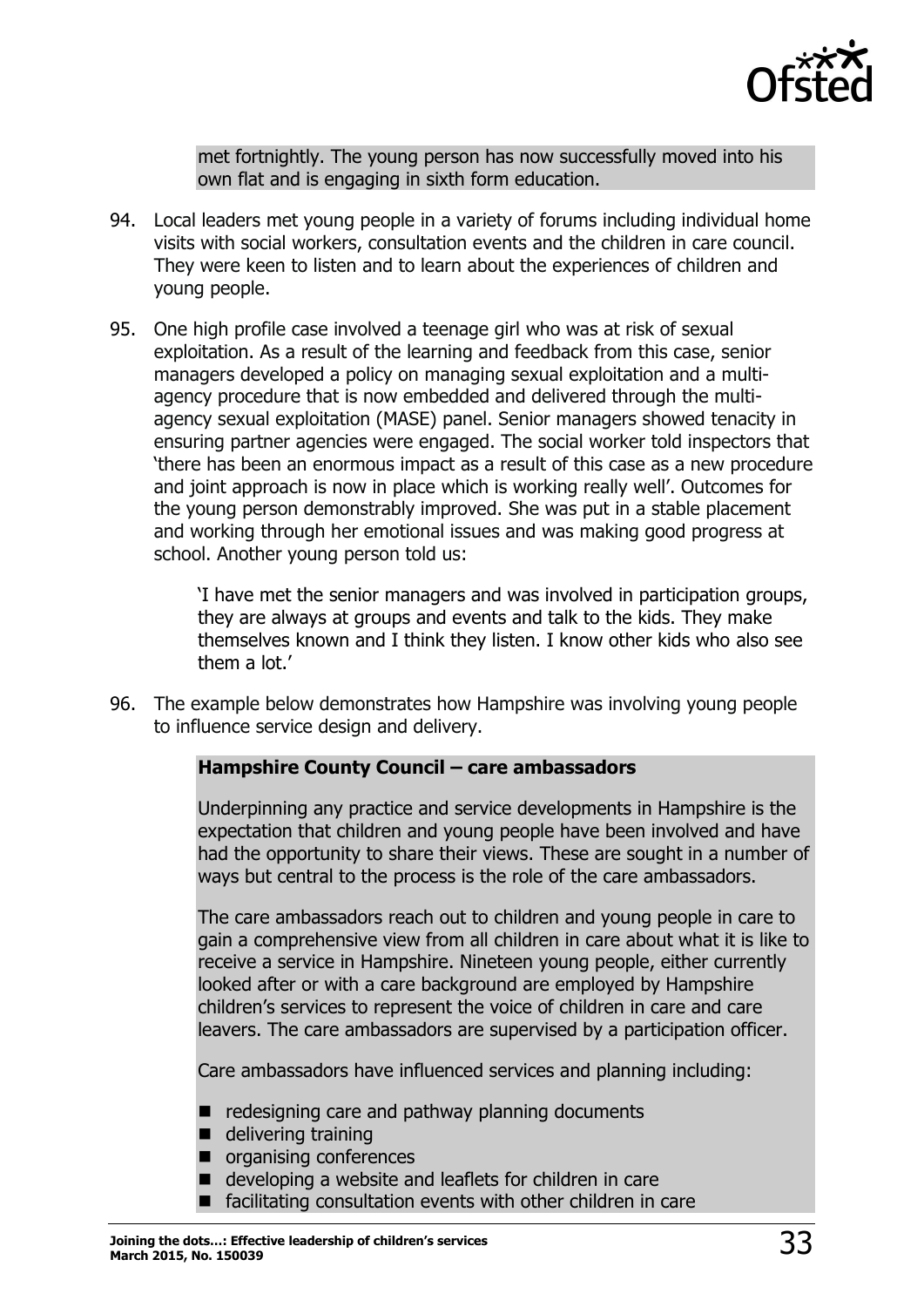

 $\blacksquare$  recruiting staff

 $\blacksquare$  taking part in peer inspections.

A senior manager from Hampshire said that 'the participation of children and young people is an integral part of what we do, rather than an addon'.

- 97. Successful leaders shared positive feedback from families with staff so that joint learning could take place. One case demonstrated the local authority's drive to include fathers in assessments and ongoing work. The social worker had successfully engaged with the father and had secured the confidence of the child to communicate her feelings. Decision making throughout was carefully considered through a process of challenge and reflection, with supervision records demonstrating forthright discussion between the social worker and her manager. The family gave very positive feedback and the young person sent a thank you card to the social worker that she had made and illustrated herself.
- 98. One young person said:

'I get to chair my reviews and set quizzes to see who knows me best. My foster carers and social worker usually win but everyone there knows me well enough.'

99. The example below details how North Lincolnshire is gathering and using feedback from children and families to improve their experiences of services.

#### **North Lincolnshire Children and Families Feedback Framework (CFFF)**

Leaders in North Lincolnshire recognised that although families' views had been used to influence individual plans or working practices within specific teams, there was no consistent way of gathering this information across the whole service and using it to inform future learning or service development. They developed the CFFF to tackle this.

The key concept of the framework is that staff use creative and userfriendly methods to gain feedback from families based on five core questions:

- Do you understand the reason we are involved?
- Are you given a chance to have your say?
- Is what we are doing making you/your children safer?
- Do you understand the plan?
- $\blacksquare$  Is there anything we could do to improve?

They record the feedback, making reference to how and where the answers were gained. Every child and family will give their views at least once every three months and also at key points within the progress of their plan. Independent chairs also undertake the process during child-in-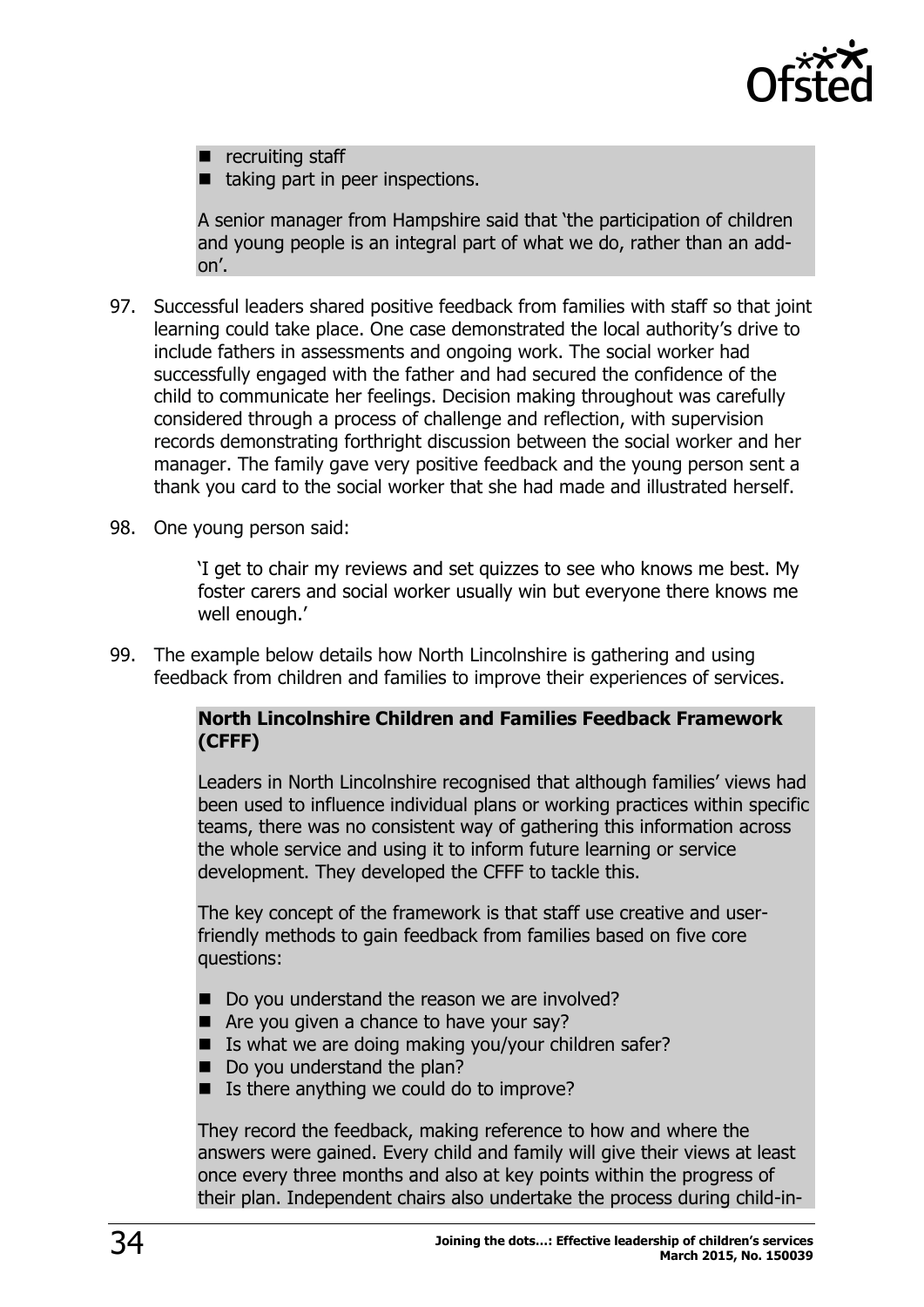

care reviews and child protection case conferences to ensure that there is independent gathering of views.

The information is collated on a monthly basis and fed into the monthly case auditing meeting, which is chaired by the director and attended by senior managers. At this meeting managers ensure that any individual responses have been followed up as necessary. They also identify any themes for learning or service development and determine how these will be addressed.

- 100. Local authorities routinely dealt with complaints and regularly collated the outcomes, recommendations and learning. Complainants were given time and attention and were seen as a valuable learning tool. Staff and service users were able to talk through and learn from the complaint so that issues reoccurred less often.
- 101. Leaders considered that a crucial element in their improvement journey was to listen and hear the views of staff and partners, to involve them in changes and to respond quickly when things were not working. This fostered trust in senior leaders across the partnership and enhanced the culture of openness and collaboration.
- 102. In Hampshire a staff survey is sent out annually and findings are analysed to monitor improvement and to identify areas of concern requiring future actions. When required, an action plan is drawn up and progress is reported to senior managers on a regular basis. A summary is sent out to all social workers, which highlights the outcomes of the survey. As social workers feel increasingly that they have a 'voice', numbers responding to the survey have risen year on year.

### <span id="page-34-0"></span>**Leadership and management structures**

- 103. Management structures varied between authorities, depending on size, geography and history but the common, critical, theme was that there was clarity of role, accountability and responsibility. Chief executives saw their role as being supportive – fostering the right environment for the director and senior management team to undertake their roles successfully. Elected members supported and challenged, providing scrutiny and opportunities for reflection. All leaders kept a firm 'grip' on the quality of practice. All of this was underpinned by the use of data, feedback, intelligence and a balance of styles between leaders.
- 104. Structures supported effective communication, and this was invariably described as clear and effective. This meant that all members of staff were clear about their role and the expectations that the organisation placed, not just on them, but on other members of the organisation. There were clear accountabilities, with staff at all levels understanding where and by whom decisions should be made.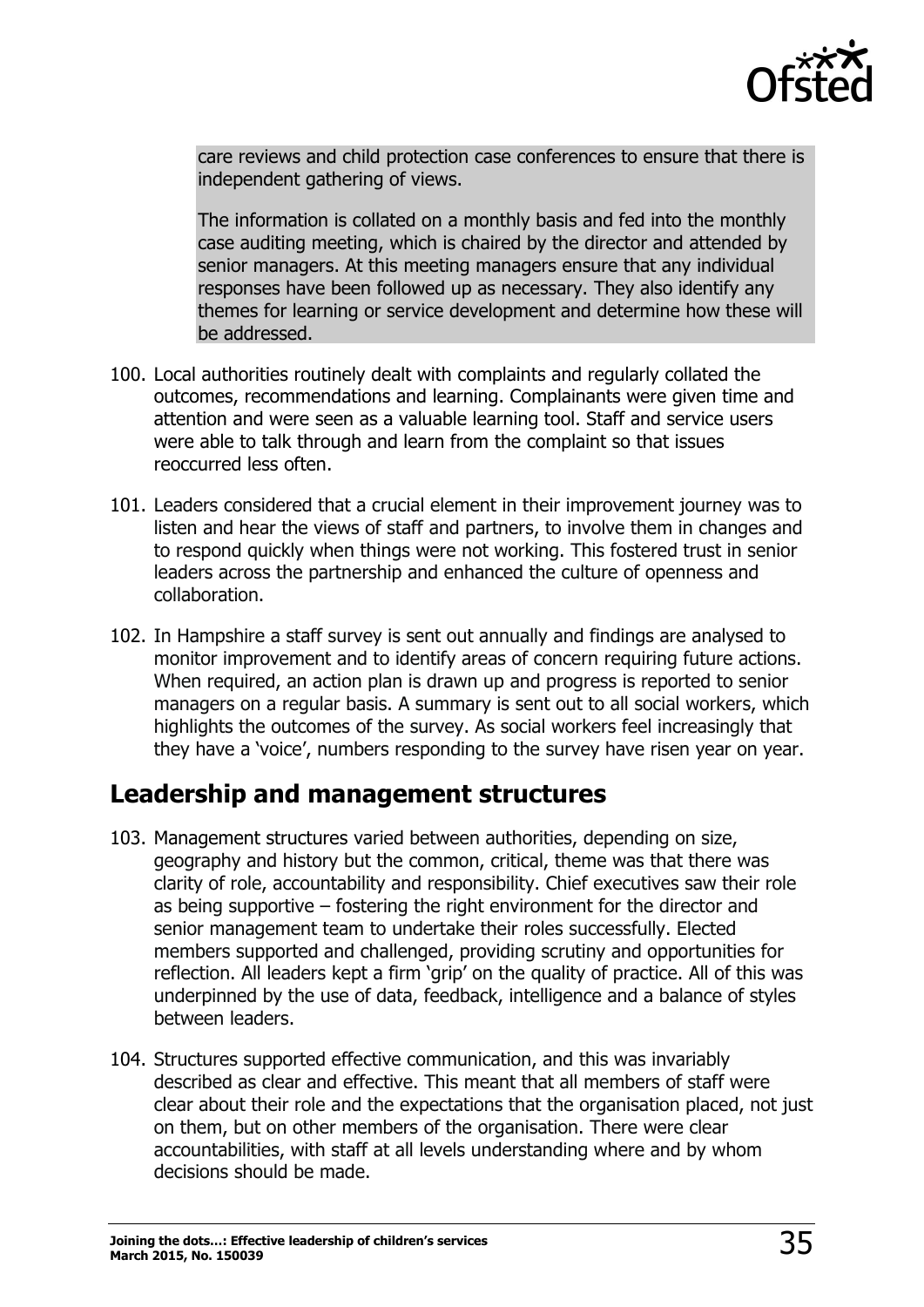

105. Middle managers played a significant role within these structures, especially in the larger counties. In several authorities, the improvement journey had begun with training and support for existing middle managers, coaching and guiding them and promoting their development so that they could effectively performance manage more junior staff. One chief executive said:

> 'The middle managers here are the same now, with a few slight changes, as when children's social care was poor. What we have done is liberate and enthuse them and we have utilised their talents to get the best out of them.'

- 106. Strong strategic oversight underpinned leadership and management arrangements. However, there was consensus among leaders that maintaining this comprehensive overview was not an easy task and one which would be impossible were it not for the strength and calibre of the people managing and leading staff throughout the organisation. The support of the chief executive and the lead member, as well as other elected members was critical too.
- 107. Strategies were almost always aligned and linked to the overarching council plan. Children and families were seen as a top priority. All DCSs stressed the importance of a strategy that spanned the whole of children's services from early help to care leavers.
- 108. 'Twin hatters', who also managed adult services, saw this dual responsibility as a positive and said that it helped them to expand these strategies to include vulnerable adults who were also parents, as well as services that children would use when they reached adulthood. They also said that their dual role enabled them to emphasise the importance of the children's agenda in arenas such as the Health and Wellbeing Board and the Adult Safeguarding Board. This provided commitment and continuity for the long term future of children. One DCS said:

'These are the children who will be the adults in the future and if they are as successful as they can be then this will be to the long term benefit of the county.'

109. Seeing this 'big picture' was an essential requisite on which the structures for facilitating good social work were built. Leaders were keen to stress that they were providing services for the whole community, not just the most vulnerable children who were their priority. Providing for the whole community created improvements in support and opportunities for the most vulnerable. This encompassed housing, schools, child care, libraries, sports centres and so on. As one chief executive explained:

> 'It's about more than just providing good services; it's about regeneration, creating job opportunities and working for the whole community.'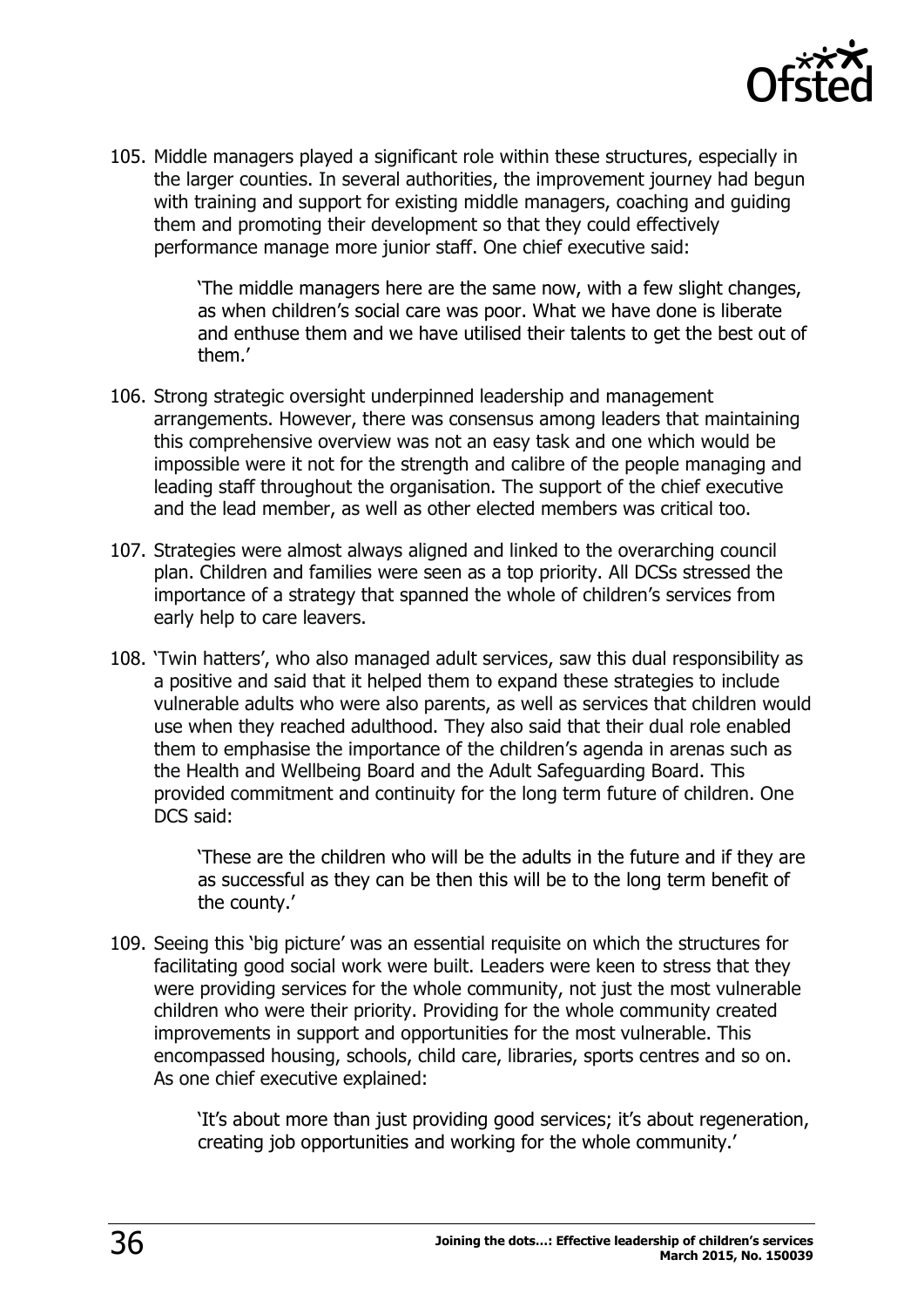

# <span id="page-36-0"></span>**Local partnerships**

110. Engaging with partner agencies was important for leaders within children's social care, though it was challenging to achieve consistently. Leaders told inspectors that effective partnerships were based on developing strong relationships. They took a proactive approach and spent time getting to know the leaders of their partner agencies and the services that they provided. One practitioner from a partner agency told us:

> 'The DCS visited every service when she arrived to hear our views and share her thoughts.'

- 111. Building relationships was crucial in enabling partner agencies to become fully involved in the improvement agenda. Partners developed a good understanding of their respective roles and responsibilities and agreed how they could work together.
- 112. Inspectors described boards and partnerships as 'mature', meaning that they were based on mutual respect and common purpose, with priorities aligned across the partnership. Differences were dealt with appropriately, relationships were beneficial, challenge was seen as helpful and constructive and all parties were clear about the positive impact that collaborative working had on outcomes for children and families. Leaders across partnerships were resilient and explored ways to tackle problems and find creative solutions.
- 113. This collaborative approach was coupled with a clear commitment to resolving any issues early and securing the best outcomes. For example in North Lincolnshire senior managers have invested time over a number of years in building relationships with the family courts, the family justice board, the legal department and the Children and Family Court Advisory and Support Service (Cafcass). This has enabled them to respond quickly and effectively to the needs of children in the area. They have been able to begin the cultural transformation across services that securing permanency and stability for children is everyone's business and can only be successfully achieved if every part of the family justice system is performing effectively.
- 114. Many partnerships had invested time in ensuring that there was a common language so that everyone understood what was being said. A shared data set added another layer of scrutiny to frontline practice.
- 115. The following example demonstrates how Derbyshire's education and children's social care are implementing their joint commitment to improve outcomes for looked-after children.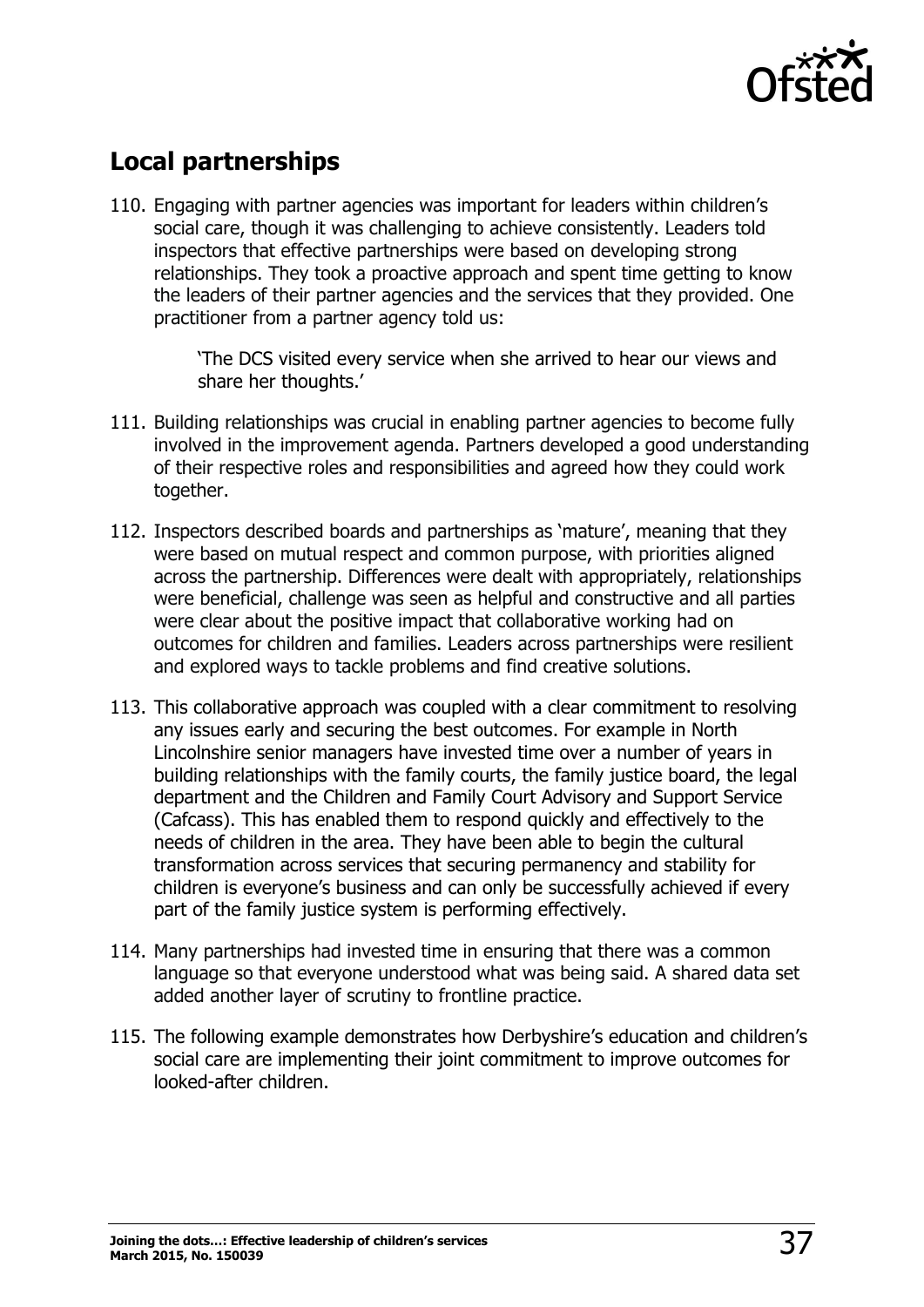

#### **Creative mentoring**

Creative mentoring is Derbyshire Virtual School's partnership approach to working with looked-after young people who are struggling to engage in education or at risk of exclusion or disaffection.

When a young person needs support, a creative mentor is commissioned who then works with the young person easing them into a more positive emotional frame of mind.

Briefed jointly by social care professionals and schools, the creative mentor works incrementally with young people. The mentor takes time in getting to know each young person and creative activity introduced. The means of working with the child are always practical, using a range of different tools (for example film, drama, music, poetry, photography and stories) to help young people safely explore the world around them, learn new skills, communicate with others and address personal and emotional issues from an 'artistic distance'. Activity takes place at home, school or in the community over varying lengths of time, dependent on what specific learning targets are set. The creative mentor is encouraged to get involved and learn new skills alongside the child. This has proved to be a powerful way to build stronger relationships.

Through planning activity collaboratively with the young person alongside their supporting adults, creative mentors help to identify personalised pathways for progression. They carefully nurture young people's social and emotional development, enabling them to develop their interests, engage fully in education and focus on their ambitions.

- 116. Partners throughout the areas visited expressed confidence in the local authority  $-$  a confidence that had been built up through solid relationships. Partners trusted that the local authority 'knew what it was doing' and this trust facilitated appropriate scrutiny. In one authority, each time a proposal for change was presented to the board by one organisation, it was scrutinised by other members of the board. These other members would challenge and discuss the proposals, including visiting frontline services within the partner organisation to assess the impact of the proposed changes.
- 117. Good partnership working at board level was mirrored throughout this thematic inspection. In several local authorities this was cited as a major shift in recent years. Managers and leaders had invested heavily in partnership work and this had in turn affected the way that practitioners behaved at the frontline. Many practitioners described how there had been a gradual change in culture from one where differences of opinion caused arguments and divisions, to one where differences were discussed openly and constructively and concerns were escalated appropriately. Escalation was used as a way to resolve issues, and to involve senior managers appropriately in case decisions, not as a punitive measure.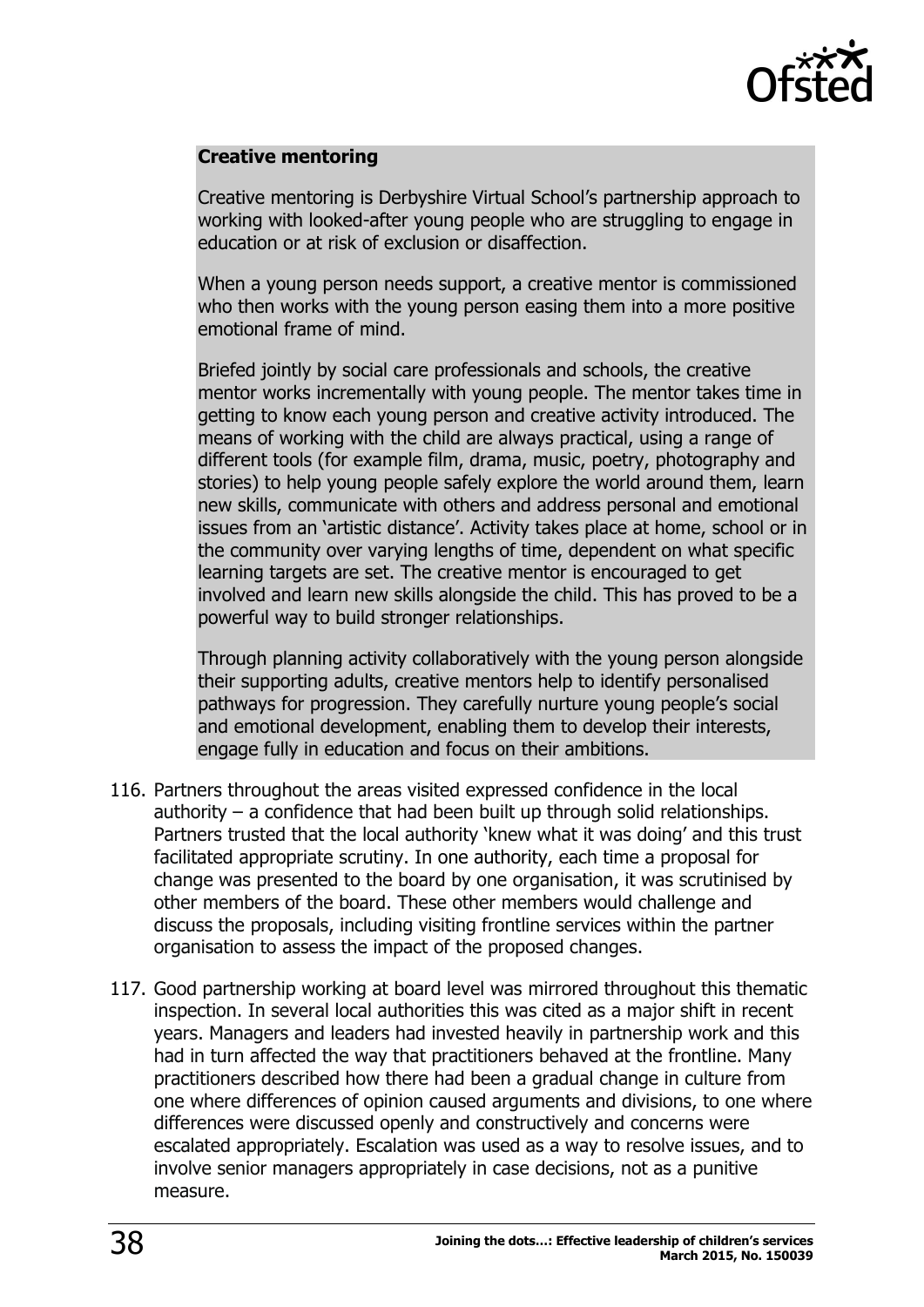

118. Practitioners from partner agencies told inspectors that they felt listened to, that their views were sought and, where the local authority was leading, they were seen not just to listen but to act. These practitioners felt involved in case discussions, and were confident in the methods for escalating when there were differences of opinion. A practitioner in a partner organisation explained:

> 'Partners feel valued. My opinion counts. We are around the table trying to solve issues together even when they are difficult.'

### <span id="page-38-0"></span>**Relationships between politicians and professionals**

- 119. As with working with partners, the key to successful relationships between politicians and professionals was clarity of roles and responsibilities. Mature, trusting relationships led to constructive scrutiny and challenge.
- 120. Engaging with elected members was seen as a challenge by leaders in some areas, especially where there was political instability. Leaders, including chief executives and lead members, had invested time and energy in ensuring that all elected members understood the importance of children's services and the impact that providing good services early had on the future adult population and communities. A chief executive stated:

'Part of my role is to bring officers' and politicians' aspirations together.'

121. In many areas elected members, whatever their political allegiance, clearly understood social work and treated it as a high priority. In one authority the inspector spoke to the new lead member for children and the outgoing lead member. They said:

> 'We have worked together in opposition and we've worked together in power – we are passionate about children and ensuring that they get the best possible services.'

122. In some authorities young people met elected members regularly to discuss issues relating to being looked after. Elected members built up a picture of what life was like for families and their increased understanding led to better questioning of data and information and more in-depth and knowledgeable scrutiny. The passion and commitment to improving outcomes was evident from elected members in many authorities, and they promoted the council as a 'provider' for the children for whom they cared. One member explained this clearly:

> 'We promote the council as a 'family business', therefore, in the family business there are places for your children – work experiences and preferential options for apprenticeships for example.'

123. In one authority the lead member had raised the importance of looked-after children through his role on the Health and Wellbeing Board. He had asked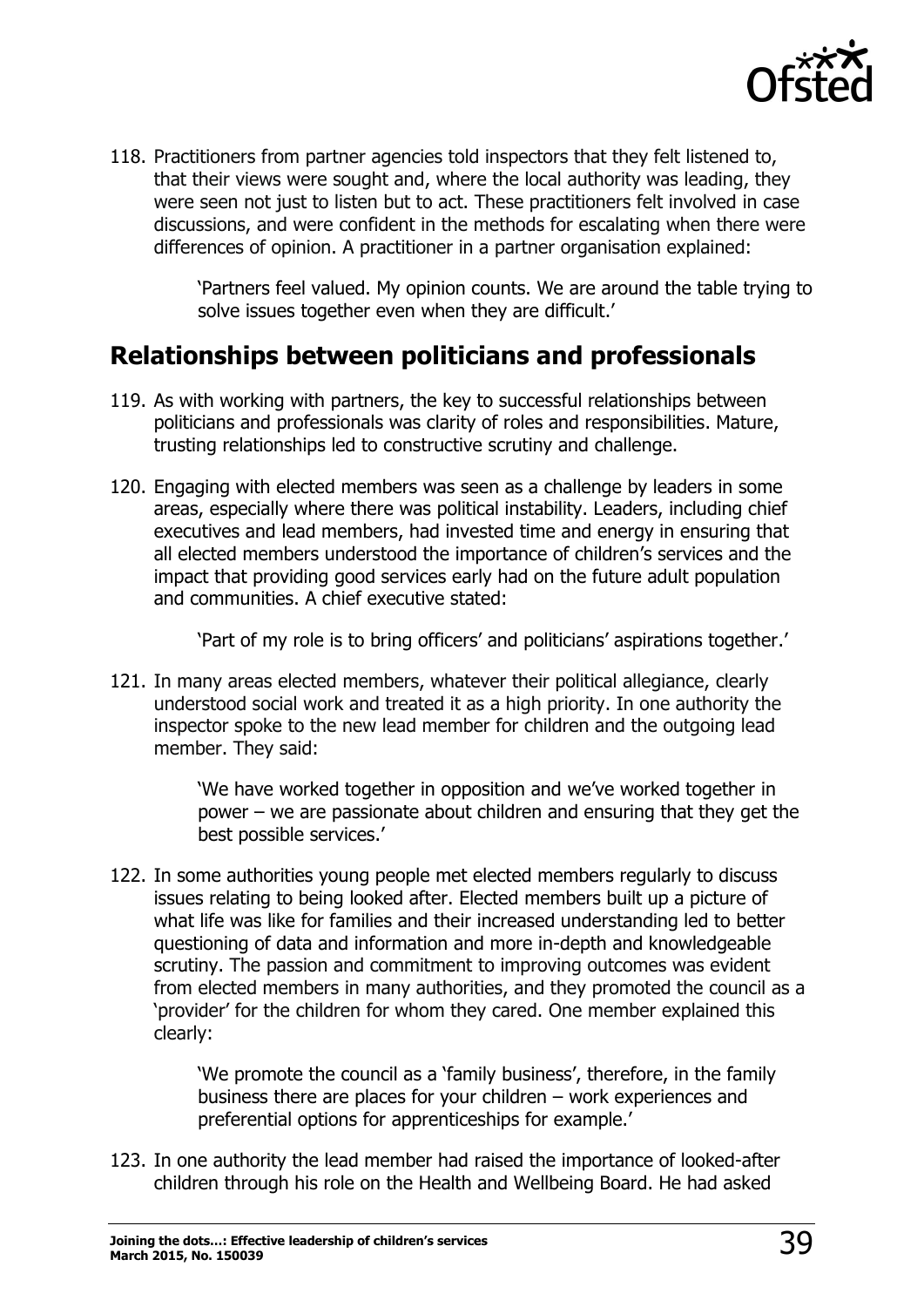

other members to 'bring a gift for looked-after children'. Organisations had responded by offering apprenticeships, gym passes and vouchers.

124. Elected members understood their role well and complemented the professional management team, providing scrutiny and challenge within a well-structured system. The following example demonstrates how elected members in Staffordshire took their role seriously, supporting and challenging senior leaders while showing commitment to frontline staff and services.

#### **Staffordshire County Council – Safer and Stronger Select Committee**

In December 2012 Staffordshire's Safer and Stronger Select Committee held an enquiry day into Families First, which had been in operation since September 2011. The enquiry held senior managers to account for the performance of the service. It also provided members with the opportunity to explore the impact that Families First had achieved in bringing together a range of services for children, young people and families.

The committee published a report and made various recommendations. One recommendation was that members should visit local support teams and specialist safeguarding units to learn more about these services and to be reassured that they were available in the right place and at the right time. Visits were arranged directly with first line managers and not mediated via senior or middle management. Members undertook semistructured interviews and spent time with teams to learn more about service delivery and practice. Interviews covered a range of topics including accommodation, co-location, multi-agency working, caseloads, recruitment and retention.

The subsequent committee report states: 'Members found this outwardfacing approach very successful in familiarising themselves with the range of services available on their patch to safeguard children. This technique has contributed more widely in assisting them in scrutinising the child protection agenda at committee meetings throughout the year.'

A comprehensive report and a number of constructive recommendations followed. The subsequent action plan has allowed the committee to maintain an overview of the service's development and be actively engaged in performance monitoring. This approach and member engagement was welcomed by the service and has been subsequently repeated with members visiting a range of services and teams for lookedafter children.

It has undoubtedly enhanced the working relationship between the committee and Families First. Moreover, the committee's deeper insight has enabled it to offer not only more robust scrutiny and challenge in this important area, but also constructive and positive support to the service.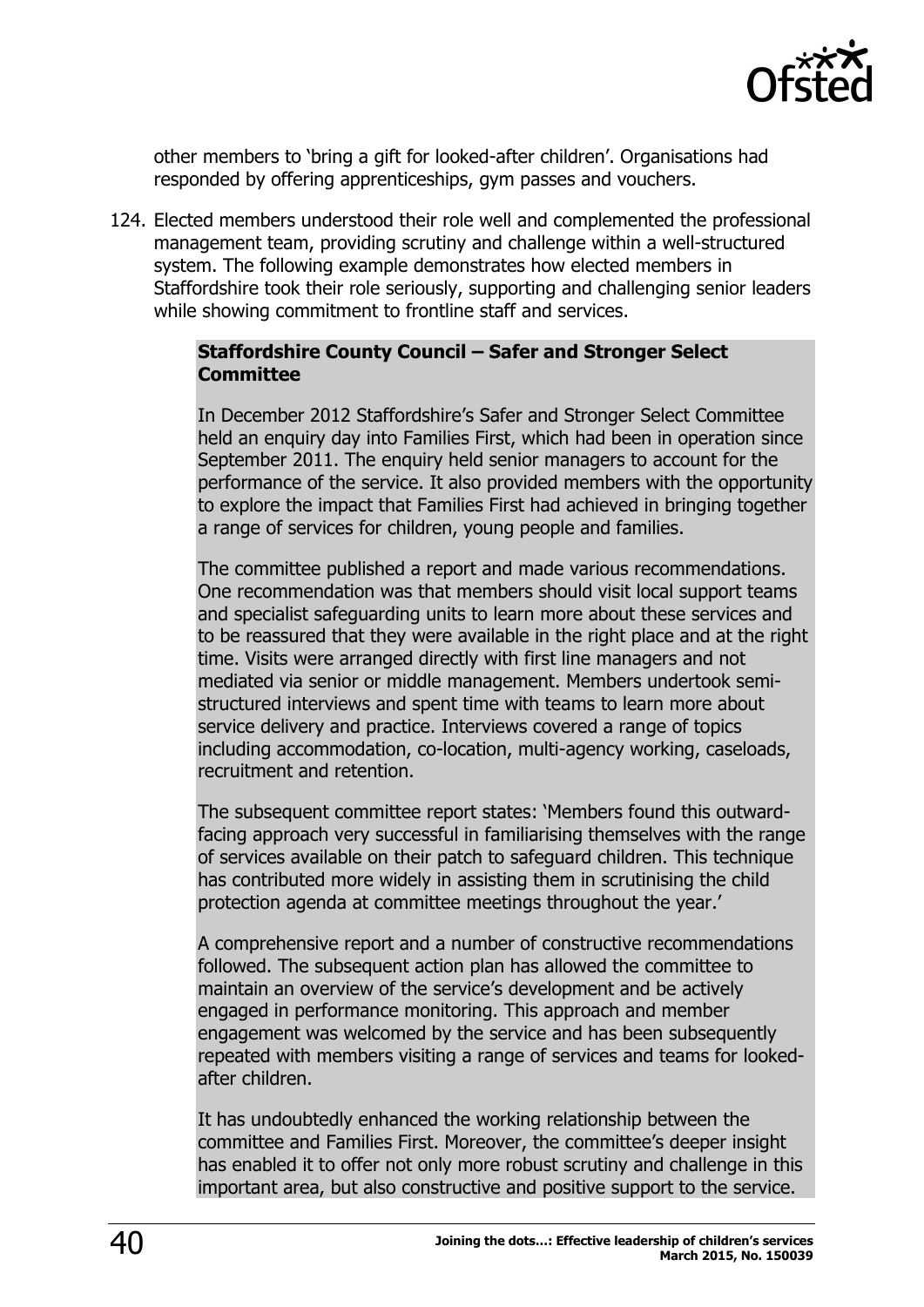

- 125. In all the authorities visited, the elected members had protected budgets, social work caseloads and services for children and families. This was in the context of overall budget reductions. In several authorities budgets had been raised in order to invest in recruitment and retention, to protect caseloads and ensure capability and capacity within the organisation. This was a crucial factor in enabling authorities to forward plan effectively.
- 126. In almost all of the authorities inspectors visited, elected members were seen as champions of children's services. They were described by staff as knowledgeable, interested, passionate and keen to ensure that messages are being understood. In most they visited the social work offices, visited children's homes, attended events and ensured that workers saw that their work was important and an integral part of what the council was doing. This also gave members first-hand knowledge about how services were improving the lives of their constituents.

# <span id="page-40-0"></span>**Readiness for innovation**

127. Inspectors saw a variety of innovative and creative ways of working – including the tri-borough arrangements within the Royal Borough of Kensington and Chelsea and the joint management of the Isle of Wight by Hampshire County Council. What was common was that many of these authorities were proactively seeking out new ways of working. As one chief executive stated:

'The world changes, so we are always changing.'

- 128. Innovation was easier to facilitate in authorities that were already performing well. Those local authorities at an earlier stage in the improvement journey were concentrating on getting the basics right.
- 129. Authorities proactively sought out funding opportunities. Once they had committed to try something creative they went on to do it, even if the funding was not approved. These authorities were also committed to learning. They got better at innovation as they went along, learning from previous mistakes. As one chief executive said:

'We try it. If it works we try it again. Things evolve.'

- 130. Authorities were also keen to learn from others' experiences. For instance, Hampshire felt that it could learn from the Isle of Wight. The DCS had been impressed by the quality of a serious case review undertaken by the Isle of Wight and that there was an opportunity for learning. The lessons from this serious case review were shared with staff in Hampshire and applied to ongoing practice.
- 131. There was a clear recognition and acceptance in the local authorities visited that when innovating, things were not always going to work. As a result, workers felt permitted to try things out and felt that they would be supported.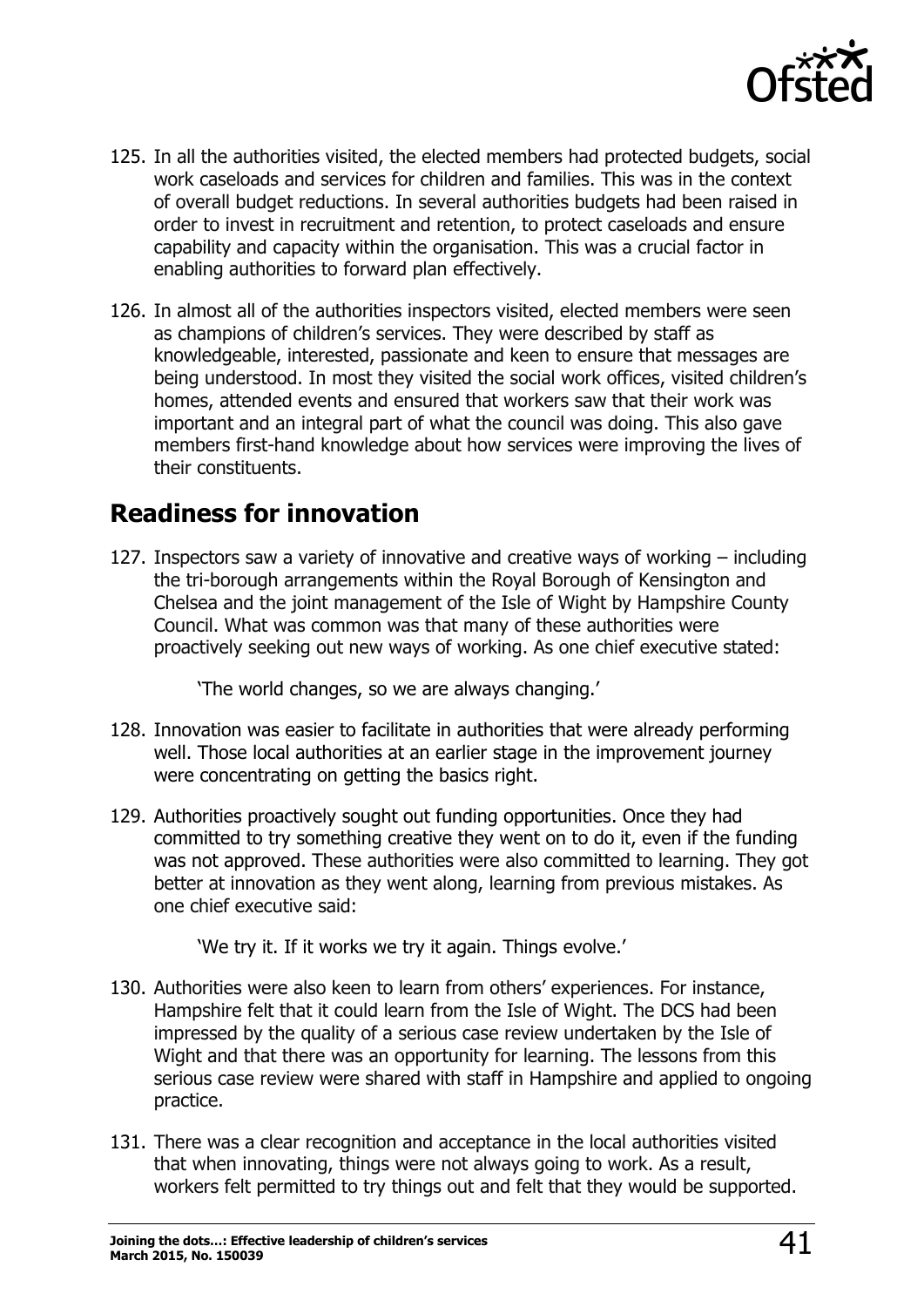

They felt that the risks were not entirely theirs, but shared, and that there would be no blame if things did not work.

- 132. Extensive consultation took place when major changes and innovations were to have an impact on entire groups or the whole organisation, such as reorganisations, or potential changes in the way services were delivered. Staff told inspectors that they felt involved, that the consultation was a genuine attempt to understand their perspective and to use this in the design and delivery. There were many different vehicles for doing this but the common factor was that staff felt that their views were important and that they were used. Staff were kept informed along the way.
- 133. This open and honest way of working was generally seen as a shift in focus. The change in attitude was palpable especially in authorities that were at an earlier phase of their improvement journey. A social worker summed this up:

'We didn't used to get involved because it didn't make a difference; they'd made their minds up. But now we are genuinely involved and they really want to hear our views and they really value them and take them on board.'

# <span id="page-41-0"></span>**Conclusion**

Throughout this good practice thematic inspection, inspectors found leadership style to be a critical feature of successful leadership. Leaders were open, collaborative, and driven by a strong moral base. They modelled expected behaviour, set clear expectations for staff, were credible and highly visible, and inspired staff to perform well.

They set high standards for workers and developed a culture that was supportive and challenging. They shared risk and responsibility, which engendered trust and loyalty. They encouraged creativity, while ensuring that there was consistency of approach.

Solid and mature relationships were a critical feature of good leadership. Leaders invested time in developing these with other leaders, their staff, their partners and the families with whom they worked. This was mirrored throughout the organisation, with trusting partnership working developing in all the areas visited. Social workers were encouraged to build equally open and honest relationships with families. This was resulting in both improved practice and improved outcomes for children and families.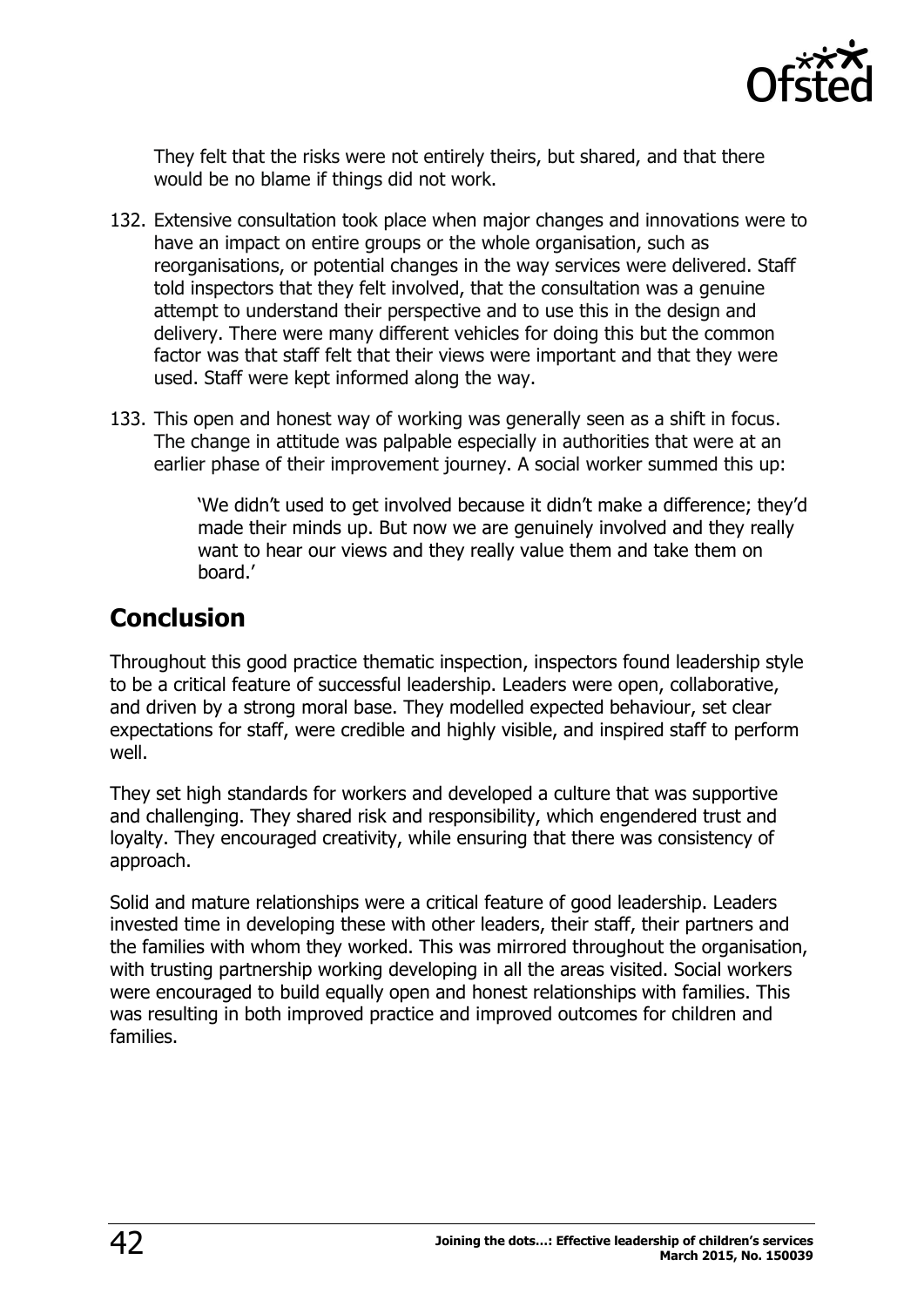

# <span id="page-42-0"></span>**Annex A. Local authorities visited**

| Derbyshire County Council               |
|-----------------------------------------|
| Hampshire County Council                |
| Hartlepool Borough Council              |
| London Borough of Greenwich             |
| London Borough of Redbridge             |
| London Borough of Sutton                |
| North Lincolnshire Council              |
| Royal Borough of Kensington and Chelsea |
| <b>Staffordshire County Council</b>     |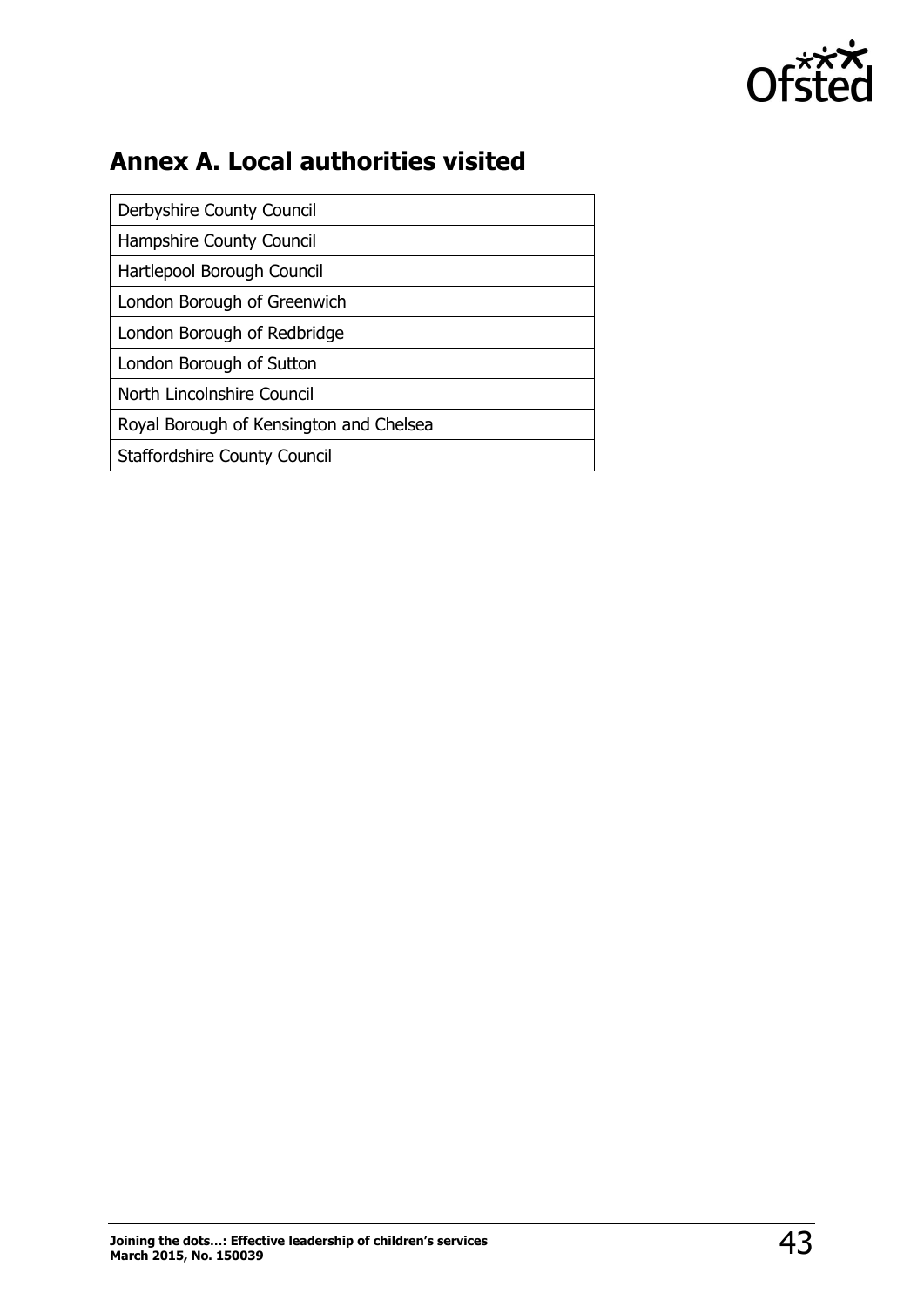

### <span id="page-43-0"></span>**Annex B. Reflective questions for senior managers and leaders**

- 1. How can the leadership team within your authority improve the clarity of the vision for children's social care?
- 2. What methods of communication, including face-to-face, can you use to improve the consistency of key messages for staff? How can you ensure that these messages are understood and followed up by the necessary action?
- 3. How clearly do you model the behaviour you expect from your staff? What other opportunities are there to model behaviour?
- 4. What methods could you use to increase the participation of all staff in designing, developing and implementing improvement?
- 5. How can you improve understanding of expected standards of performance? What guidance could you provide to ensure staff fully understand and adhere to these standards?
- 6. What methods can you use to increase your knowledge of individual children and families with whom staff are working?
- 7. How can you demonstrate to workers that you are interested in what they do, and that you value the work they undertake?
- 8. How can you improve the range of soft and hard information to obtain a better understanding of the quality of frontline and management practice?
- 9. What mechanisms could you introduce to ensure that decisions are appropriately overseen by senior managers and that risk is shared?
- 10. How can you learn from good and poor practice and share this with all staff, managers and partners?
- 11. How can you ensure that case recording effectively reflects the quality of work undertaken? What evidence of analysis do you expect to see and how will you know if this is then supporting direct work with families?
- 12. How can you improve the frequency and quality of reflective supervision and ensure that this is recorded to give an accurate account of discussions and decisions?
- 13. What mechanisms could you introduce to ensure that potential drift and delay in children's lives are tackled at the earliest possible opportunity, and are appropriately managed by middle and senior managers?